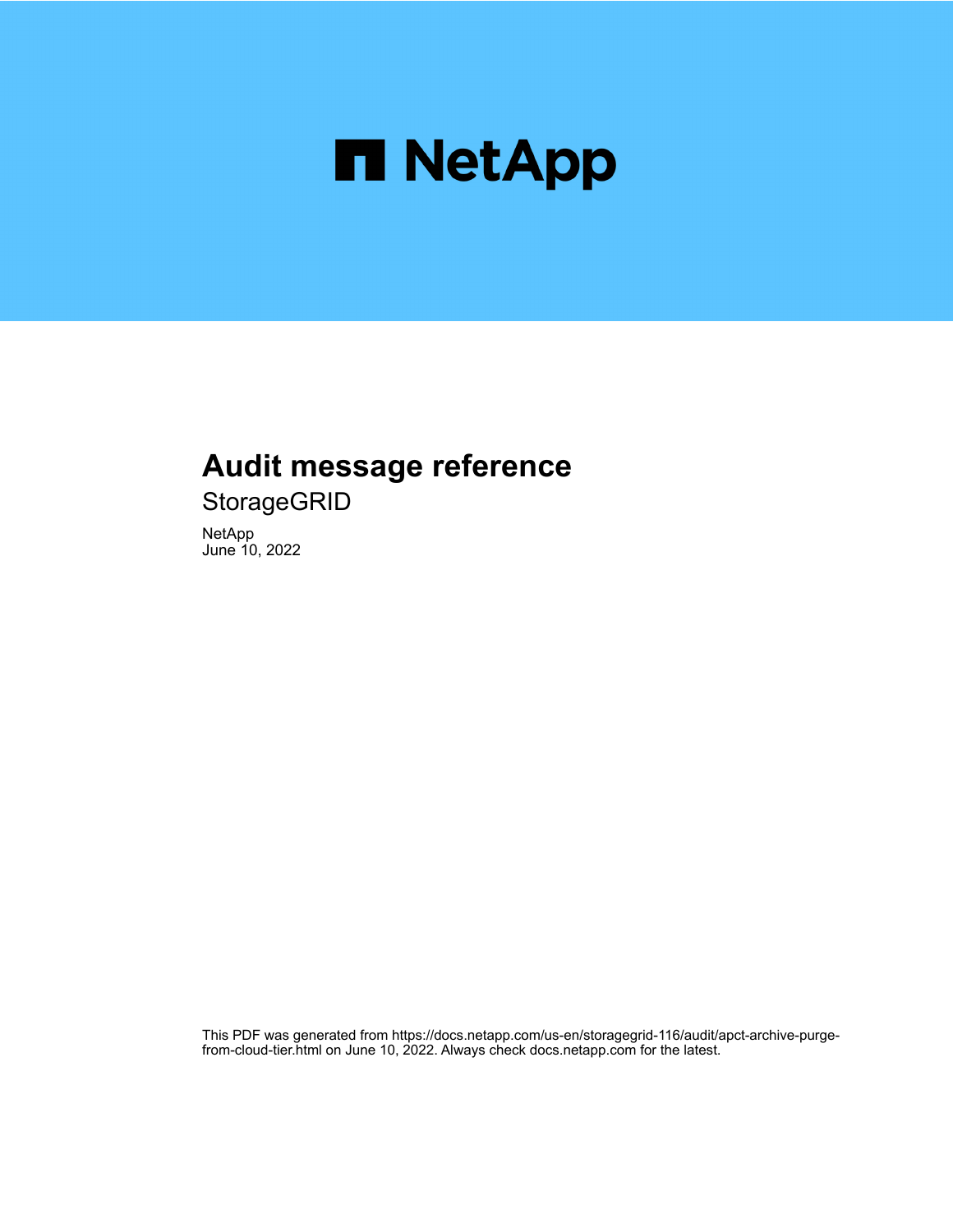# **Table of Contents**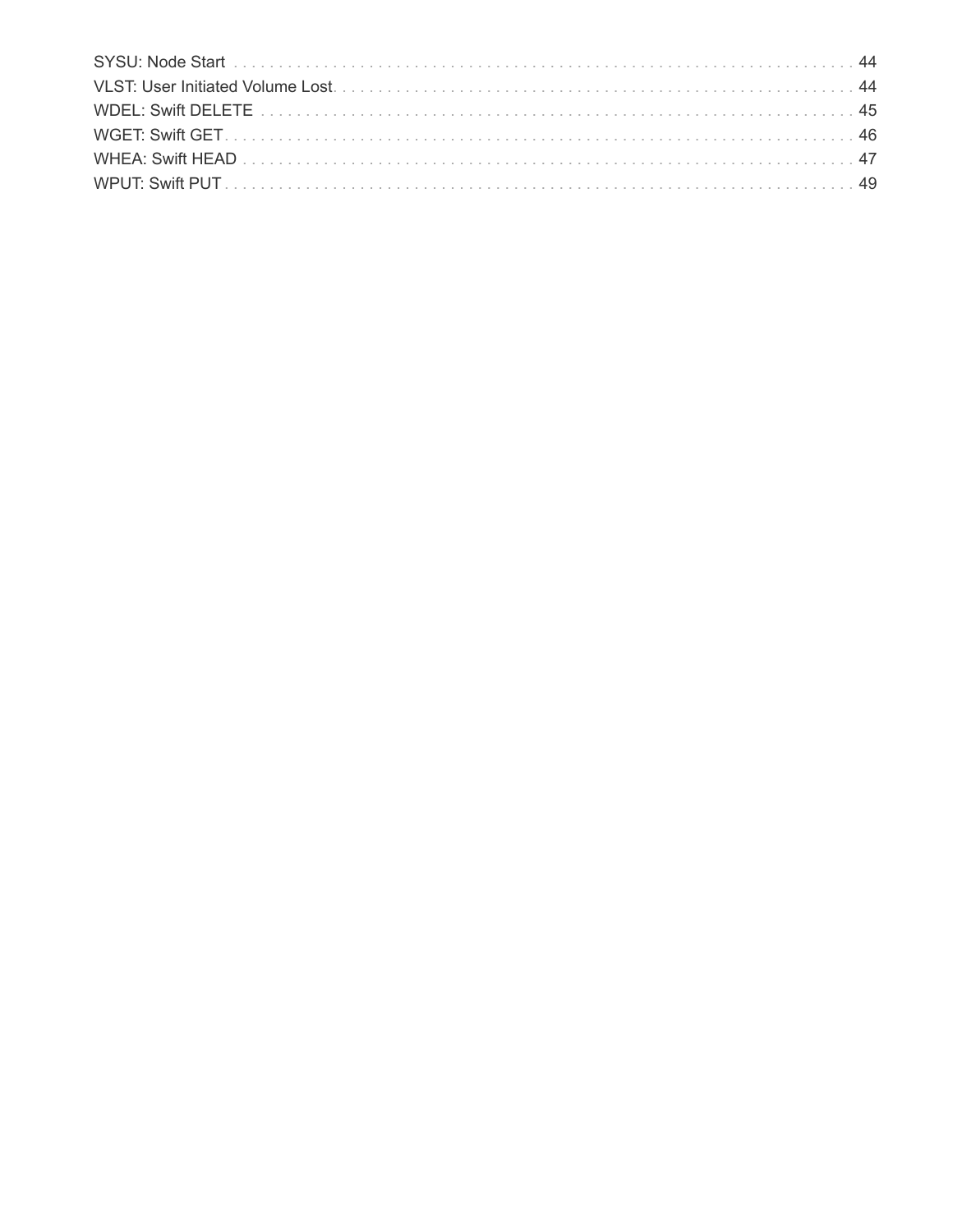# <span id="page-3-0"></span>**Audit message reference**

# <span id="page-3-1"></span>**APCT: Archive Purge from Cloud-Tier**

This message is generated when archived object data is deleted from an external archival storage system, which connects to the StorageGRID through the S3 API.

| Code        | <b>Field</b>              | <b>Description</b>                                                                  |
|-------------|---------------------------|-------------------------------------------------------------------------------------|
| <b>CBID</b> | <b>Content Block ID</b>   | The unique identifier for the content<br>block that was deleted.                    |
| <b>CSIZ</b> | <b>Content Size</b>       | The size of the object in bytes.<br>Always returns 0.                               |
| <b>RSLT</b> | <b>Result Code</b>        | Returns successful (SUCS) or the<br>error reported by the backend.                  |
| <b>SUID</b> | Storage Unique Identifier | Unique identifier (UUID) of the<br>cloud-tier from which the object<br>was deleted. |

# <span id="page-3-2"></span>**ARCB: Archive Object Retrieve Begin**

This message is generated when a request is made to retrieve archived object data and the retrieval process begins. Retrieval requests are processed immediately, but can be reordered to improve efficiency of retrieval from linear media such as tape.

| Code        | <b>Field</b>            | <b>Description</b>                                                                                                                                                      |
|-------------|-------------------------|-------------------------------------------------------------------------------------------------------------------------------------------------------------------------|
| <b>CBID</b> | <b>Content Block ID</b> | The unique identifier of the Content<br>Block to be retrieved from the<br>external archival storage system.                                                             |
| <b>RSLT</b> | Result                  | Indicates the result of starting the<br>archive retrieval process. Currently<br>defined value is:SUCS: The<br>content request was received and<br>queued for retrieval. |

This audit message marks the time of an archive retrieval. It allows you to match the message with a corresponding ARCE end message to determine the duration of archive retrieval, and whether the operation was successful.

# <span id="page-3-3"></span>**ARCE: Archive Object Retrieve End**

This message is generated when an attempt by the Archive Node to retrieve object data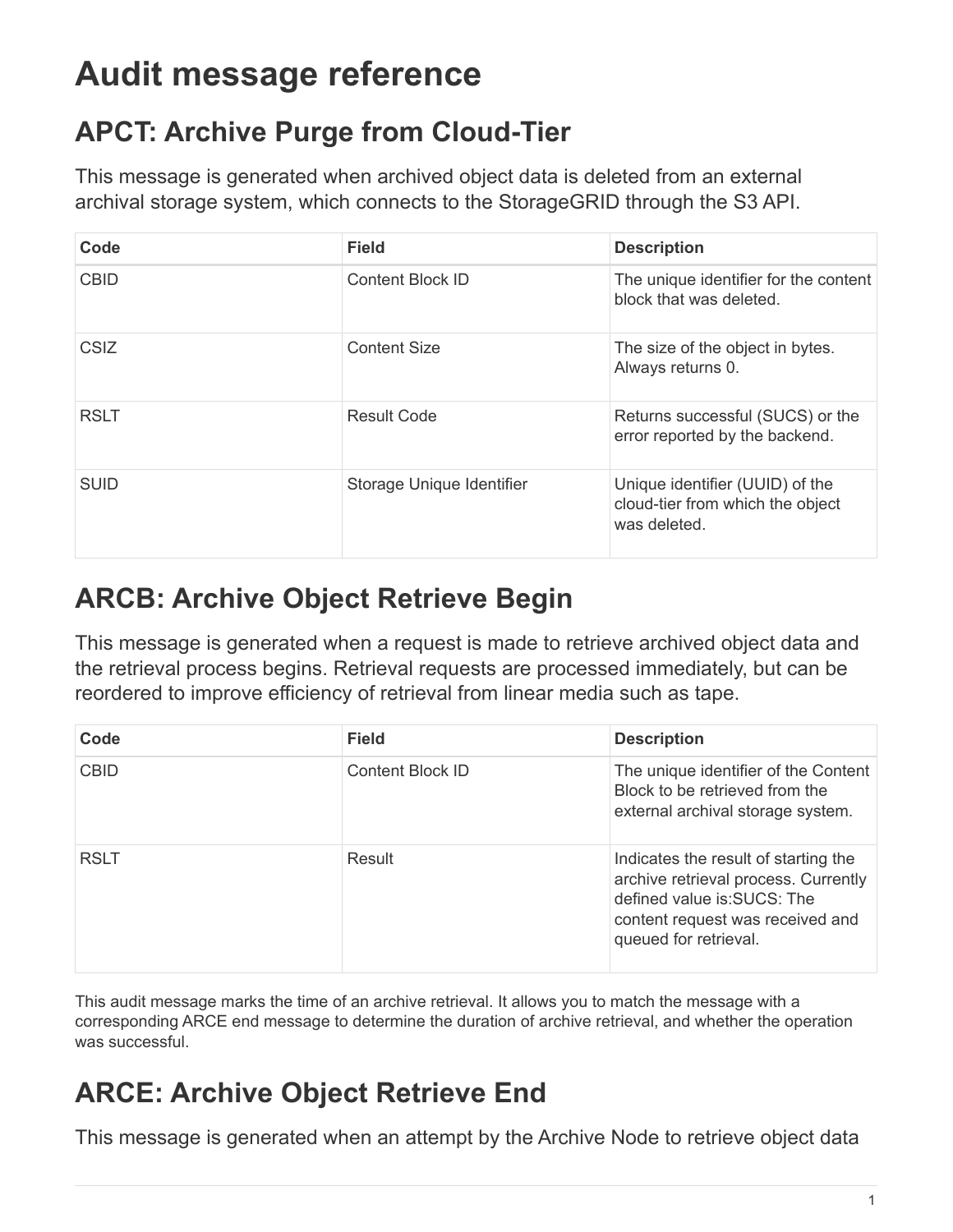from an external archival storage system completes. If successful, the message indicates that the requested object data has been completely read from the archive location, and was successfully verified. After the object data has been retrieved and verified, it is delivered to the requesting service.

| Code        | <b>Field</b>            | <b>Description</b>                                                                                                                                                                                                                                                                            |
|-------------|-------------------------|-----------------------------------------------------------------------------------------------------------------------------------------------------------------------------------------------------------------------------------------------------------------------------------------------|
| <b>CBID</b> | Content Block ID        | The unique identifier of the Content<br>Block to be retrieved from the<br>external archival storage system.                                                                                                                                                                                   |
| <b>VLID</b> | Volume Identifier       | The identifier of the volume on<br>which the data was archived. If an<br>archive location for the content is<br>not found, a Volume ID of 0 is<br>returned.                                                                                                                                   |
| <b>RSLT</b> | <b>Retrieval Result</b> | The completion status of the<br>archive retrieval process:<br>• SUCS: successful<br>• VRFL: failed (object verification<br>failure)<br>• ARUN: failed (external archival<br>storage system unavailable)<br>• CANC: failed (retrieval<br>operation canceled)<br>• GERR: failed (general error) |

Matching this message with the corresponding ARCB message can indicate the time taken to perform the archive retrieval. This message indicates whether the retrieval was successful, and in the case of failure, the cause of the failure to retrieve the content block.

#### <span id="page-4-0"></span>**ARCT: Archive Retrieve from Cloud-Tier**

This message is generated when archived object data is retrieved from an external archival storage system, which connects to the StorageGRID through the S3 API.

| Code        | <b>Field</b>        | <b>Description</b>                                                                          |
|-------------|---------------------|---------------------------------------------------------------------------------------------|
| <b>CBID</b> | Content Block ID    | The unique identifier for the content<br>block that was retrieved.                          |
| <b>CSIZ</b> | <b>Content Size</b> | The size of the object in bytes. The<br>value is only accurate for<br>successful retrieves. |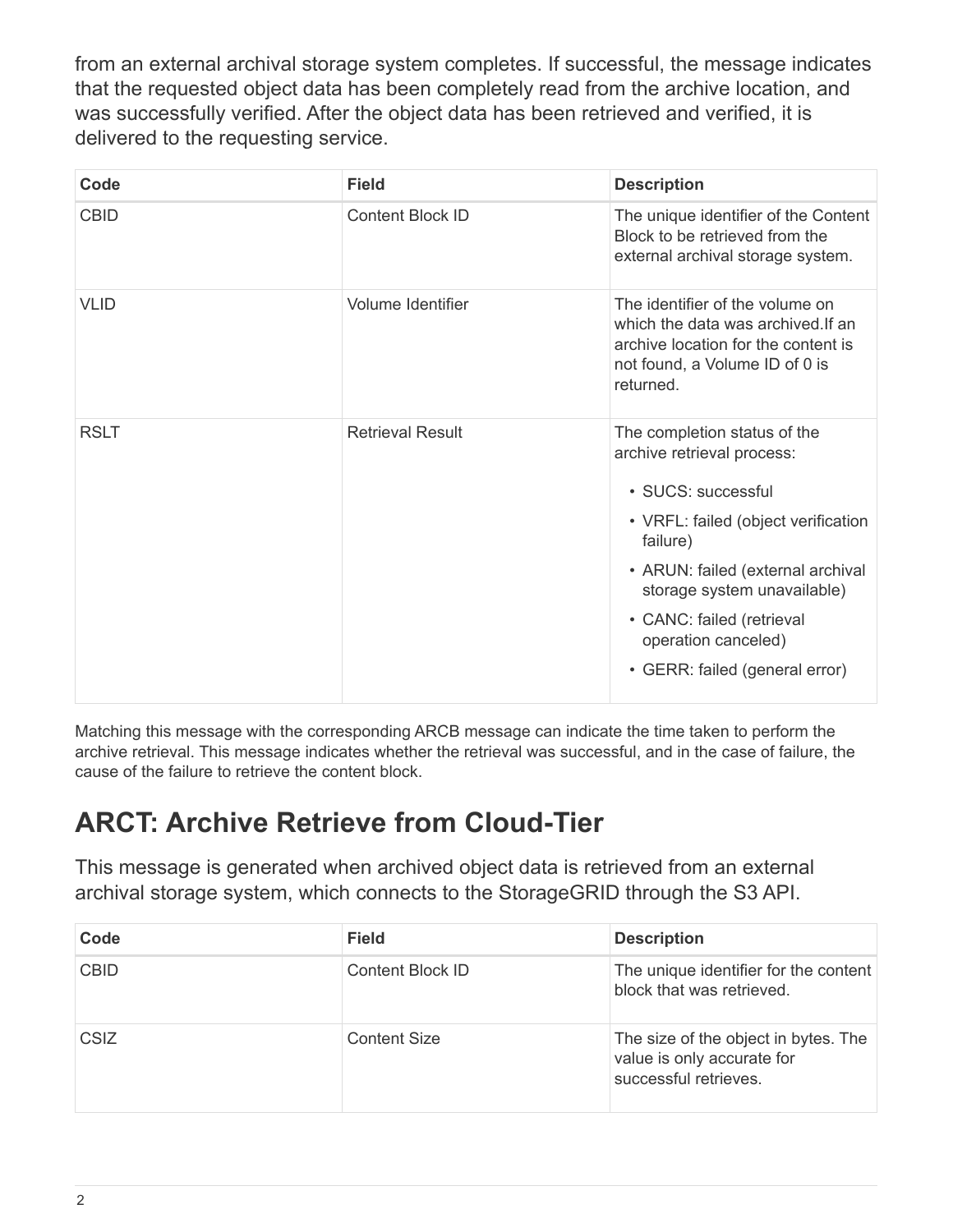| Code        | <b>Field</b>              | <b>Description</b>                                                   |
|-------------|---------------------------|----------------------------------------------------------------------|
| <b>RSLT</b> | <b>Result Code</b>        | Returns successful (SUCS) or the<br>error reported by the backend.   |
| <b>SUID</b> | Storage Unique Identifier | Unique identifier (UUID) of the<br>external archival storage system. |
| TIME        | Time                      | Total processing time for the<br>request in microseconds.            |

## <span id="page-5-0"></span>**AREM: Archive Object Remove**

The Archive Object Remove audit message indicates that a content block was successfully or unsuccessfully deleted from an Archive Node. If the result is successful, the Archive Node has successfully informed the external archival storage system that StorageGRID has released an object location. Whether the object is removed from the external archive storage system depends on the type of system and its configuration.

| Code        | <b>Field</b>      | <b>Description</b>                                                                                                                                                                   |
|-------------|-------------------|--------------------------------------------------------------------------------------------------------------------------------------------------------------------------------------|
| <b>CBID</b> | Content Block ID  | The unique identifier of the Content<br>Block to be retrieved from the<br>external archival media system.                                                                            |
| <b>VLID</b> | Volume Identifier | The identifier of the volume on<br>which the object data was archived.                                                                                                               |
| <b>RSLT</b> | Result            | The completion status of the<br>archive removal process:<br>• SUCS: successful<br>• ARUN: failed (external archival<br>storage system unavailable)<br>• GERR: failed (general error) |

## <span id="page-5-1"></span>**ASCE: Archive Object Store End**

This message indicates that writing a content block to an external archival storage system has ended.

| Code        | <b>Field</b>                    | <b>Description</b>                                                                        |
|-------------|---------------------------------|-------------------------------------------------------------------------------------------|
| <b>CBID</b> | <b>Content Block Identifier</b> | The identifier of the content block<br>stored on the external archival<br>storage system. |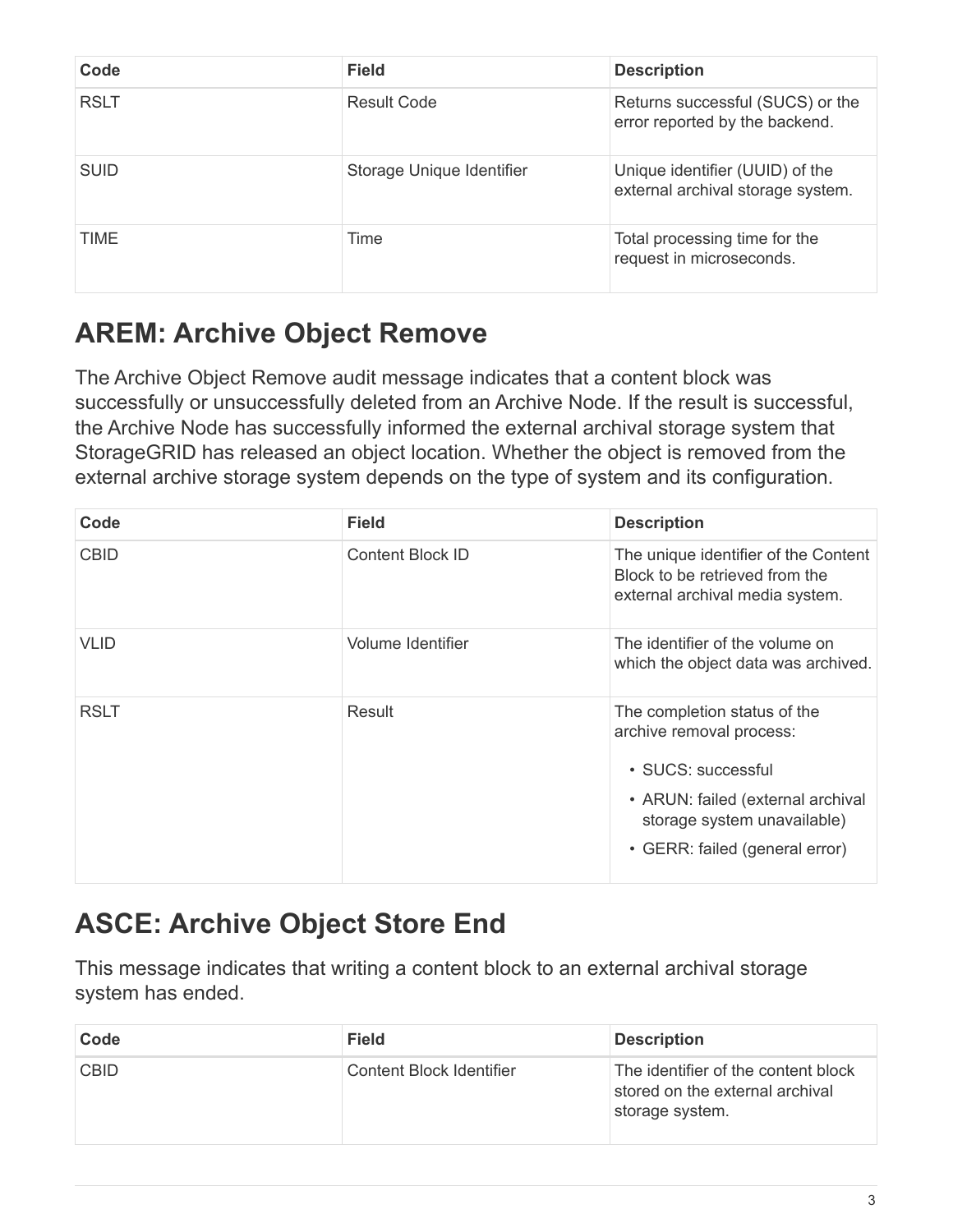| Code        | <b>Field</b>                | <b>Description</b>                                                                                                                                                                                                                                                                                                                          |
|-------------|-----------------------------|---------------------------------------------------------------------------------------------------------------------------------------------------------------------------------------------------------------------------------------------------------------------------------------------------------------------------------------------|
| <b>VLID</b> | Volume Identifier           | The unique identifier of the archive<br>volume to which the object data is<br>written.                                                                                                                                                                                                                                                      |
| <b>VREN</b> | <b>Verification Enabled</b> | Indicates if verification is performed<br>for content blocks. Currently<br>defined values are:<br>• VENA: verification is enabled<br>• VDSA: verification is disabled                                                                                                                                                                       |
| <b>MCLS</b> | <b>Management Class</b>     | A string identifying the TSM<br>Management Class to which the<br>content block is assigned if<br>applicable.                                                                                                                                                                                                                                |
| <b>RSLT</b> | Result                      | Indicates the result of the archive<br>process. Currently defined values<br>are:<br>· SUCS: successful (archiving<br>process succeeded)<br>• OFFL: failed (archiving is<br>offline)<br>• VRFL: failed (object verification<br>failed)<br>• ARUN: failed (external archival<br>storage system unavailable)<br>• GERR: failed (general error) |

This audit message means that the specified content block has been written to the external archival storage system. If the write fails, the result provides basic troubleshooting information about where the failure occurred. More detailed information about archive failures can be found by examining Archive Node attributes in the StorageGRID system.

#### <span id="page-6-0"></span>**ASCT: Archive Store Cloud-Tier**

This message is generated when archived object data is stored to an external archival storage system, which connects to StorageGRID through the S3 API.

| Code        | <b>Field</b>        | <b>Description</b>                                                 |
|-------------|---------------------|--------------------------------------------------------------------|
| <b>CBID</b> | Content Block ID    | The unique identifier for the content<br>block that was retrieved. |
| <b>CSIZ</b> | <b>Content Size</b> | The size of the object in bytes.                                   |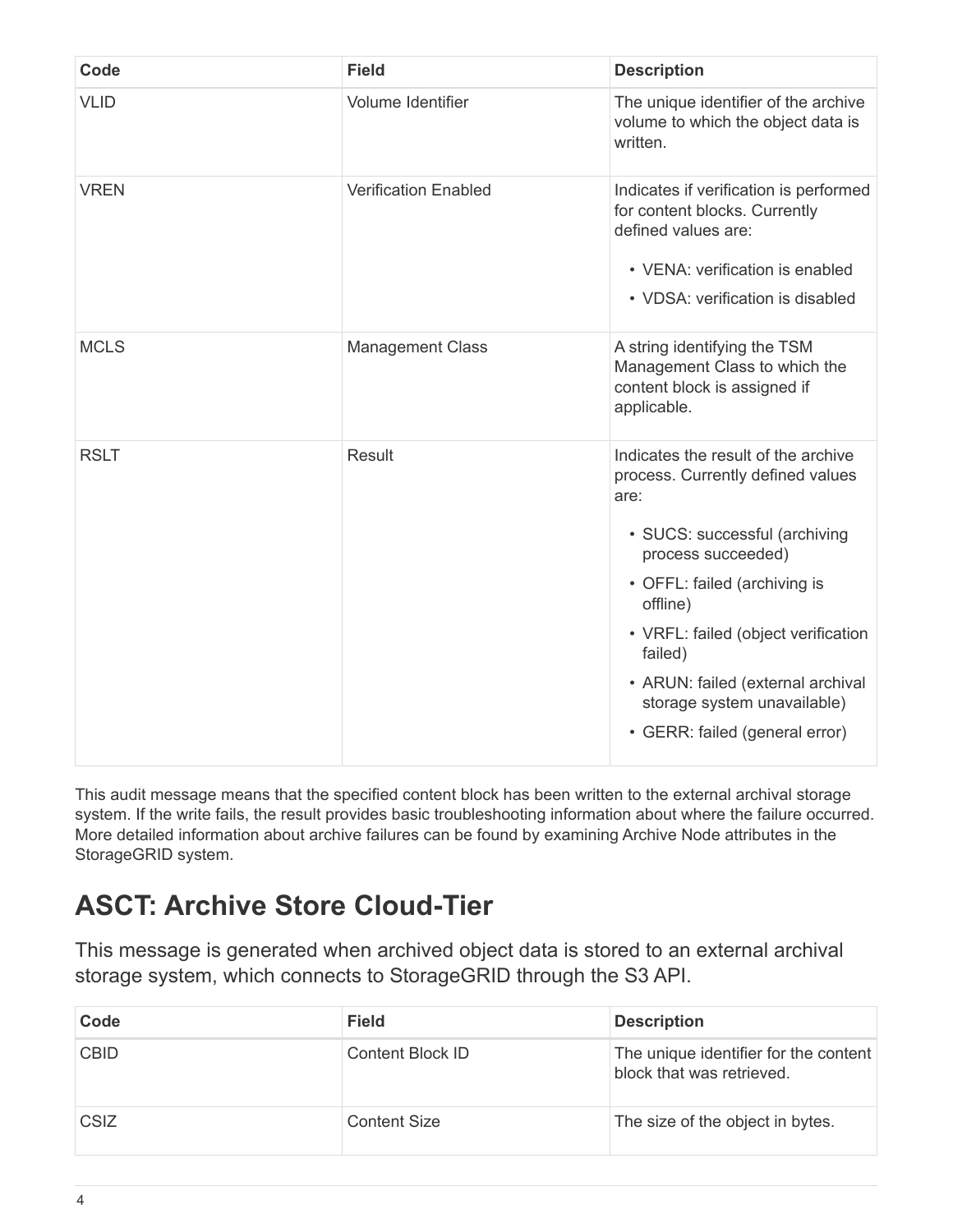| Code        | <b>Field</b>              | <b>Description</b>                                                          |
|-------------|---------------------------|-----------------------------------------------------------------------------|
| <b>RSLT</b> | <b>Result Code</b>        | Returns successful (SUCS) or the<br>error reported by the backend.          |
| <b>SUID</b> | Storage Unique Identifier | Unique identifier (UUID) of the<br>cloud-tier the content was stored<br>to. |
| <b>TIME</b> | Time                      | Total processing time for the<br>request in microseconds.                   |

# <span id="page-7-0"></span>**ATCE: Archive Object Store Begin**

This message indicates that writing a content block to an external archival storage has started.

| Code        | <b>Field</b>            | <b>Description</b>                                                                                                                                                                                                                                                                                                                                                                           |
|-------------|-------------------------|----------------------------------------------------------------------------------------------------------------------------------------------------------------------------------------------------------------------------------------------------------------------------------------------------------------------------------------------------------------------------------------------|
| <b>CBID</b> | <b>Content Block ID</b> | The unique identifier of the content<br>block to be archived.                                                                                                                                                                                                                                                                                                                                |
| <b>VLID</b> | Volume Identifier       | The unique identifier of the volume<br>to which the content block is<br>written. If the operation fails, a<br>volume ID of 0 is returned.                                                                                                                                                                                                                                                    |
| <b>RSLT</b> | Result                  | Indicates the result of the transfer<br>of the content block. Currently<br>defined values are:<br>• SUCS: success (content block<br>stored successfully)<br>• EXIS: ignored (content block<br>was already stored)<br>• ISFD: failed (insufficient disk<br>space)<br>• STER: failed (error storing the<br>CBID)<br>• OFFL: failed (archiving is<br>offline)<br>• GERR: failed (general error) |

# <span id="page-7-1"></span>**AVCC: Archive Validate Cloud-Tier Configuration**

This message is generated when the configuration settings are validated for a Cloud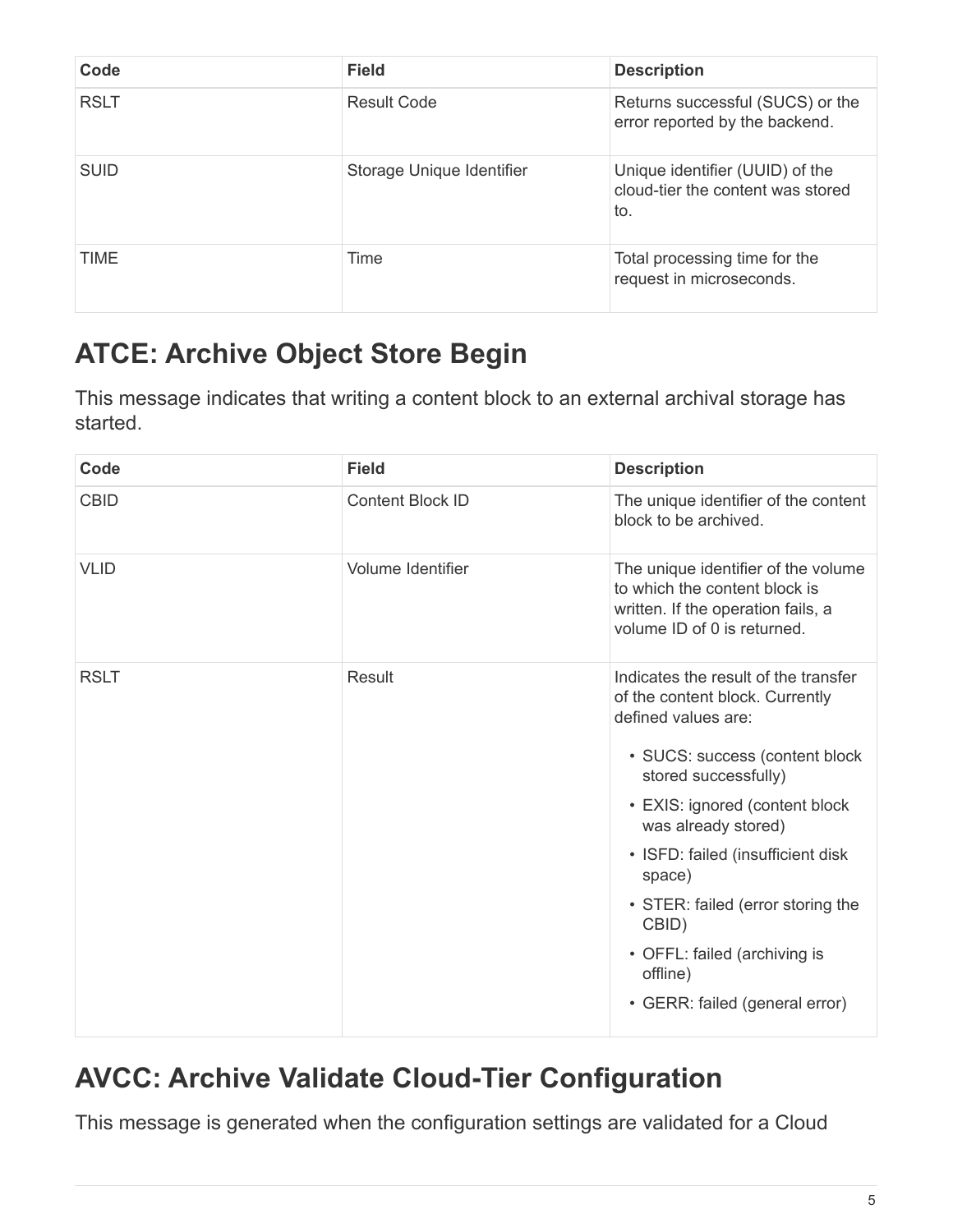Tiering - Simple Storage Service (S3) target type.

| Code        | <b>Field</b>              | <b>Description</b>                                                               |
|-------------|---------------------------|----------------------------------------------------------------------------------|
| <b>RSLT</b> | <b>Result Code</b>        | Returns successful (SUCS) or the<br>error reported by the backend.               |
| <b>SUID</b> | Storage Unique Identifier | UUID associated with the external<br>archival storage system being<br>validated. |

# <span id="page-8-0"></span>**CBRB: Object Receive Begin**

During normal system operations, content blocks are continuously transferred between different nodes as data is accessed, replicated and retained. When transfer of a content block from one node to another is initiated, this message is issued by the destination entity.

| Code        | <b>Field</b>                    | <b>Description</b>                                                                                                                                                                                                        |
|-------------|---------------------------------|---------------------------------------------------------------------------------------------------------------------------------------------------------------------------------------------------------------------------|
| <b>CNID</b> | <b>Connection Identifier</b>    | The unique identifier of the node-<br>to-node session/connection.                                                                                                                                                         |
| <b>CBID</b> | <b>Content Block Identifier</b> | The unique identifier of the content<br>block being transferred.                                                                                                                                                          |
| <b>CTDR</b> | <b>Transfer Direction</b>       | Indicates if the CBID transfer was<br>push-initiated or pull-initiated:<br>PUSH: The transfer operation was<br>requested by the sending entity.<br>PULL: The transfer operation was<br>requested by the receiving entity. |
| <b>CTSR</b> | <b>Source Entity</b>            | The node ID of the source (sender)<br>of the CBID transfer.                                                                                                                                                               |
| <b>CTDS</b> | <b>Destination Entity</b>       | The node ID of the destination<br>(receiver) of the CBID transfer.                                                                                                                                                        |
| <b>CTSS</b> | <b>Start Sequence Count</b>     | Indicates the first sequence count<br>requested. If successful, the<br>transfer begins from this sequence<br>count.                                                                                                       |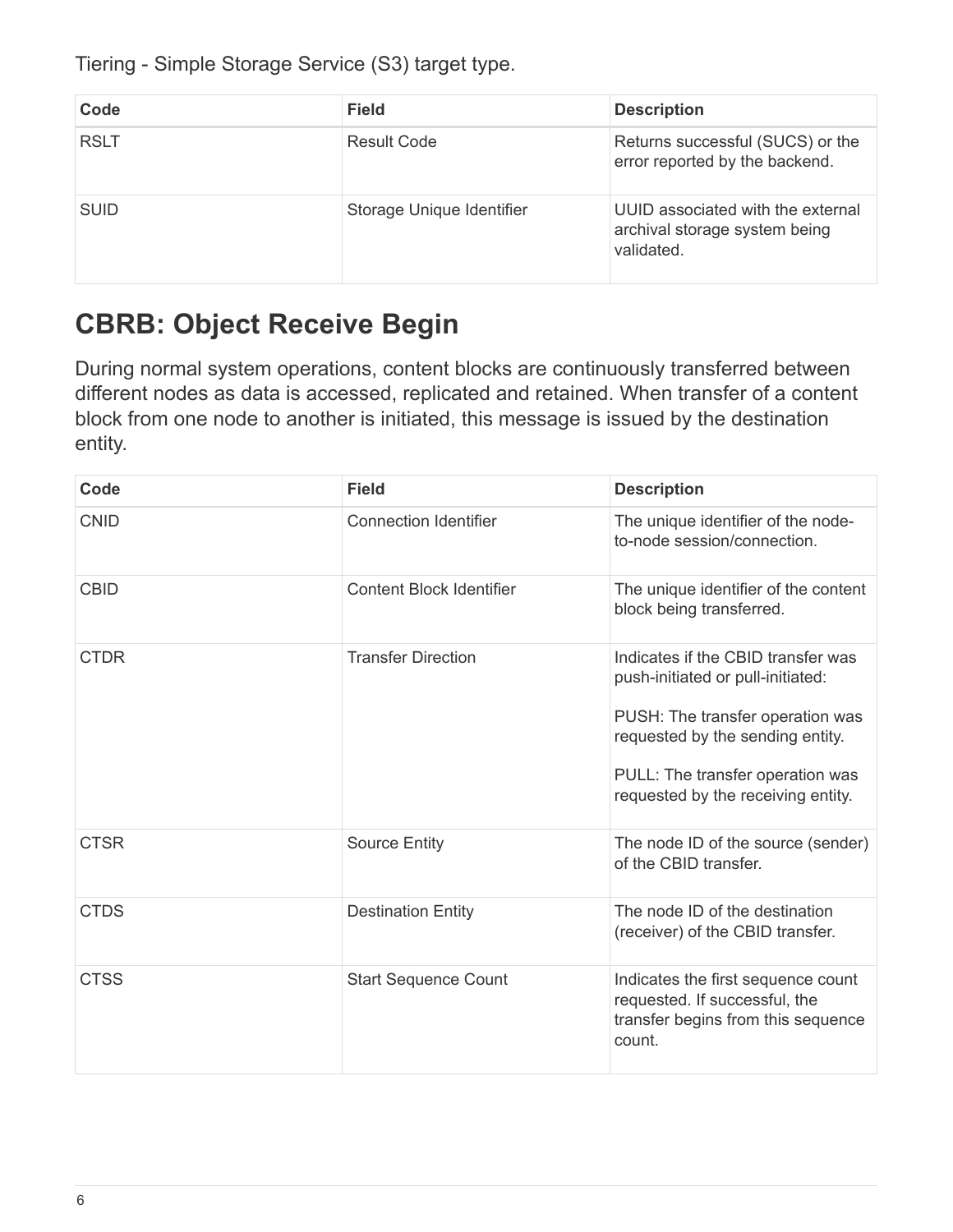| Code        | <b>Field</b>                       | <b>Description</b>                                                                                                                                      |
|-------------|------------------------------------|---------------------------------------------------------------------------------------------------------------------------------------------------------|
| <b>CTES</b> | <b>Expected End Sequence Count</b> | Indicates the last sequence count<br>requested. If successful, the<br>transfer is considered complete<br>when this sequence count has<br>been received. |
| <b>RSLT</b> | <b>Transfer Start Status</b>       | Status at the time the transfer was<br>started:<br><b>SUCS: Transfer started</b><br>successfully.                                                       |

This audit message means a node-to-node data transfer operation was initiated on a single piece of content, as identified by its Content Block Identifier. The operation requests data from "Start Sequence Count" to "Expected End Sequence Count". Sending and receiving nodes are identified by their node IDs. This information can be used to track system data flow, and when combined with storage audit messages, to verify replica counts.

#### <span id="page-9-0"></span>**CBRE: Object Receive End**

When transfer of a content block from one node to another is completed, this message is issued by the destination entity.

| Code        | <b>Field</b>                    | <b>Description</b>                                                                                                                                                                                                        |
|-------------|---------------------------------|---------------------------------------------------------------------------------------------------------------------------------------------------------------------------------------------------------------------------|
| <b>CNID</b> | <b>Connection Identifier</b>    | The unique identifier of the node-<br>to-node session/connection.                                                                                                                                                         |
| <b>CBID</b> | <b>Content Block Identifier</b> | The unique identifier of the content<br>block being transferred.                                                                                                                                                          |
| <b>CTDR</b> | <b>Transfer Direction</b>       | Indicates if the CBID transfer was<br>push-initiated or pull-initiated:<br>PUSH: The transfer operation was<br>requested by the sending entity.<br>PULL: The transfer operation was<br>requested by the receiving entity. |
| <b>CTSR</b> | <b>Source Entity</b>            | The node ID of the source (sender)<br>of the CBID transfer.                                                                                                                                                               |
| CTDS        | <b>Destination Entity</b>       | The node ID of the destination<br>(receiver) of the CBID transfer.                                                                                                                                                        |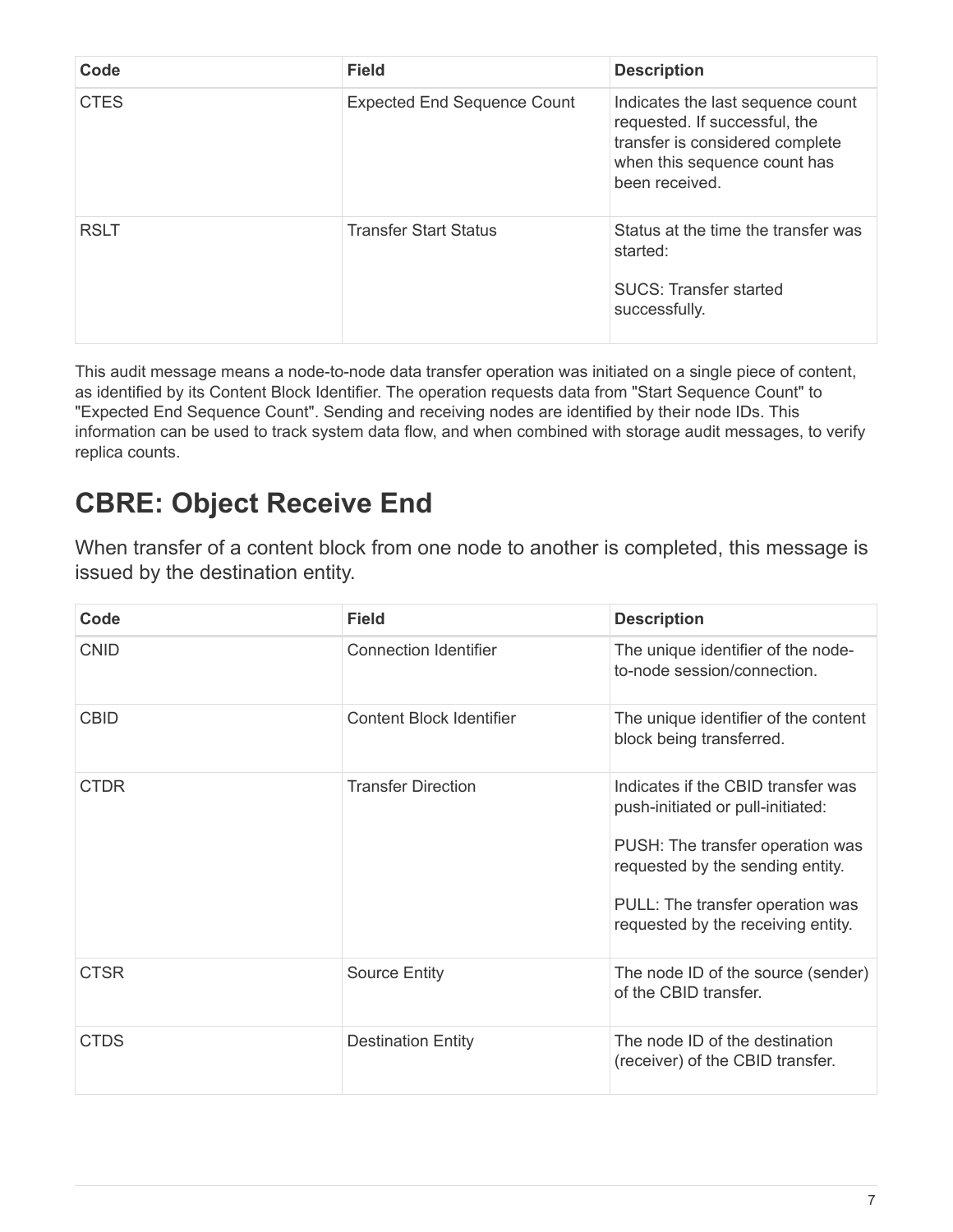| Code        | <b>Field</b>                     | <b>Description</b>                                                                                                                                                                                                                                                                                                                                                                                                                                      |
|-------------|----------------------------------|---------------------------------------------------------------------------------------------------------------------------------------------------------------------------------------------------------------------------------------------------------------------------------------------------------------------------------------------------------------------------------------------------------------------------------------------------------|
| <b>CTSS</b> | <b>Start Sequence Count</b>      | Indicates the sequence count on<br>which the transfer started.                                                                                                                                                                                                                                                                                                                                                                                          |
| <b>CTAS</b> | <b>Actual End Sequence Count</b> | Indicates the last sequence count<br>successfully transferred. If the<br>Actual End Sequence Count is the<br>same as the Start Sequence<br>Count, and the Transfer Result was<br>not successful, no data was<br>exchanged.                                                                                                                                                                                                                              |
| <b>RSLT</b> | <b>Transfer Result</b>           | The result of the transfer operation<br>(from the perspective of the<br>sending entity):<br>SUCS: transfer successfully<br>completed; all requested sequence<br>counts were sent.<br>CONL: connection lost during<br>transfer<br>CTMO: connection timed-out<br>during establishment or transfer<br><b>UNRE: destination node ID</b><br>unreachable<br>CRPT: transfer ended due to<br>reception of corrupt or invalid data<br>(might indicate tampering) |

This audit message means a node-to-node data transfer operation was completed. If the Transfer Result was successful, the operation transferred data from "Start Sequence Count" to "Actual End Sequence Count". Sending and receiving nodes are identified by their node IDs. This information can be used to track system data flow and to locate, tabulate, and analyze errors. When combined with storage audit messages, it can also be used to verify replica counts.

# <span id="page-10-0"></span>**CBSB: Object Send Begin**

During normal system operations, content blocks are continuously transferred between different nodes as data is accessed, replicated and retained. When transfer of a content block from one node to another is initiated, this message is issued by the source entity.

| Code        | <b>Field</b>          | <b>Description</b>                                                |
|-------------|-----------------------|-------------------------------------------------------------------|
| <b>CNID</b> | Connection Identifier | The unique identifier of the node-<br>to-node session/connection. |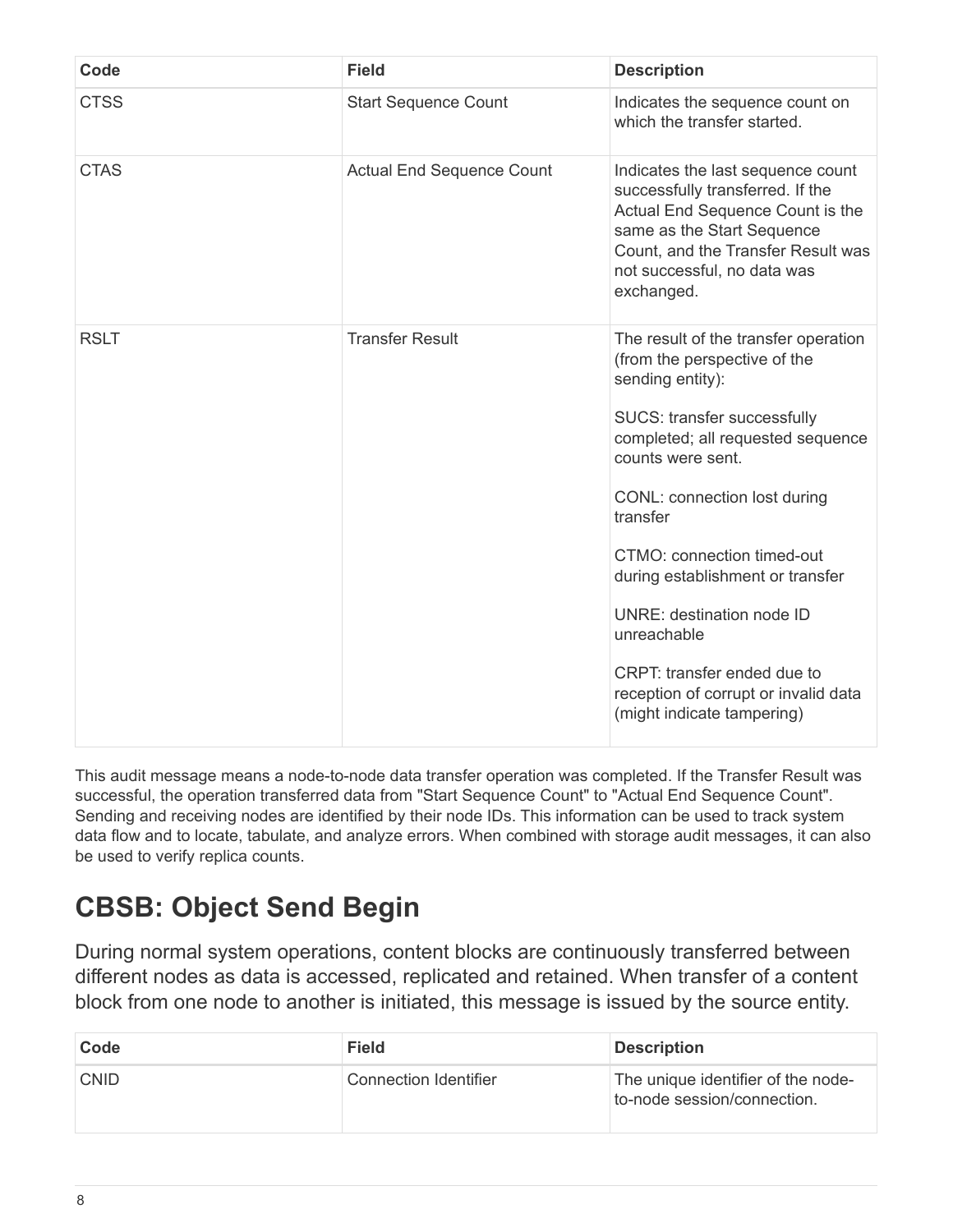| Code        | <b>Field</b>                       | <b>Description</b>                                                                                                                                                                                                        |
|-------------|------------------------------------|---------------------------------------------------------------------------------------------------------------------------------------------------------------------------------------------------------------------------|
| <b>CBID</b> | <b>Content Block Identifier</b>    | The unique identifier of the content<br>block being transferred.                                                                                                                                                          |
| <b>CTDR</b> | <b>Transfer Direction</b>          | Indicates if the CBID transfer was<br>push-initiated or pull-initiated:<br>PUSH: The transfer operation was<br>requested by the sending entity.<br>PULL: The transfer operation was<br>requested by the receiving entity. |
| <b>CTSR</b> | <b>Source Entity</b>               | The node ID of the source (sender)<br>of the CBID transfer.                                                                                                                                                               |
| <b>CTDS</b> | <b>Destination Entity</b>          | The node ID of the destination<br>(receiver) of the CBID transfer.                                                                                                                                                        |
| <b>CTSS</b> | <b>Start Sequence Count</b>        | Indicates the first sequence count<br>requested. If successful, the<br>transfer begins from this sequence<br>count.                                                                                                       |
| <b>CTES</b> | <b>Expected End Sequence Count</b> | Indicates the last sequence count<br>requested. If successful, the<br>transfer is considered complete<br>when this sequence count has<br>been received.                                                                   |
| <b>RSLT</b> | <b>Transfer Start Status</b>       | Status at the time the transfer was<br>started:<br><b>SUCS: transfer started</b><br>successfully.                                                                                                                         |

This audit message means a node-to-node data transfer operation was initiated on a single piece of content, as identified by its Content Block Identifier. The operation requests data from "Start Sequence Count" to "Expected End Sequence Count". Sending and receiving nodes are identified by their node IDs. This information can be used to track system data flow, and when combined with storage audit messages, to verify replica counts.

# <span id="page-11-0"></span>**CBSE: Object Send End**

When transfer of a content block from one node to another is completed, this message is issued by the source entity.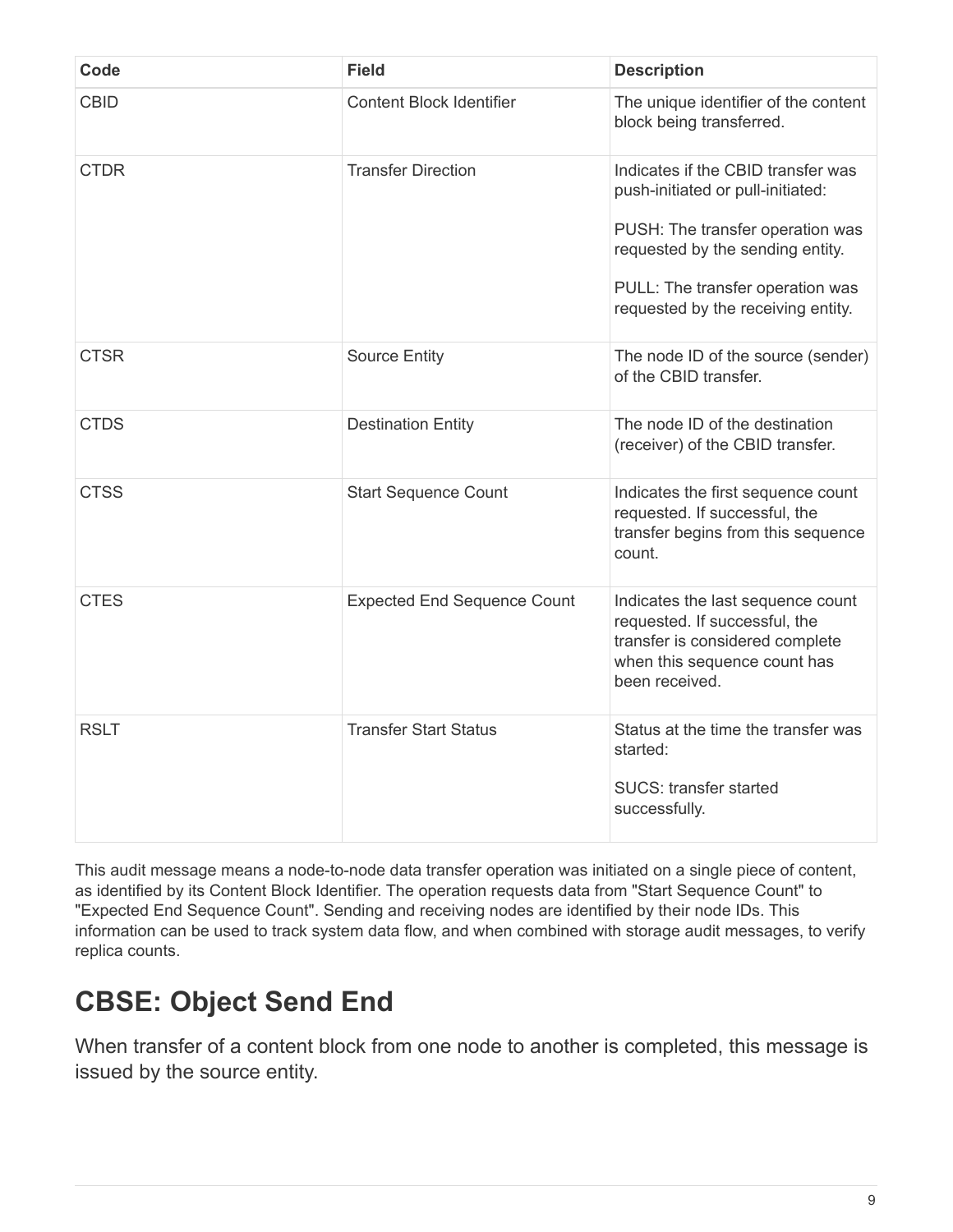| Code        | <b>Field</b>                     | <b>Description</b>                                                                                                                                                                                                         |
|-------------|----------------------------------|----------------------------------------------------------------------------------------------------------------------------------------------------------------------------------------------------------------------------|
| <b>CNID</b> | <b>Connection Identifier</b>     | The unique identifier of the node-<br>to-node session/connection.                                                                                                                                                          |
| <b>CBID</b> | <b>Content Block Identifier</b>  | The unique identifier of the content<br>block being transferred.                                                                                                                                                           |
| <b>CTDR</b> | <b>Transfer Direction</b>        | Indicates if the CBID transfer was<br>push-initiated or pull-initiated:<br>PUSH: The transfer operation was<br>requested by the sending entity.<br>PULL: The transfer operation was<br>requested by the receiving entity.  |
| <b>CTSR</b> | <b>Source Entity</b>             | The node ID of the source (sender)<br>of the CBID transfer.                                                                                                                                                                |
| <b>CTDS</b> | <b>Destination Entity</b>        | The node ID of the destination<br>(receiver) of the CBID transfer.                                                                                                                                                         |
| <b>CTSS</b> | <b>Start Sequence Count</b>      | Indicates the sequence count on<br>which the transfer started.                                                                                                                                                             |
| <b>CTAS</b> | <b>Actual End Sequence Count</b> | Indicates the last sequence count<br>successfully transferred. If the<br>Actual End Sequence Count is the<br>same as the Start Sequence<br>Count, and the Transfer Result was<br>not successful, no data was<br>exchanged. |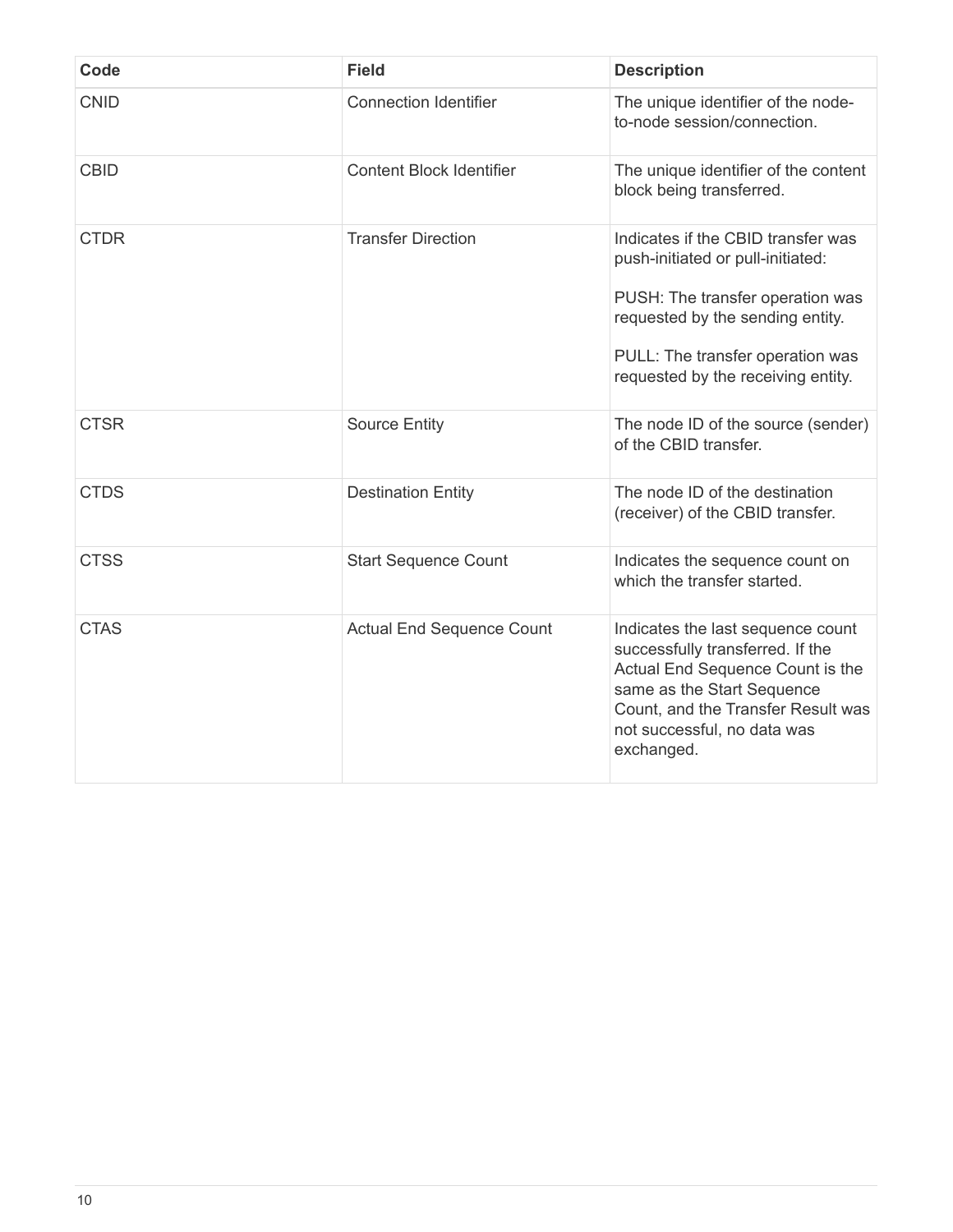| Code        | <b>Field</b>           | <b>Description</b>                                                                                |
|-------------|------------------------|---------------------------------------------------------------------------------------------------|
| <b>RSLT</b> | <b>Transfer Result</b> | The result of the transfer operation<br>(from the perspective of the<br>sending entity):          |
|             |                        | <b>SUCS: Transfer successfully</b><br>completed; all requested sequence<br>counts were sent.      |
|             |                        | CONL: connection lost during<br>transfer                                                          |
|             |                        | CTMO: connection timed-out<br>during establishment or transfer                                    |
|             |                        | UNRE: destination node ID<br>unreachable                                                          |
|             |                        | CRPT: transfer ended due to<br>reception of corrupt or invalid data<br>(might indicate tampering) |

This audit message means a node-to-node data transfer operation was completed. If the Transfer Result was successful, the operation transferred data from "Start Sequence Count" to "Actual End Sequence Count". Sending and receiving nodes are identified by their node IDs. This information can be used to track system data flow and to locate, tabulate, and analyze errors. When combined with storage audit messages, it can also be used to verify replica counts.

# <span id="page-13-0"></span>**ECMC: Missing Erasure Coded Data Fragment**

This audit message indicates that the system has detected a missing erasure-coded data fragment.

| Code        | <b>Field</b>  | <b>Description</b>                                                                                                                                                                                          |
|-------------|---------------|-------------------------------------------------------------------------------------------------------------------------------------------------------------------------------------------------------------|
| <b>VCMC</b> | <b>VCS ID</b> | The name of the VCS that contains<br>the missing chunk.                                                                                                                                                     |
| <b>MCID</b> | Chunk ID      | The identifier of the missing<br>erasure-coded fragment.                                                                                                                                                    |
| <b>RSLT</b> | Result        | This field has the value 'NONE'.<br>RSLT is a mandatory message<br>field, but is not relevant for this<br>particular message. 'NONE' is used<br>rather than 'SUCS' so that this<br>message is not filtered. |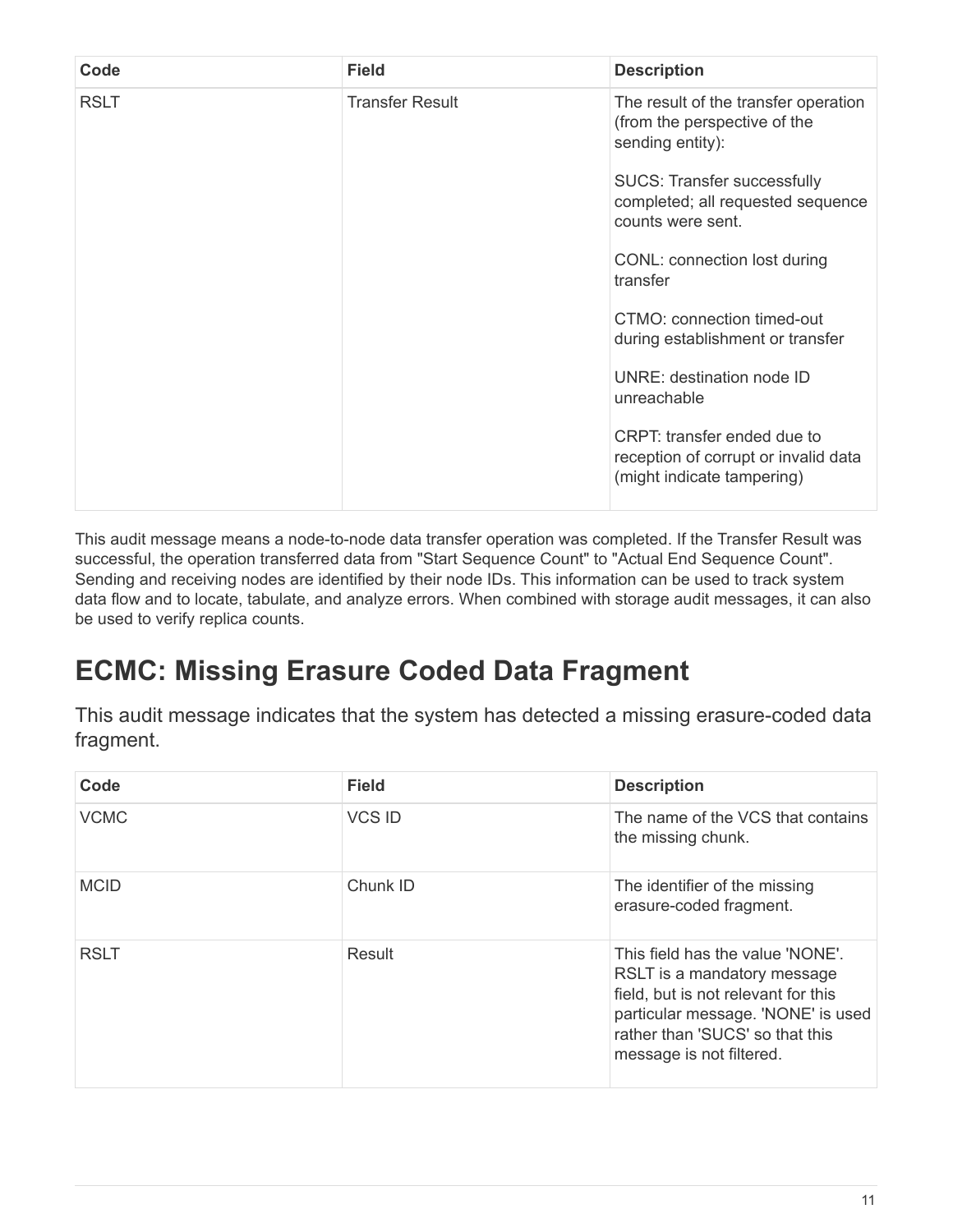# <span id="page-14-0"></span>**ECOC: Corrupt Erasure Coded Data Fragment**

This audit message indicates that the system has detected a corrupt erasure-coded data fragment.

| Code        | <b>Field</b>  | <b>Description</b>                                                                                                                                                                                          |
|-------------|---------------|-------------------------------------------------------------------------------------------------------------------------------------------------------------------------------------------------------------|
| <b>VCCO</b> | <b>VCS ID</b> | The name of the VCS that contains<br>the corrupt chunk.                                                                                                                                                     |
| <b>VLID</b> | Volume ID     | The RangeDB Volume that<br>contains the corrupt erasure-coded<br>fragment.                                                                                                                                  |
| <b>CCID</b> | Chunk ID      | The identifier of the corrupt<br>erasure-coded fragment.                                                                                                                                                    |
| <b>RSLT</b> | Result        | This field has the value 'NONE'.<br>RSLT is a mandatory message<br>field, but is not relevant for this<br>particular message. 'NONE' is used<br>rather than 'SUCS' so that this<br>message is not filtered. |

#### <span id="page-14-1"></span>**ETAF: Security Authentication Failed**

This message is generated when a connection attempt using Transport Layer Security (TLS) has failed.

| Code        | <b>Field</b>          | <b>Description</b>                                                                                 |
|-------------|-----------------------|----------------------------------------------------------------------------------------------------|
| <b>CNID</b> | Connection Identifier | The unique system identifier for the<br>TCP/IP connection over which the<br>authentication failed. |
| <b>RUID</b> | User Identity         | A service dependent identifier<br>representing the identity of the<br>remote user.                 |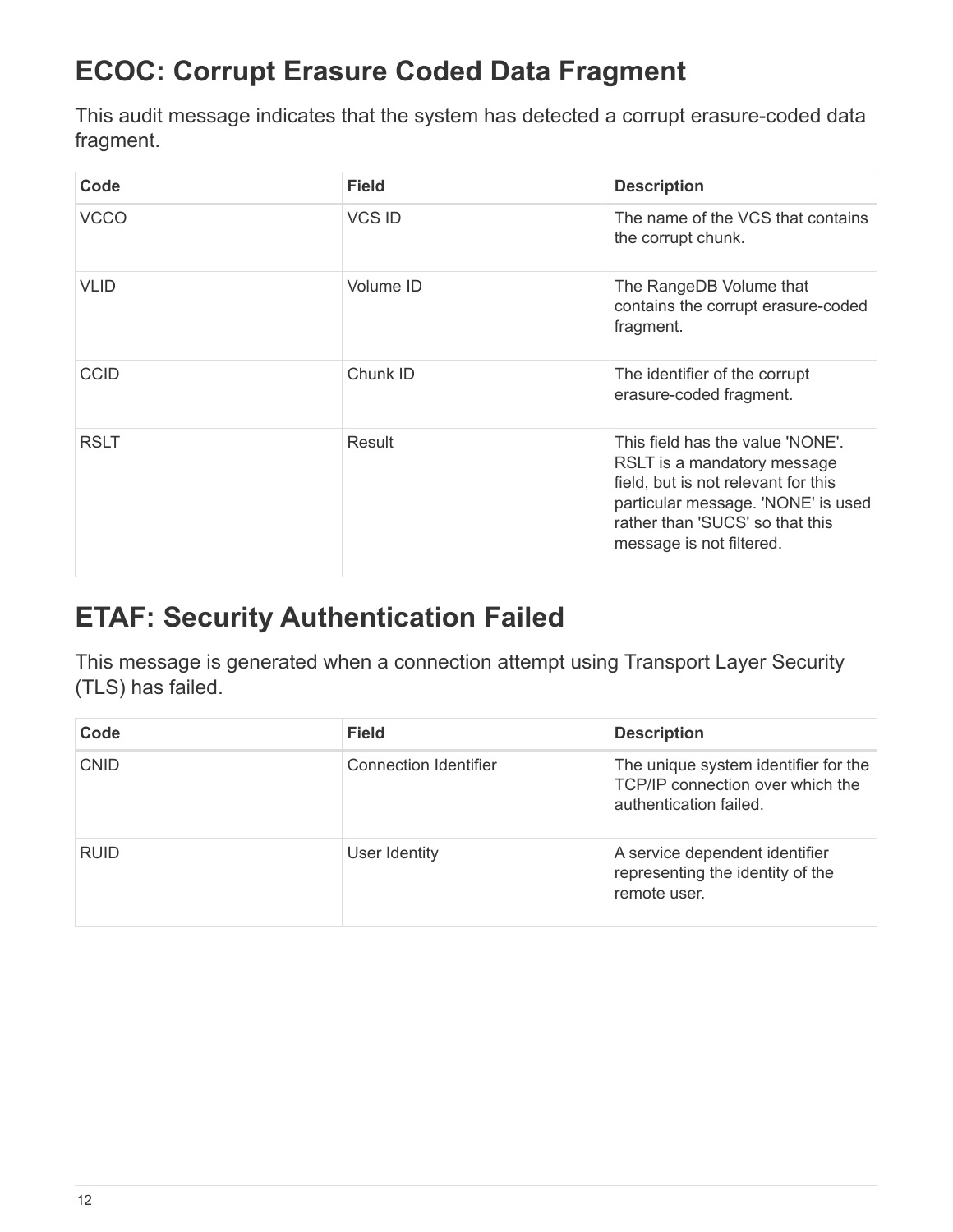| Code        | <b>Field</b> | <b>Description</b>                                      |
|-------------|--------------|---------------------------------------------------------|
| <b>RSLT</b> | Reason Code  | The reason for the failure:                             |
|             |              | <b>SCNI: Secure connection</b><br>establishment failed. |
|             |              | CERM: Certificate was missing.                          |
|             |              | CERT: Certificate was invalid.                          |
|             |              | CERE: Certificate was expired.                          |
|             |              | CERR: Certificate was revoked.                          |
|             |              | CSGN: Certificate signature was<br>invalid.             |
|             |              | CSGU: Certificate signer was<br>unknown.                |
|             |              | <b>UCRM: User credentials were</b><br>missing.          |
|             |              | UCRI: User credentials were<br>invalid.                 |
|             |              | <b>UCRU: User credentials were</b><br>disallowed.       |
|             |              | TOUT: Authentication timed out.                         |

When a connection is established to a secure service that uses TLS, the credentials of the remote entity are verified using the TLS profile and additional logic built into the service. If this authentication fails due to invalid, unexpected, or disallowed certificates or credentials, an audit message is logged. This enables queries for unauthorized access attempts and other security-related connection problems.

The message could result from a remote entity having an incorrect configuration, or from attempts to present invalid or disallowed credentials to the system. This audit message should be monitored to detect attempts to gain unauthorized access to the system.

## <span id="page-15-0"></span>**GNRG: GNDS Registration**

The CMN service generates this audit message when a service has updated or registered information about itself in the StorageGRID system.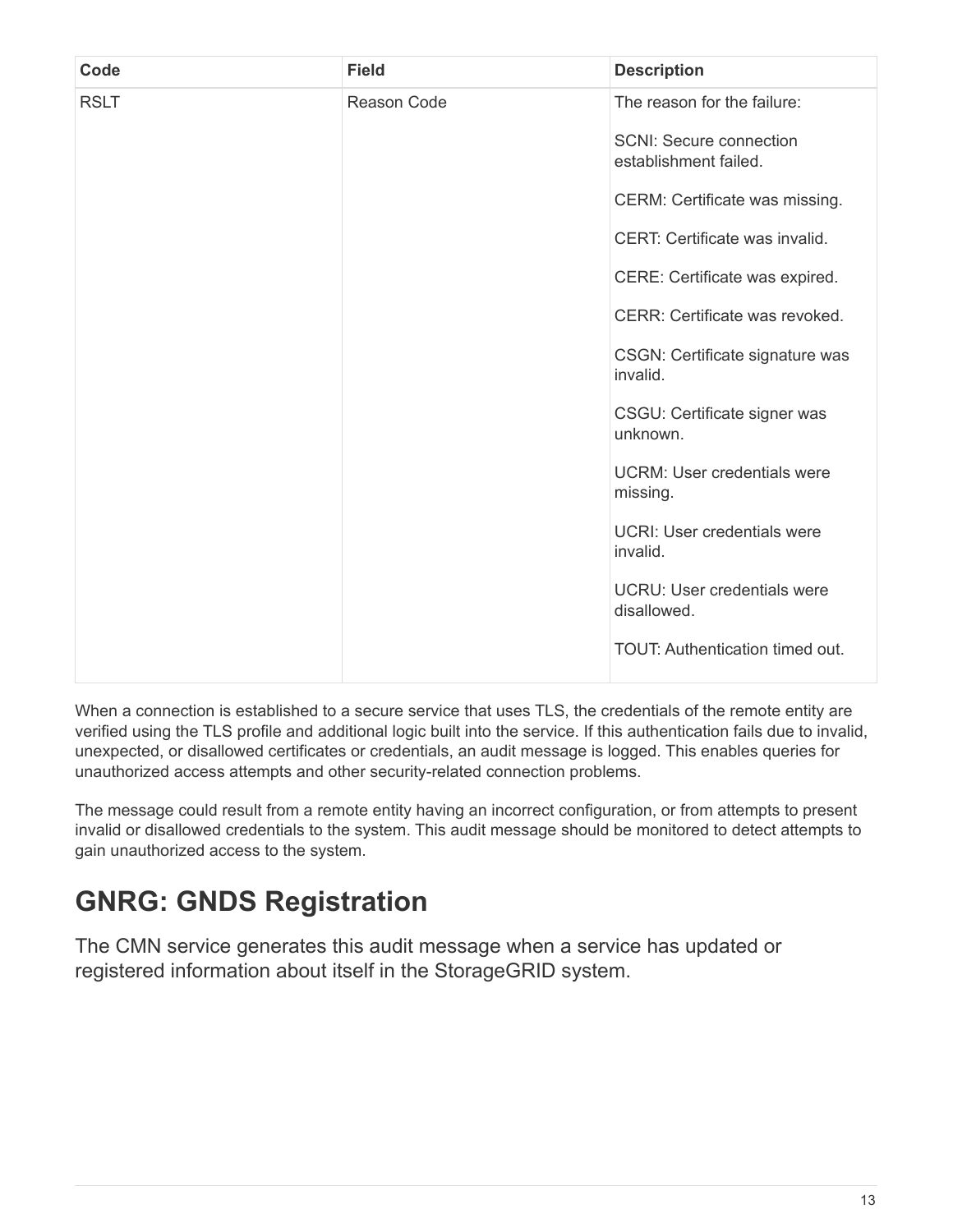| Code        | <b>Field</b>         | <b>Description</b>                                                                                              |
|-------------|----------------------|-----------------------------------------------------------------------------------------------------------------|
| <b>RSLT</b> | Result               | The result of the update request:<br>• SUCS: Successful<br>• SUNV: Service Unavailable<br>• GERR: Other failure |
| <b>GNID</b> | Node ID              | The node ID of the service that<br>initiated the update request.                                                |
| <b>GNTP</b> | Device Type          | The grid node's device type (for<br>example, BLDR for an LDR<br>service).                                       |
| <b>GNDV</b> | Device Model version | The string identifying the grid<br>node's device model version in the<br>DMDL bundle.                           |
| GNGP        | Group                | The group to which the grid node<br>belongs (in the context of link costs<br>and service-query ranking).        |
| <b>GNIA</b> | <b>IP Address</b>    | The grid node's IP address.                                                                                     |

This message is generated whenever a grid node updates its entry in the Grid Nodes Bundle.

## <span id="page-16-0"></span>**GNUR: GNDS Unregistration**

The CMN service generates this audit message when a service has unregistered information about itself from the StorageGRID system.

| Code        | <b>Field</b> | <b>Description</b>                                                                                              |
|-------------|--------------|-----------------------------------------------------------------------------------------------------------------|
| <b>RSLT</b> | Result       | The result of the update request:<br>• SUCS: Successful<br>• SUNV: Service Unavailable<br>• GERR: Other failure |
| <b>GNID</b> | Node ID      | The node ID of the service that<br>initiated the update request.                                                |

# <span id="page-16-1"></span>**GTED: Grid Task Ended**

This audit message indicates that the CMN service has finished processing the specified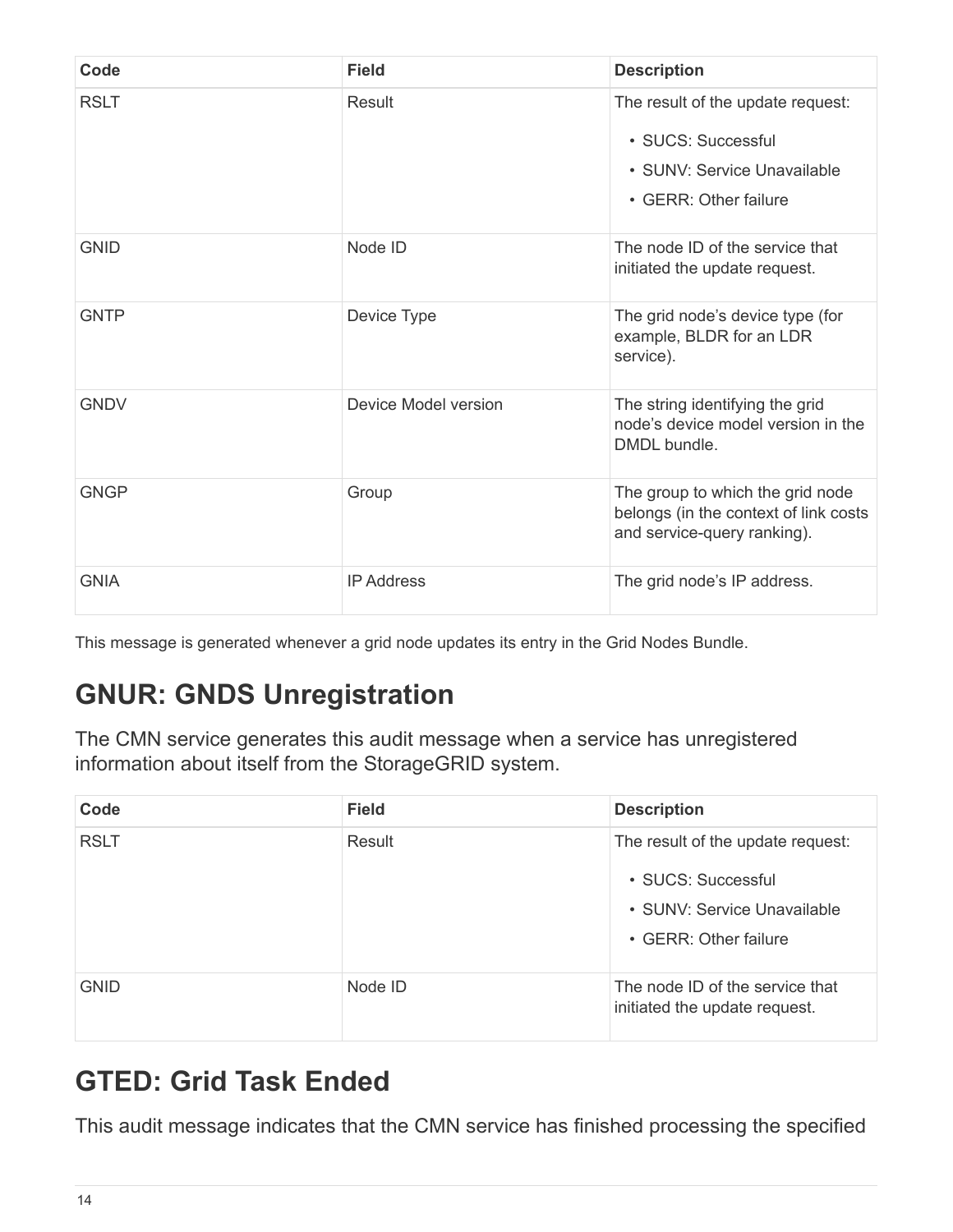grid task and has moved the task to the Historical table. If the result is SUCS, ABRT, or ROLF, there will be a corresponding Grid Task Started audit message. The other results indicate that processing of this grid task never started.

| Code        | <b>Field</b> | <b>Description</b>                                                                                                                                                                                                                                                                                                                                                                                                                                                                                                                                    |
|-------------|--------------|-------------------------------------------------------------------------------------------------------------------------------------------------------------------------------------------------------------------------------------------------------------------------------------------------------------------------------------------------------------------------------------------------------------------------------------------------------------------------------------------------------------------------------------------------------|
| <b>TSID</b> | Task ID      | This field uniquely identifies a<br>generated grid task and allows the<br>grid task to be managed over its<br>lifecycle.<br><b>Note:</b> The Task ID is assigned at<br>the time that a grid task is<br>generated, not the time that it is<br>submitted. It is possible for a given<br>grid task to be submitted multiple<br>times, and in this case the Task ID<br>field is not sufficient to uniquely link<br>the Submitted, Started, and Ended<br>audit messages.                                                                                   |
| <b>RSLT</b> | Result       | The final status result of the grid<br>task:<br>• SUCS: The grid task completed<br>successfully.<br>• ABRT: The grid task was<br>aborted without a rollback error.<br>• ROLF: The grid task was<br>aborted and was unable to<br>complete the rollback process.<br>• CANC: The grid task was<br>canceled by the user before it<br>was started.<br>• EXPR: The grid task expired<br>before it was started.<br>• IVLD: The grid task was invalid.<br>• AUTH: The grid task was<br>unauthorized.<br>• DUPL: The grid task was<br>rejected as a duplicate. |

## <span id="page-17-0"></span>**GTST: Grid Task Started**

This audit message indicates that the CMN service has started to process the specified grid task. The audit message immediately follows the Grid Task Submitted message for grid tasks initiated by the internal Grid Task Submission service and selected for automatic activation. For grid tasks submitted into the Pending table, this message is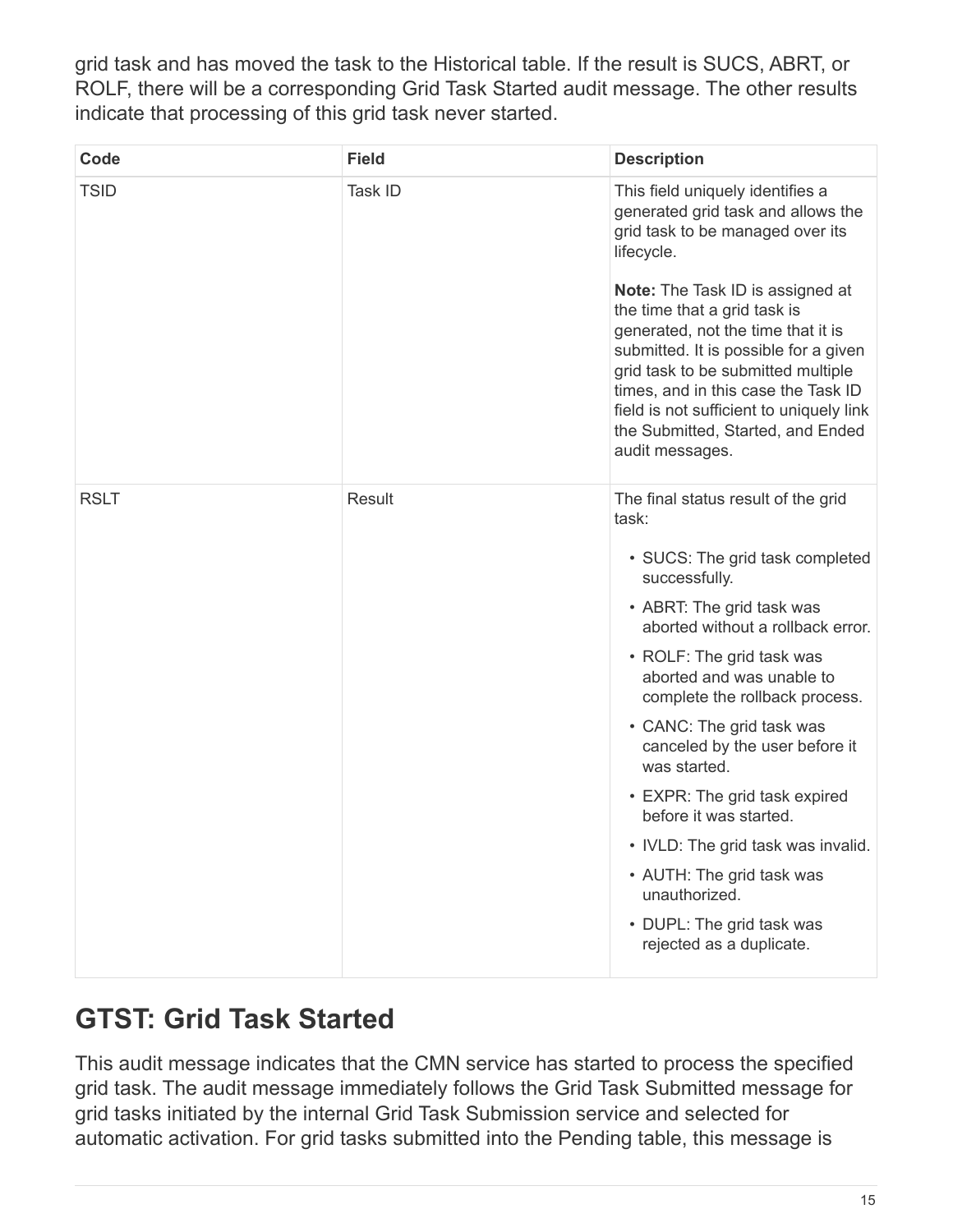generated when the user starts the grid task.

| Code        | <b>Field</b> | <b>Description</b>                                                                                                                                                                                                                                                                                                                      |
|-------------|--------------|-----------------------------------------------------------------------------------------------------------------------------------------------------------------------------------------------------------------------------------------------------------------------------------------------------------------------------------------|
| <b>TSID</b> | Task ID      | This field uniquely identifies a<br>generated grid task and allows the<br>task to be managed over its<br>lifecycle.                                                                                                                                                                                                                     |
|             |              | <b>Note:</b> The Task ID is assigned at<br>the time that a grid task is<br>generated, not the time that it is<br>submitted. It is possible for a given<br>grid task to be submitted multiple<br>times, and in this case the Task ID<br>field is not sufficient to uniquely link<br>the Submitted, Started, and Ended<br>audit messages. |
| <b>RSLT</b> | Result       | The result. This field has only one<br>value:<br>• SUCS: The grid task was<br>started successfully.                                                                                                                                                                                                                                     |

#### <span id="page-18-0"></span>**GTSU: Grid Task Submitted**

This audit message indicates that a grid task has been submitted to the CMN service.

| Code        | <b>Field</b>        | <b>Description</b>                                                                                                                                                                                                                                                                                                                                                                                                                               |
|-------------|---------------------|--------------------------------------------------------------------------------------------------------------------------------------------------------------------------------------------------------------------------------------------------------------------------------------------------------------------------------------------------------------------------------------------------------------------------------------------------|
| <b>TSID</b> | Task ID             | Uniquely identifies a generated grid<br>task and allows the task to be<br>managed over its lifecycle.<br><b>Note:</b> The Task ID is assigned at<br>the time that a grid task is<br>generated, not the time that it is<br>submitted. It is possible for a given<br>grid task to be submitted multiple<br>times, and in this case the Task ID<br>field is not sufficient to uniquely link<br>the Submitted, Started, and Ended<br>audit messages. |
| TTYP        | Task Type           | The type of grid task.                                                                                                                                                                                                                                                                                                                                                                                                                           |
|             |                     |                                                                                                                                                                                                                                                                                                                                                                                                                                                  |
| <b>TVER</b> | <b>Task Version</b> | A number indicating the version of<br>the grid task.                                                                                                                                                                                                                                                                                                                                                                                             |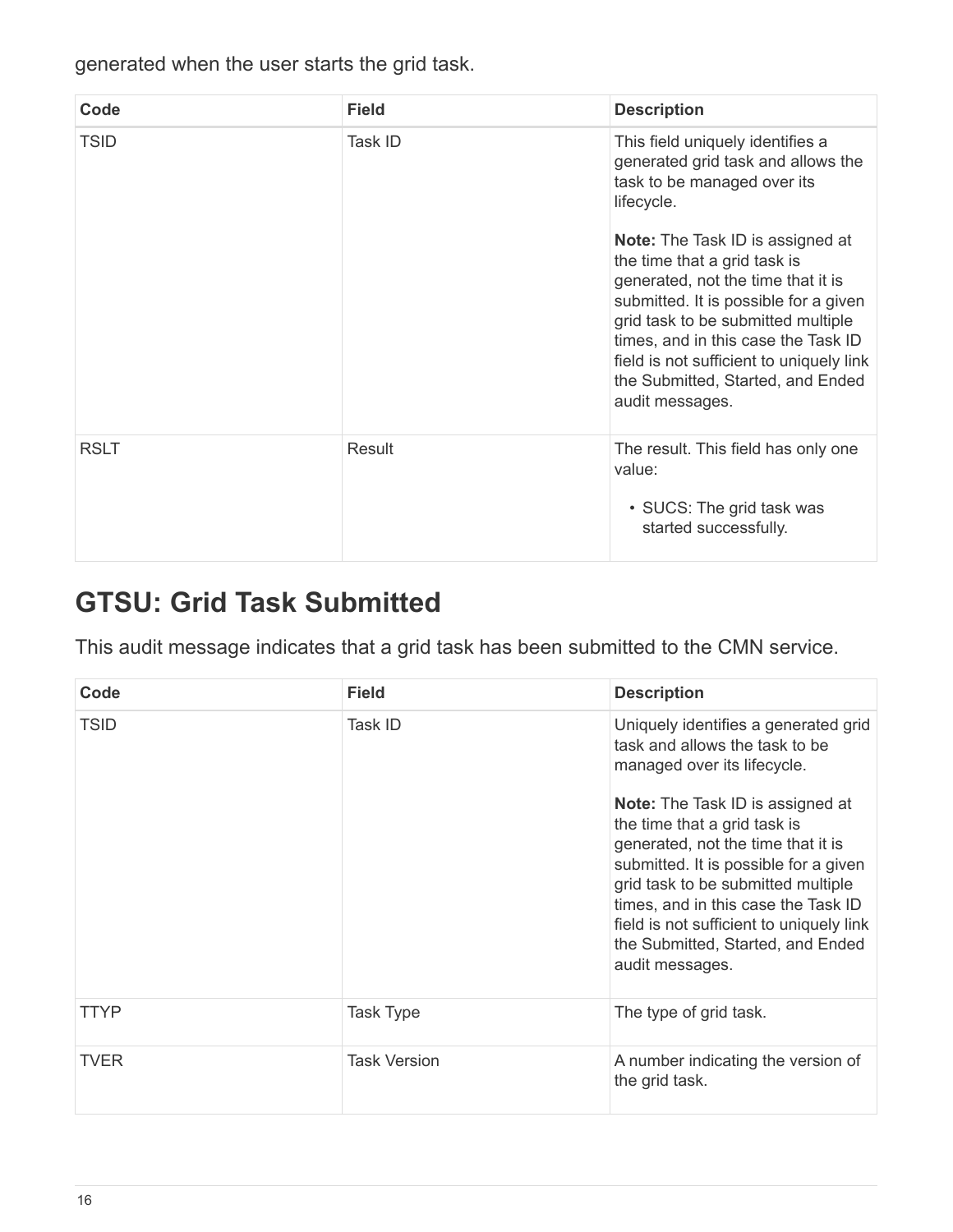| Code        | <b>Field</b>            | <b>Description</b>                                                                                                                                                                                                                    |
|-------------|-------------------------|---------------------------------------------------------------------------------------------------------------------------------------------------------------------------------------------------------------------------------------|
| <b>TDSC</b> | <b>Task Description</b> | A human-readable description of<br>the grid task.                                                                                                                                                                                     |
| <b>VATS</b> | Valid After Timestamp   | The earliest time (UINT64<br>microseconds from January 1,<br>1970 - UNIX time) at which the grid<br>task is valid.                                                                                                                    |
| <b>VBTS</b> | Valid Before Timestamp  | The latest time (UINT64<br>microseconds from January 1,<br>1970 - UNIX time) at which the grid<br>task is valid.                                                                                                                      |
| <b>TSRC</b> | Source                  | The source of the task:<br>• TXTB: The grid task was<br>submitted through the<br>StorageGRID system as a<br>signed text block.<br>• GRID: The grid task was<br>submitted through the internal<br><b>Grid Task Submission Service.</b> |
| <b>ACTV</b> | <b>Activation Type</b>  | The type of activation:<br>• AUTO: The grid task was<br>submitted for automatic<br>activation.<br>• PEND: The grid task was<br>submitted into the pending<br>table. This is the only possibility<br>for the TXTB source.              |
| <b>RSLT</b> | Result                  | The result of the submission:<br>• SUCS: The grid task was<br>submitted successfully.<br>• FAIL: The task has been<br>moved directly to the historical<br>table.                                                                      |

#### <span id="page-19-0"></span>**IDEL: ILM Initiated Delete**

This message is generated when ILM starts the process of deleting an object.

The IDEL message is generated in either of these situations: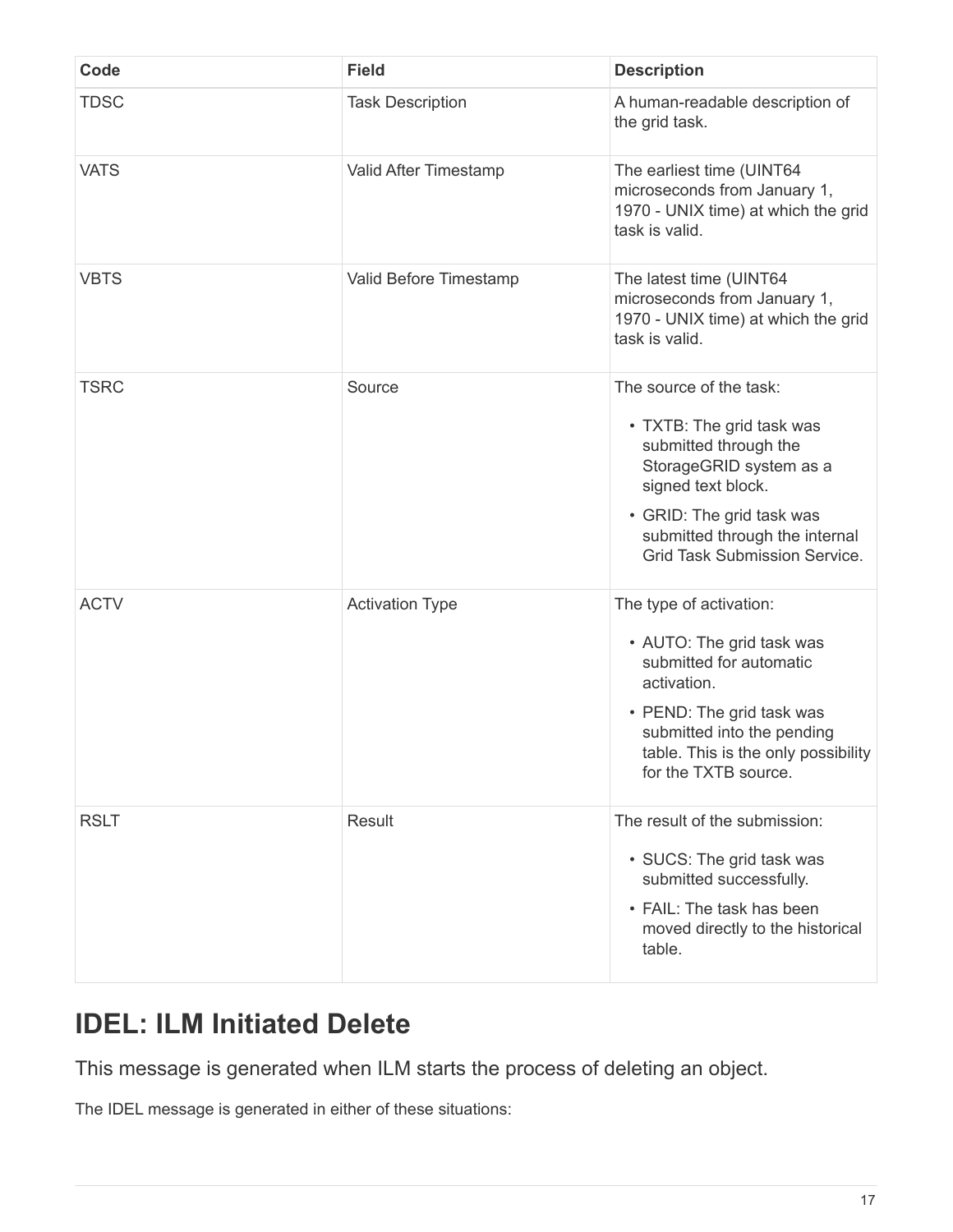- **For objects in compliant S3 buckets**: This message is generated when ILM starts the process of autodeleting an object because its retention period has expired (assuming the auto-delete setting is enabled and legal hold is off).
- **For objects in non-compliant S3 buckets or Swift containers**. This message is generated when ILM starts the process of deleting an object because no placement instructions in the active ILM policy currently apply to the object.

| Code        | <b>Field</b>                                        | <b>Description</b>                                                                                                                                                                                                                                                                                                                                                                        |
|-------------|-----------------------------------------------------|-------------------------------------------------------------------------------------------------------------------------------------------------------------------------------------------------------------------------------------------------------------------------------------------------------------------------------------------------------------------------------------------|
| <b>CBID</b> | <b>Content Block</b><br>Identifier                  | The CBID of the object.                                                                                                                                                                                                                                                                                                                                                                   |
| <b>CMPA</b> | Compliance:<br>Auto delete                          | For objects in compliant S3 buckets only. 0 (false) or 1 (true), indicating<br>whether a compliant object should be deleted automatically when its<br>retention period ends, unless the bucket is under a legal hold.                                                                                                                                                                     |
| <b>CMPL</b> | Compliance:<br>Legal hold                           | For objects in compliant S3 buckets only. 0 (false) or 1 (true), indicating<br>whether the bucket is currently under a legal hold.                                                                                                                                                                                                                                                        |
| <b>CMPR</b> | Compliance:<br><b>Retention period</b>              | For objects in compliant S3 buckets only. The length of the object's<br>retention period in minutes.                                                                                                                                                                                                                                                                                      |
| <b>CTME</b> | Compliance:<br>Ingest time                          | For objects in compliant S3 buckets only. The object's ingest time. You<br>can add the retention period in minutes to this value to determine when<br>the object can be deleted from the bucket.                                                                                                                                                                                          |
| <b>DMRK</b> | Delete Marker<br>Version ID                         | The version ID of the delete marker created when deleting an object<br>from a versioned bucket. Operations on buckets do not include this field.                                                                                                                                                                                                                                          |
| <b>CSIZ</b> | Content size                                        | The size of the object in bytes.                                                                                                                                                                                                                                                                                                                                                          |
| <b>LOCS</b> | Locations                                           | The storage location of object data within the StorageGRID system. The<br>value for LOCS is "" if the object has no locations (for example, it has<br>been deleted).<br>CLEC: for erasure-coded objects, the erasure coding profile ID and the<br>erasure coding group ID that is applied to the object's data.<br>CLDI: for replicated objects, the LDR node ID and the volume ID of the |
|             |                                                     | object's location.<br>CLNL: ARC node ID of the object's location if the object data is archived.                                                                                                                                                                                                                                                                                          |
| <b>PATH</b> | S3 Bucket/Key<br>or Swift<br>Container/Object<br>ID | The S3 bucket name and S3 key name, or the Swift container name and<br>Swift object identifier.                                                                                                                                                                                                                                                                                           |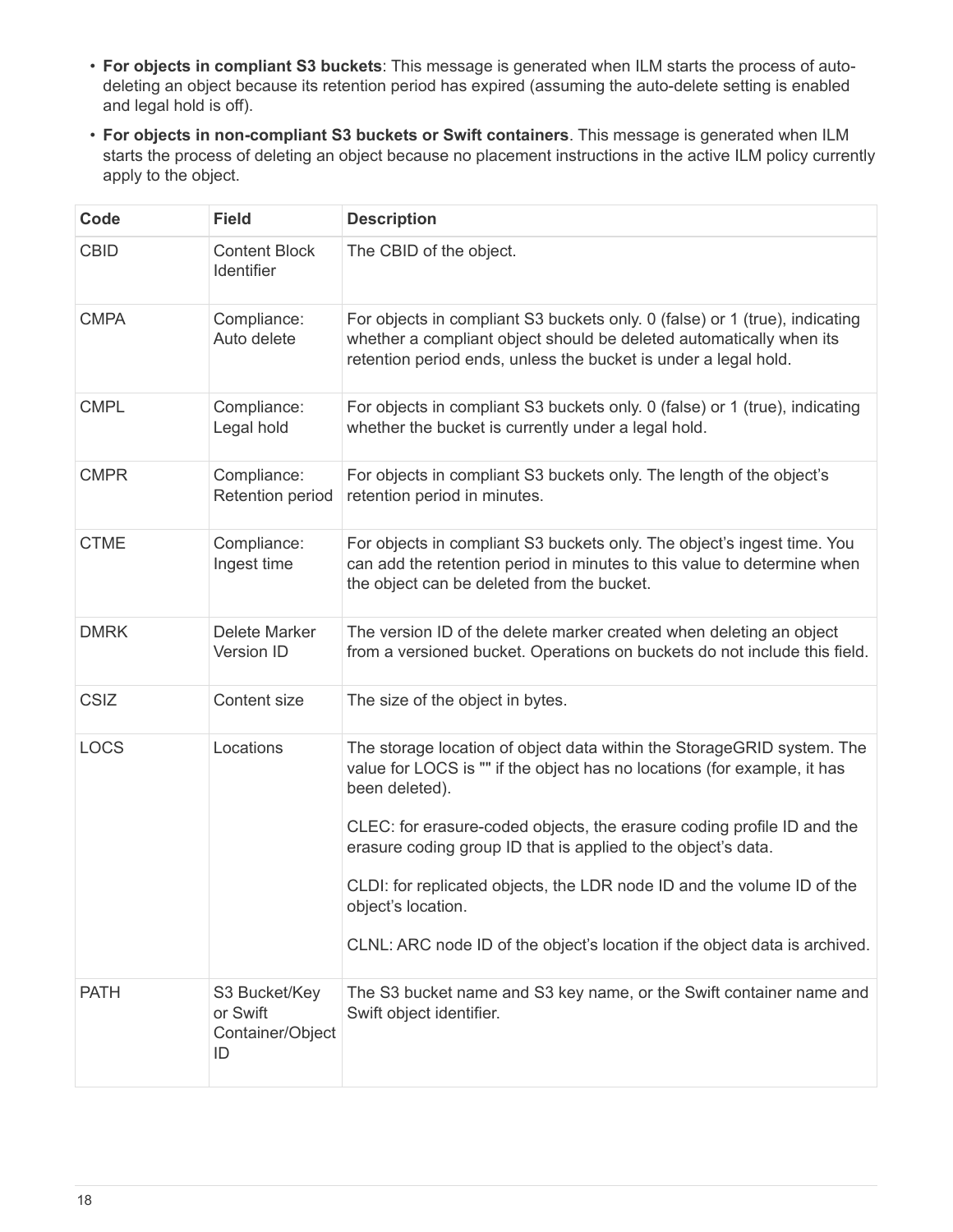| Code        | <b>Field</b>                            | <b>Description</b>                                                                                                                                                                                                                                                                                                                                                 |
|-------------|-----------------------------------------|--------------------------------------------------------------------------------------------------------------------------------------------------------------------------------------------------------------------------------------------------------------------------------------------------------------------------------------------------------------------|
| <b>RSLT</b> | Result                                  | The result of the ILM operation.<br>SUCS: The ILM operation was successful.                                                                                                                                                                                                                                                                                        |
| <b>RULE</b> | <b>Rules Label</b>                      | • If an object in a compliant S3 bucket is being deleted automatically<br>because its retention period has expired, this field is blank.<br>• If the object is being deleted because there are no more placement<br>instructions that currently apply to the object, this field shows the<br>human-readable label of the last ILM rule that applied to the object. |
| <b>SGRP</b> | Site (Group)                            | If present, the object was deleted at the site specified, which is not the<br>site where the object was ingested.                                                                                                                                                                                                                                                  |
| <b>UUID</b> | <b>Universally</b><br>Unique Identifier | The identifier of the object within the StorageGRID system.                                                                                                                                                                                                                                                                                                        |
| <b>VSID</b> | <b>Version ID</b>                       | The version ID of the specific version of an object that was deleted.<br>Operations on buckets and objects in unversioned buckets do not<br>include this field.                                                                                                                                                                                                    |

#### <span id="page-21-0"></span>**LKCU: Overwritten Object Cleanup**

This message is generated when StorageGRID removes an overwritten object that previously required cleanup to free up storage space. An object is overwritten when an S3 or Swift client writes an object to a path already containing a object. The removal process occurs automatically and in the background.

| Code        | <b>Field</b>                                  | <b>Description</b>                                                                                                |
|-------------|-----------------------------------------------|-------------------------------------------------------------------------------------------------------------------|
| <b>CSIZ</b> | Content size                                  | The size of the object in bytes.                                                                                  |
| <b>LTYP</b> | Type of cleanup                               | Internal use only.                                                                                                |
| <b>LUID</b> | <b>Removed Object UUID</b>                    | The identifier of the object that was<br>removed.                                                                 |
| <b>PATH</b> | S3 Bucket/Key or Swift<br>Container/Object ID | The S3 bucket name and S3 key<br>name, or the Swift container name<br>and Swift object identifier.                |
| <b>SEGC</b> | <b>Container UUID</b>                         | UUID of the container for the<br>segmented object. This value is<br>available only if the object is<br>segmented. |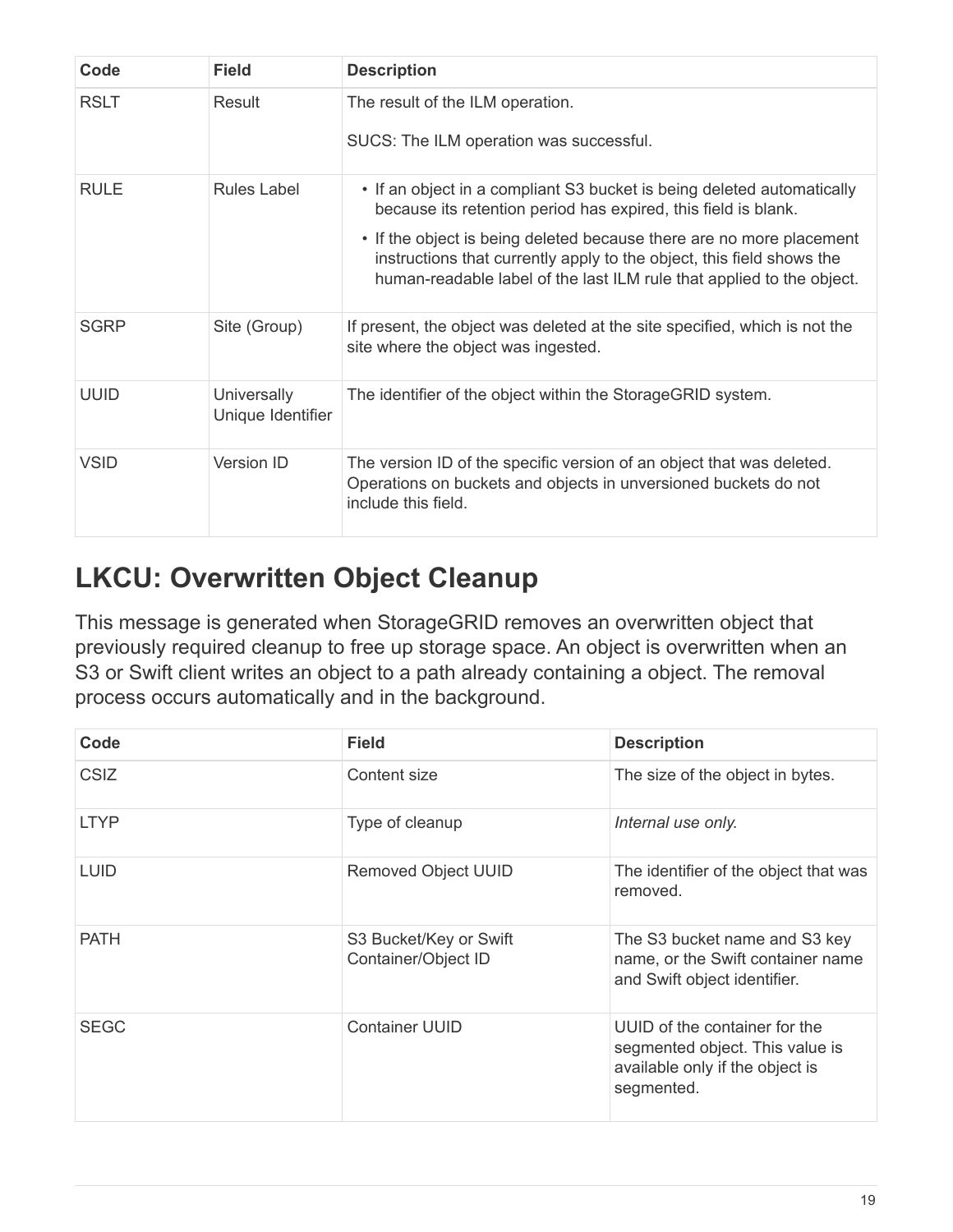| Code        | <b>Field</b>                  | <b>Description</b>                                                                                                     |
|-------------|-------------------------------|------------------------------------------------------------------------------------------------------------------------|
| <b>UUID</b> | Universally Unique Identifier | The identifier of the object that still<br>exists. This value is available only if<br>the object has not been deleted. |

# <span id="page-22-0"></span>**LLST: Location Lost**

This message is generated whenever a location for an object copy (replicated or erasure coded) cannot be found.

| Code        | <b>Field</b>                  | <b>Description</b>                                                                                                                                                                                                                    |
|-------------|-------------------------------|---------------------------------------------------------------------------------------------------------------------------------------------------------------------------------------------------------------------------------------|
| <b>CBIL</b> | <b>CBID</b>                   | The affected CBID.                                                                                                                                                                                                                    |
| <b>NOID</b> | Source Node ID                | The node ID on which the locations<br>were lost.                                                                                                                                                                                      |
| <b>UUID</b> | Universally Unique ID         | The identifier of the affected object<br>in the StorageGRID system.                                                                                                                                                                   |
| <b>ECPR</b> | <b>Erasure Coding Profile</b> | For erasure-coded object data. The<br>ID of the Erasure Coding profile<br>used.                                                                                                                                                       |
| <b>LTYP</b> | <b>Location Type</b>          | CLDI (Online): For replicated object<br>data<br>CLEC (Online): For erasure-coded<br>object data<br>CLNL (Nearline): For archived<br>replicated object data                                                                            |
| <b>PCLD</b> | Path to replicated object     | The complete path to the disk<br>location of the lost object data.<br>Only returned when LTYP has a<br>value of CLDI (that is, for replicated<br>objects).<br>Takes the form<br>/var/local/rangedb/2/p/13/<br>13/00oJs6X%{h{U)SeUFxE@ |
| <b>RSLT</b> | Result                        | Always NONE. RSLT is a<br>mandatory message field, but is not<br>relevant for this message. NONE is<br>used rather than SUCS so that this<br>message is not filtered.                                                                 |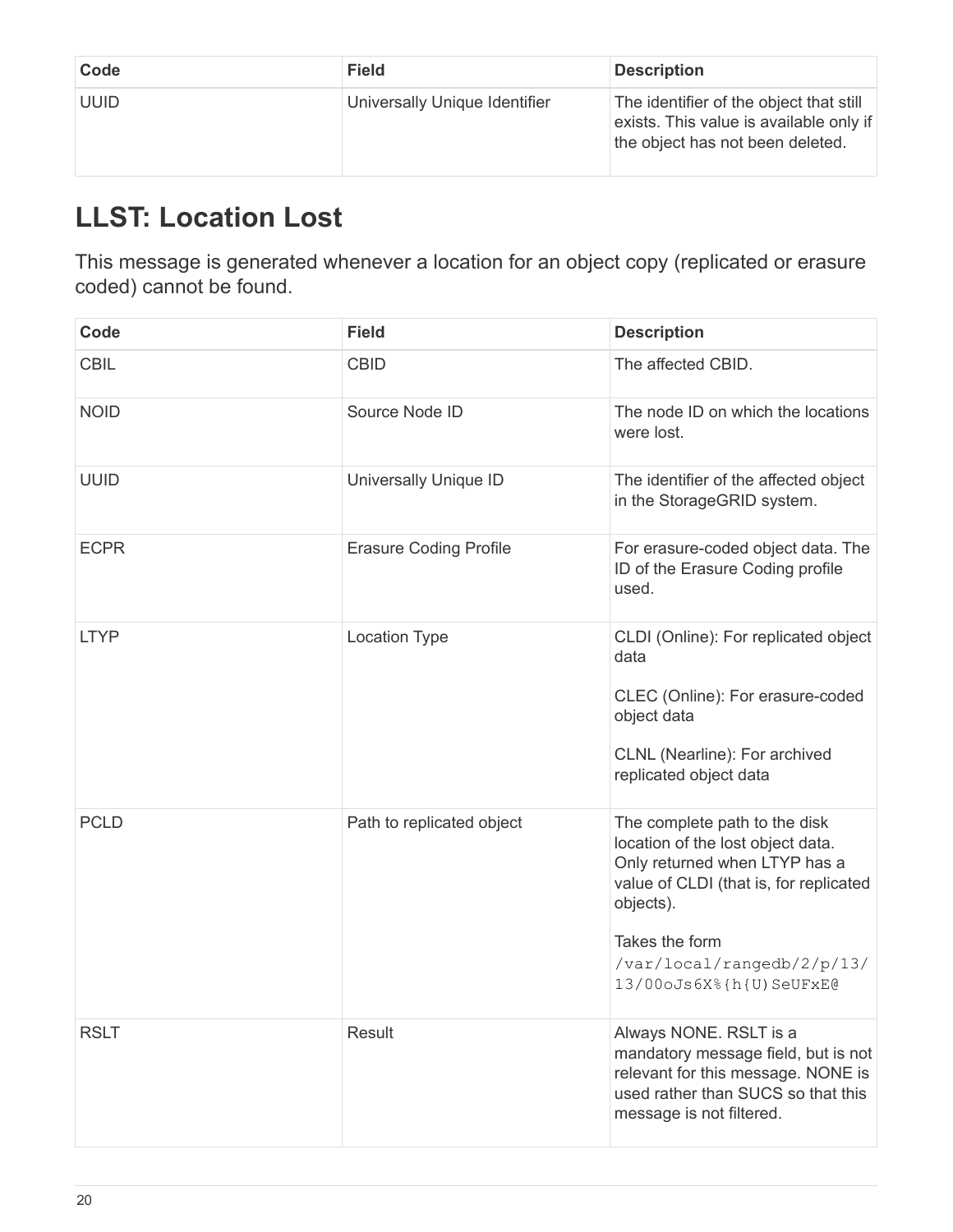| Code        | <b>Field</b>             | <b>Description</b>                                    |
|-------------|--------------------------|-------------------------------------------------------|
| <b>TSRC</b> | <b>Triggering Source</b> | <b>USER: User triggered</b><br>SYST: System triggered |

#### <span id="page-23-0"></span>**MGAU: Management audit message**

The Management category logs user requests to the Management API. Every request that is not a GET or HEAD request to the API logs a response with the username, IP, and type of request to the API.

| Code        | <b>Field</b>                  | <b>Description</b>                       |
|-------------|-------------------------------|------------------------------------------|
| <b>MDIP</b> | <b>Destination IP Address</b> | The server (destination) IP<br>address.  |
| <b>MDNA</b> | Domain name                   | The host domain name.                    |
| <b>MPAT</b> | <b>Request PATH</b>           | The request path.                        |
| <b>MPQP</b> | Request query parameters      | The query parameters for the<br>request. |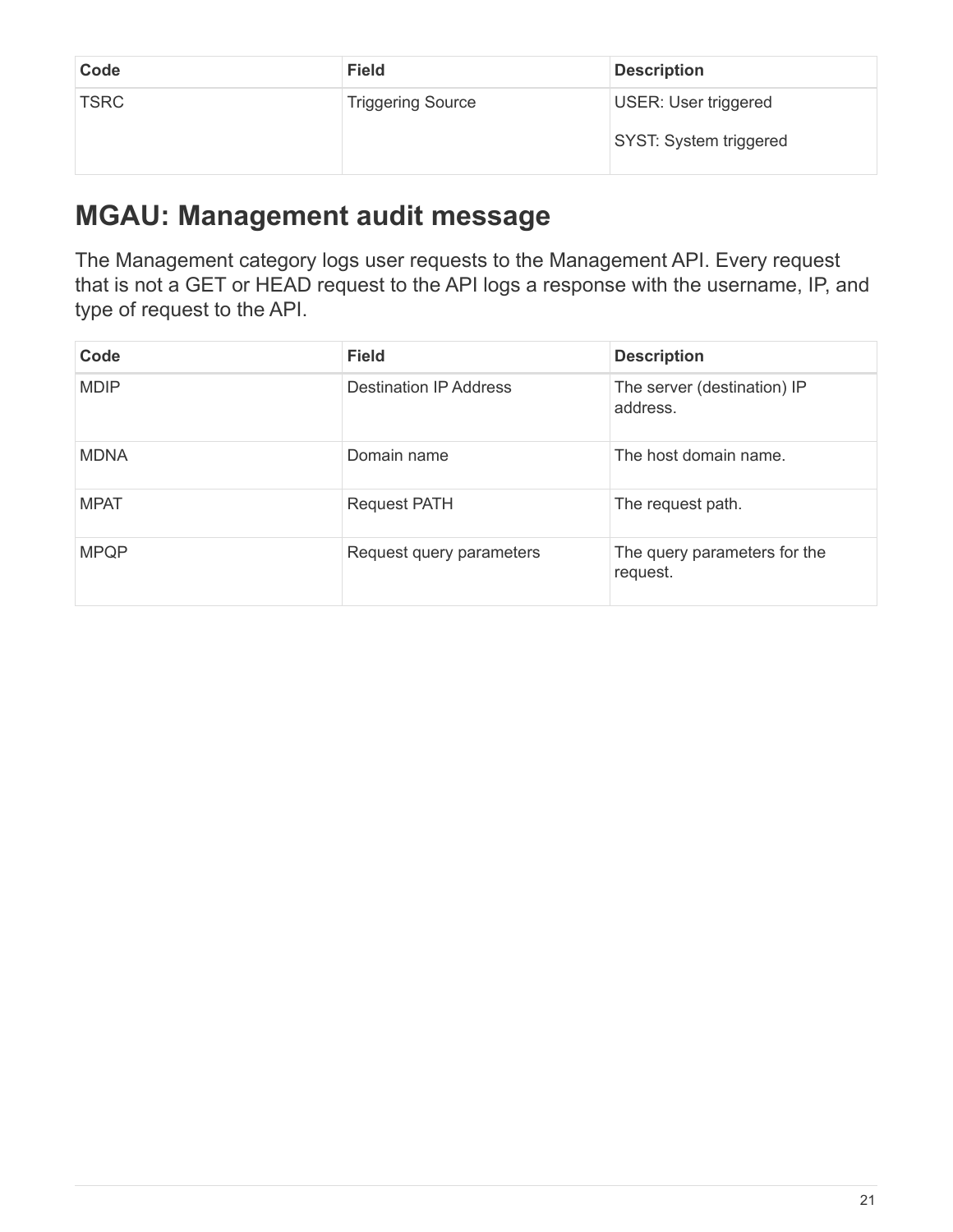| Code        | <b>Field</b>      | <b>Description</b>                                                                                                                                                                                                                                                                                                                                                                                                                                                                                                                                                                                                                                                                                                                                 |
|-------------|-------------------|----------------------------------------------------------------------------------------------------------------------------------------------------------------------------------------------------------------------------------------------------------------------------------------------------------------------------------------------------------------------------------------------------------------------------------------------------------------------------------------------------------------------------------------------------------------------------------------------------------------------------------------------------------------------------------------------------------------------------------------------------|
| <b>MRBD</b> | Request body      | The content of the request body.<br>While the response body is logged<br>by default, the request body is<br>logged in certain cases when the<br>response body is empty. Because<br>the following information is not<br>available in the response body, it is<br>taken from the request body for the<br>following POST methods:<br>• Username and account ID in<br><b>POST authorize</b><br>• New subnets configuration in<br>POST /grid/grid-<br>networks/update<br>• New NTP servers in POST<br>/grid/ntp-servers/update<br>• Decommissioned server IDs in<br><b>POST</b><br>/grid/servers/decommission<br><b>Note:</b> Sensitive information is<br>either deleted (for example, an S3<br>access key) or masked with<br>asterisks (for example, a |
| <b>MRMD</b> | Request method    | password).<br>The HTTP request method:<br>• POST<br>$\cdot$ PUT<br>• DELETE<br>• PATCH                                                                                                                                                                                                                                                                                                                                                                                                                                                                                                                                                                                                                                                             |
| <b>MRSC</b> | Response code     | The response code.                                                                                                                                                                                                                                                                                                                                                                                                                                                                                                                                                                                                                                                                                                                                 |
| <b>MRSP</b> | Response body     | The content of the response (the<br>response body) is logged by<br>default.<br><b>Note:</b> Sensitive information is<br>either deleted (for example, an S3<br>access key) or masked with<br>asterisks (for example, a<br>password).                                                                                                                                                                                                                                                                                                                                                                                                                                                                                                                |
| <b>MSIP</b> | Source IP address | The client (source) IP address.                                                                                                                                                                                                                                                                                                                                                                                                                                                                                                                                                                                                                                                                                                                    |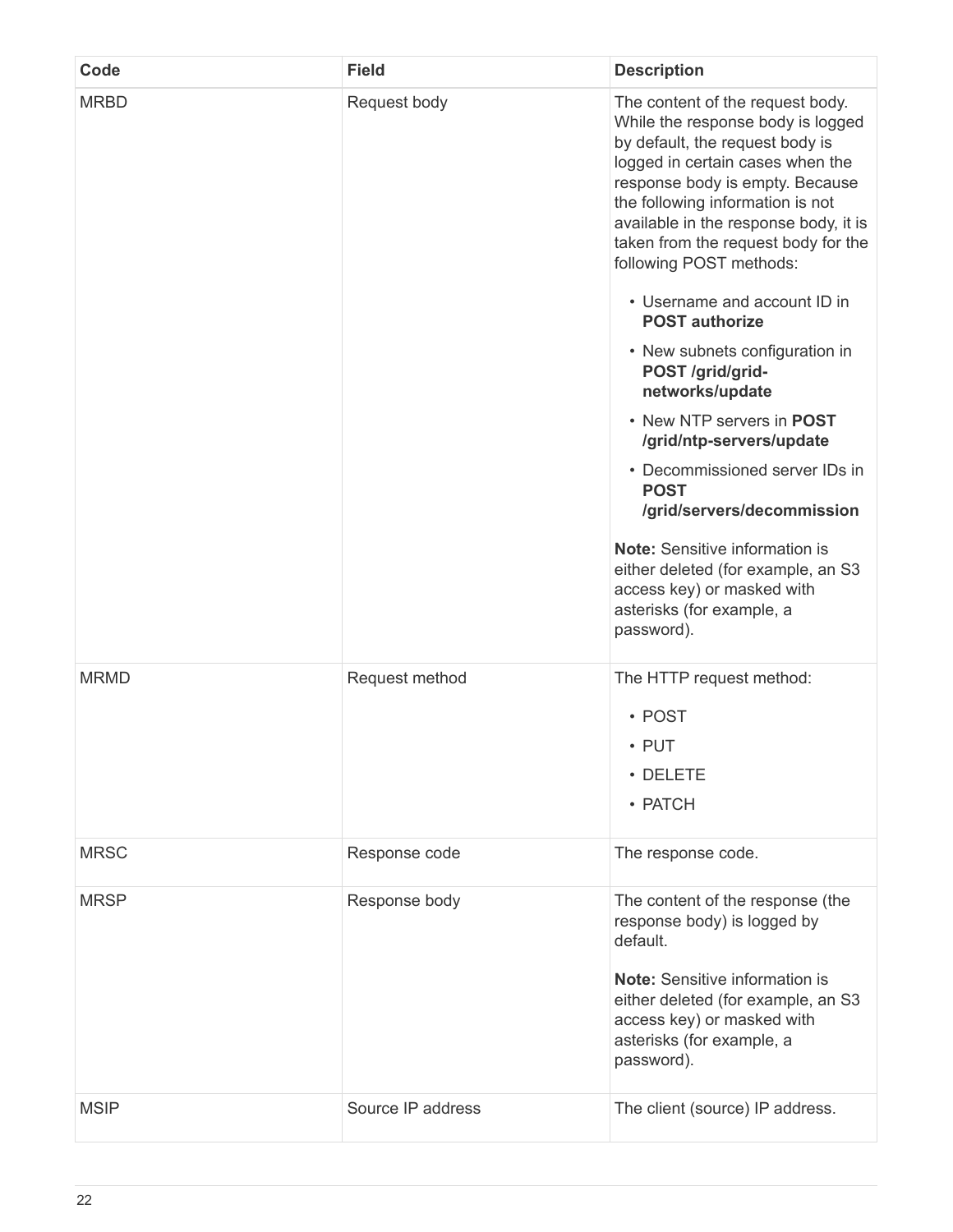| Code        | <b>Field</b> | <b>Description</b>                                                   |
|-------------|--------------|----------------------------------------------------------------------|
| MUUN        | User URN     | The URN (uniform resource name)<br>of the user who sent the request. |
| <b>RSLT</b> | Result       | Returns successful (SUCS) or the<br>error reported by the backend.   |

# <span id="page-25-0"></span>**OLST: System Detected Lost Object**

This message is generated when the DDS service cannot locate any copies of an object within the StorageGRID system.

| Code        | <b>Field</b>                                  | <b>Description</b>                                                                                                                                                                               |
|-------------|-----------------------------------------------|--------------------------------------------------------------------------------------------------------------------------------------------------------------------------------------------------|
| <b>CBID</b> | <b>Content Block Identifier</b>               | The CBID of the lost object.                                                                                                                                                                     |
| <b>NOID</b> | Node ID                                       | If available, the last known direct or<br>nearline location of the lost object.<br>It is possible to have just the Node<br>ID without a Volume ID if the<br>volume information is not available. |
| <b>PATH</b> | S3 Bucket/Key or Swift<br>Container/Object ID | If available, the S3 bucket name<br>and S3 key name, or the Swift<br>container name and Swift object<br>identifier.                                                                              |
| <b>RSLT</b> | <b>Result</b>                                 | This field has the value NONE.<br>RSLT is a mandatory message<br>field, but is not relevant for this<br>message. NONE is used rather<br>than SUCS so that this message is<br>not filtered.       |
| <b>UUID</b> | Universally Unique ID                         | The identifier of the lost object<br>within the StorageGRID system.                                                                                                                              |
| <b>VOLI</b> | Volume ID                                     | If available, the Volume ID of the<br>Storage Node or Archive Node for<br>the last known location of the lost<br>object.                                                                         |

#### <span id="page-25-1"></span>**ORLM: Object Rules Met**

This message is generated when the object is successfully stored and copied as specified by the ILM rules.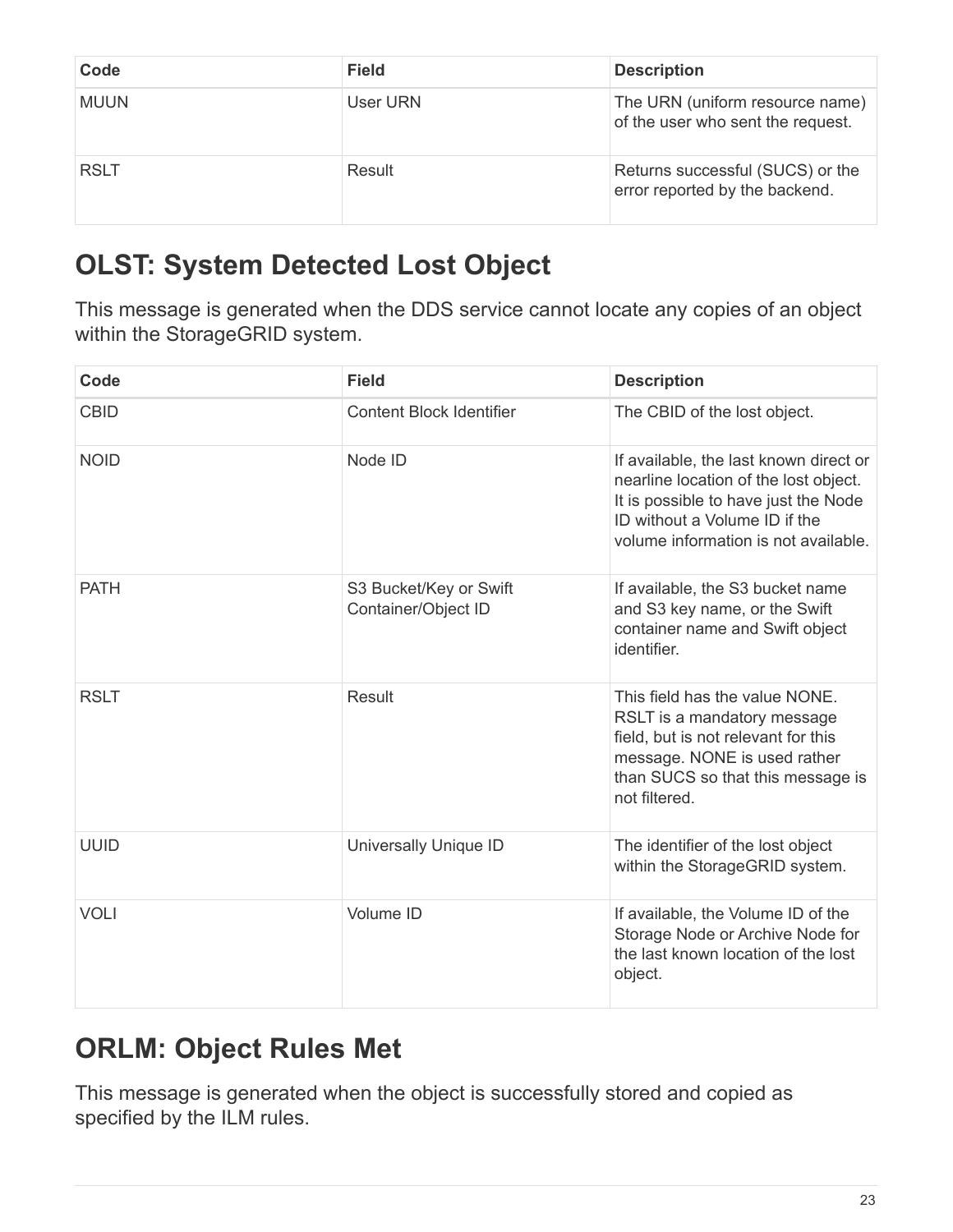

The ORLM message is not generated when an object is successfully stored by the default Make 2 Copies rule if another rule in the policy uses the Object Size advanced filter.

| Code        | <b>Field</b>                                  | <b>Description</b>                                                                                                                                                                                                                                                                                                                                                                                                                                                                                     |
|-------------|-----------------------------------------------|--------------------------------------------------------------------------------------------------------------------------------------------------------------------------------------------------------------------------------------------------------------------------------------------------------------------------------------------------------------------------------------------------------------------------------------------------------------------------------------------------------|
| <b>BUID</b> | <b>Bucket Header</b>                          | Bucket ID field. Used for internal operations. Appears<br>only if STAT is PRGD.                                                                                                                                                                                                                                                                                                                                                                                                                        |
| <b>CBID</b> | <b>Content Block Identifier</b>               | The CBID of the object.                                                                                                                                                                                                                                                                                                                                                                                                                                                                                |
| <b>CSIZ</b> | Content size                                  | The size of the object in bytes.                                                                                                                                                                                                                                                                                                                                                                                                                                                                       |
| <b>LOCS</b> | Locations                                     | The storage location of object data within the<br>StorageGRID system. The value for LOCS is "" if the<br>object has no locations (for example, it has been<br>deleted).<br>CLEC: for erasure-coded objects, the erasure coding<br>profile ID and the erasure coding group ID that is<br>applied to the object's data.<br>CLDI: for replicated objects, the LDR node ID and the<br>volume ID of the object's location.<br>CLNL: ARC node ID of the object's location if the<br>object data is archived. |
| <b>PATH</b> | S3 Bucket/Key or Swift<br>Container/Object ID | The S3 bucket name and S3 key name, or the Swift<br>container name and Swift object identifier.                                                                                                                                                                                                                                                                                                                                                                                                        |
| <b>RSLT</b> | Result                                        | The result of the ILM operation.<br>SUCS: The ILM operation was successful.                                                                                                                                                                                                                                                                                                                                                                                                                            |
| <b>RULE</b> | <b>Rules Label</b>                            | The human-readable label given to the ILM rule<br>applied to this object.                                                                                                                                                                                                                                                                                                                                                                                                                              |
| <b>SEGC</b> | <b>Container UUID</b>                         | UUID of the container for the segmented object. This<br>value is available only if the object is segmented.                                                                                                                                                                                                                                                                                                                                                                                            |
| <b>SGCB</b> | <b>Container CBID</b>                         | CBID of the container for the segmented object. This<br>value is available only for segmented and multipart<br>objects.                                                                                                                                                                                                                                                                                                                                                                                |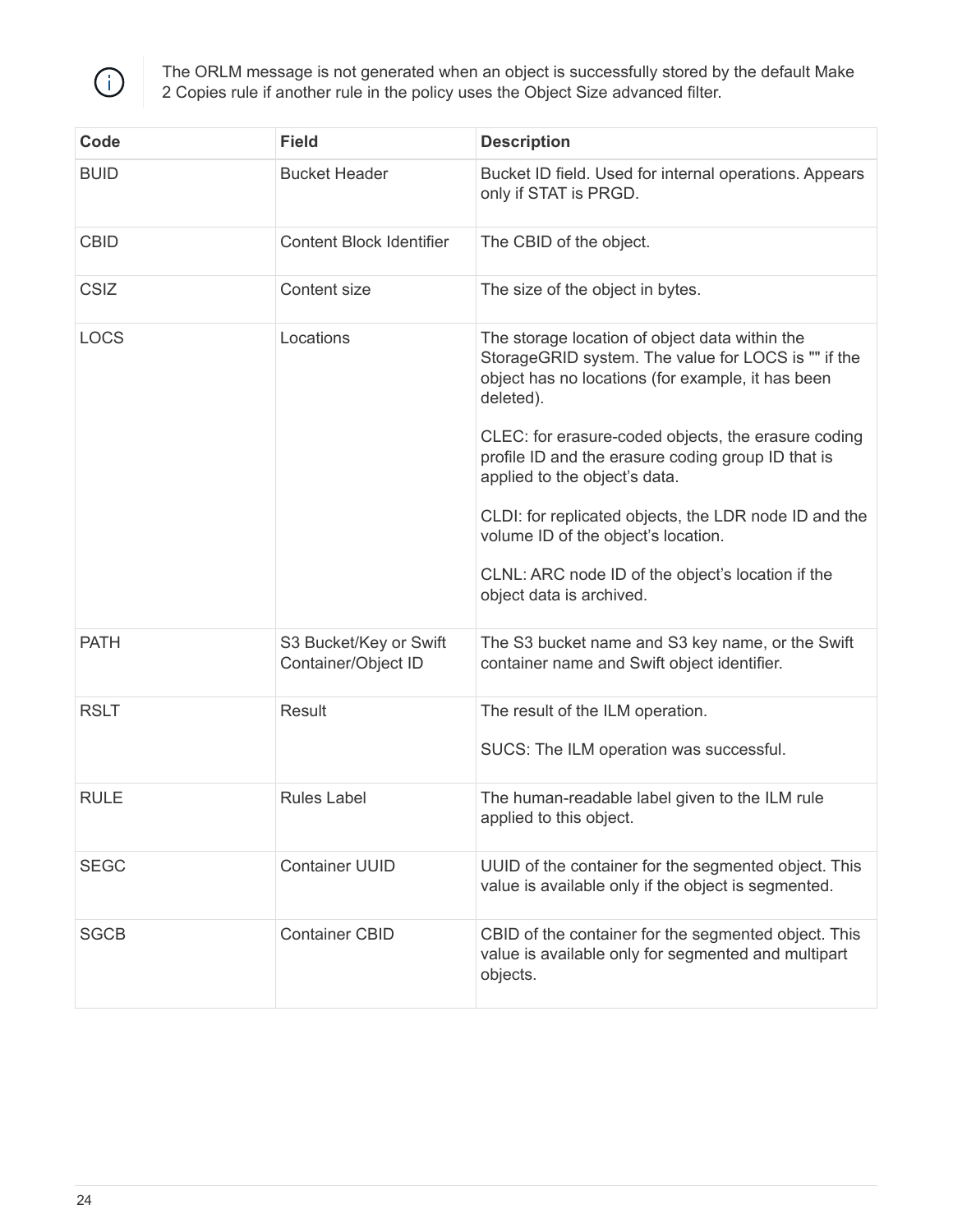| Code        | <b>Field</b>                                   | <b>Description</b>                                                                                                                                                                                                                                                                                                                                                                                       |
|-------------|------------------------------------------------|----------------------------------------------------------------------------------------------------------------------------------------------------------------------------------------------------------------------------------------------------------------------------------------------------------------------------------------------------------------------------------------------------------|
| <b>STAT</b> | <b>Status</b>                                  | The status of ILM operation.<br>DONE: ILM operations against the object have<br>completed.<br>DFER: The object has been marked for future ILM re-<br>evaluation.<br>PRGD: The object has been deleted from the<br>StorageGRID system.<br>NLOC: The object data can no longer be found in the<br>StorageGRID system. This status might indicate that<br>all copies of object data are missing or damaged. |
| <b>UUID</b> | <b>Universally Unique</b><br><b>Identifier</b> | The identifier of the object within the StorageGRID<br>system.                                                                                                                                                                                                                                                                                                                                           |

The ORLM audit message can be issued a number of times for a single object. For instance, it is issued whenever one of the following events take place:

- ILM rules for the object are satisfied forever.
- ILM rules for the object are satisfied for this epoch.
- ILM rules have deleted the object.
- The background verification process detects that a copy of replicated object data is corrupt. The StorageGRID system performs an ILM evaluation to replace the corrupt object.

#### **Related information**

- [Object ingest transactions](https://docs.netapp.com/us-en/storagegrid-116/audit/object-ingest-transactions.html)
- [Object delete transactions](https://docs.netapp.com/us-en/storagegrid-116/audit/object-delete-transactions.html)

#### <span id="page-27-0"></span>**OVWR: Object Overwrite**

This message is generated when an external (client-requested) operation causes one object to be overwritten by another object.

| Code        | <b>Field</b>                             | <b>Description</b>                                   |
|-------------|------------------------------------------|------------------------------------------------------|
| <b>CBID</b> | <b>Content Block</b><br>Identifier (new) | The CBID for the new object.                         |
| <b>CSIZ</b> | <b>Previous Object</b><br>Size           | The size, in bytes, of the object being overwritten. |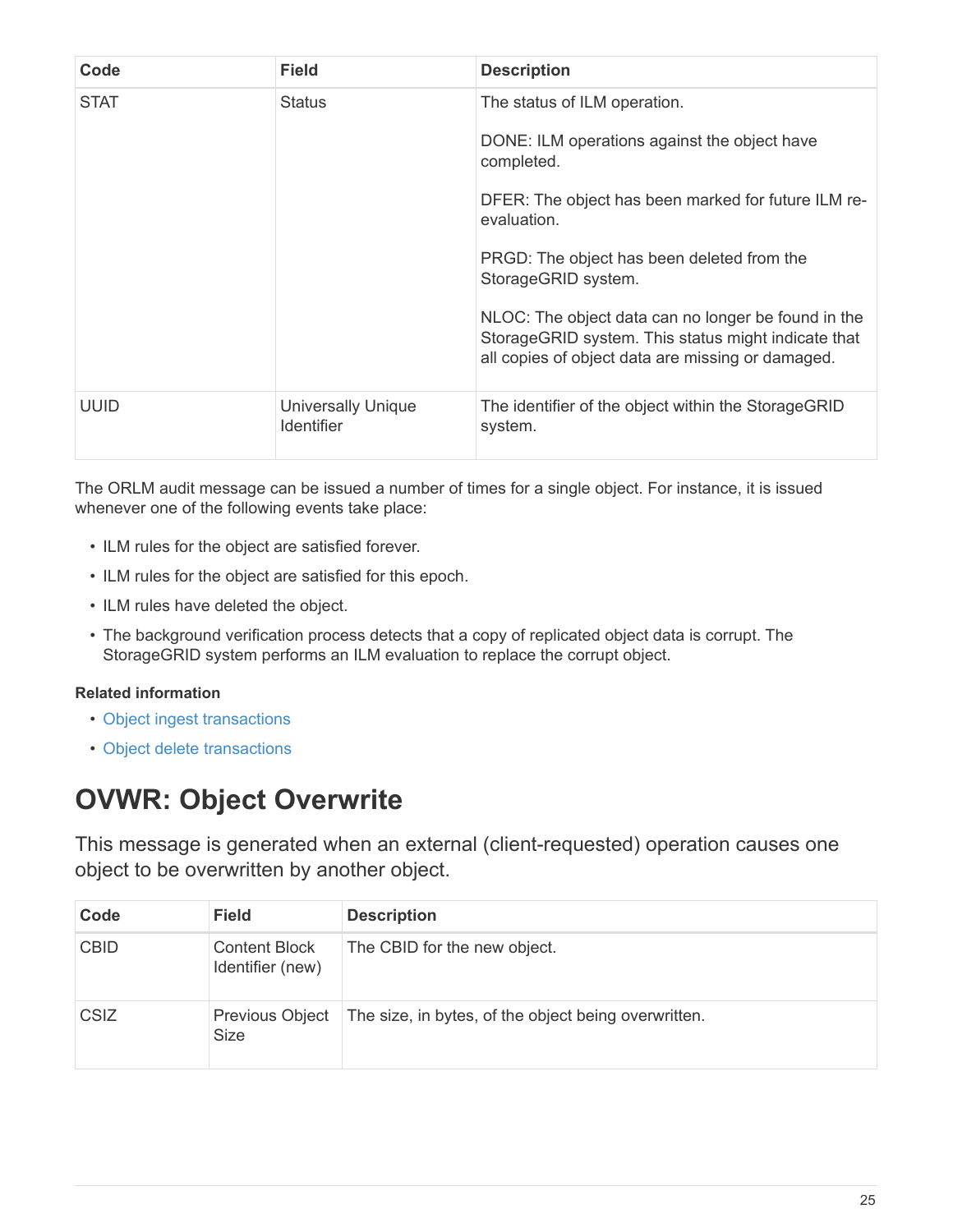| Code        | <b>Field</b>                                            | <b>Description</b>                                                                                                                        |
|-------------|---------------------------------------------------------|-------------------------------------------------------------------------------------------------------------------------------------------|
| <b>OCBD</b> | <b>Content Block</b><br><b>Identifier</b><br>(previous) | The CBID for the previous object.                                                                                                         |
| <b>UUID</b> | <b>Universally</b><br>Unique ID (new)                   | The identifier of the new object within the StorageGRID system.                                                                           |
| <b>OUID</b> | <b>Universally</b><br>Unique ID<br>(previous)           | The identifier for the previous object within the StorageGRID system.                                                                     |
| <b>PATH</b> | S <sub>3</sub> or Swift<br>Object Path                  | The S3 or Swift object path used for both the previous and new object                                                                     |
| <b>RSLT</b> | Result Code                                             | Result of the Object Overwrite transaction. Result is always:<br><b>SUCS: Successful</b>                                                  |
| <b>SGRP</b> | Site (Group)                                            | If present, the overwritten object was deleted at the site specified, which<br>is not the site where the overwritten object was ingested. |

#### <span id="page-28-0"></span>**SADD: Security Audit Disable**

This message indicates that the originating service (node ID) has turned off audit message logging; audit messages are no longer being collected or delivered.

| Code        | <b>Field</b>  | <b>Description</b>                                                                                                                                                                         |
|-------------|---------------|--------------------------------------------------------------------------------------------------------------------------------------------------------------------------------------------|
| <b>AETM</b> | Enable Method | The method used to disable the<br>audit.                                                                                                                                                   |
| <b>AEUN</b> | User Name     | The user name that executed the<br>command to disable audit logging.                                                                                                                       |
| <b>RSLT</b> | Result        | This field has the value NONE.<br>RSLT is a mandatory message<br>field, but is not relevant for this<br>message. NONE is used rather<br>than SUCS so that this message is<br>not filtered. |

The message implies that logging was previously enabled, but has now been disabled. This is typically used only during bulk ingest to improve system performance. Following the bulk activity, auditing is restored (SADE) and the capability to disable auditing is then permanently blocked.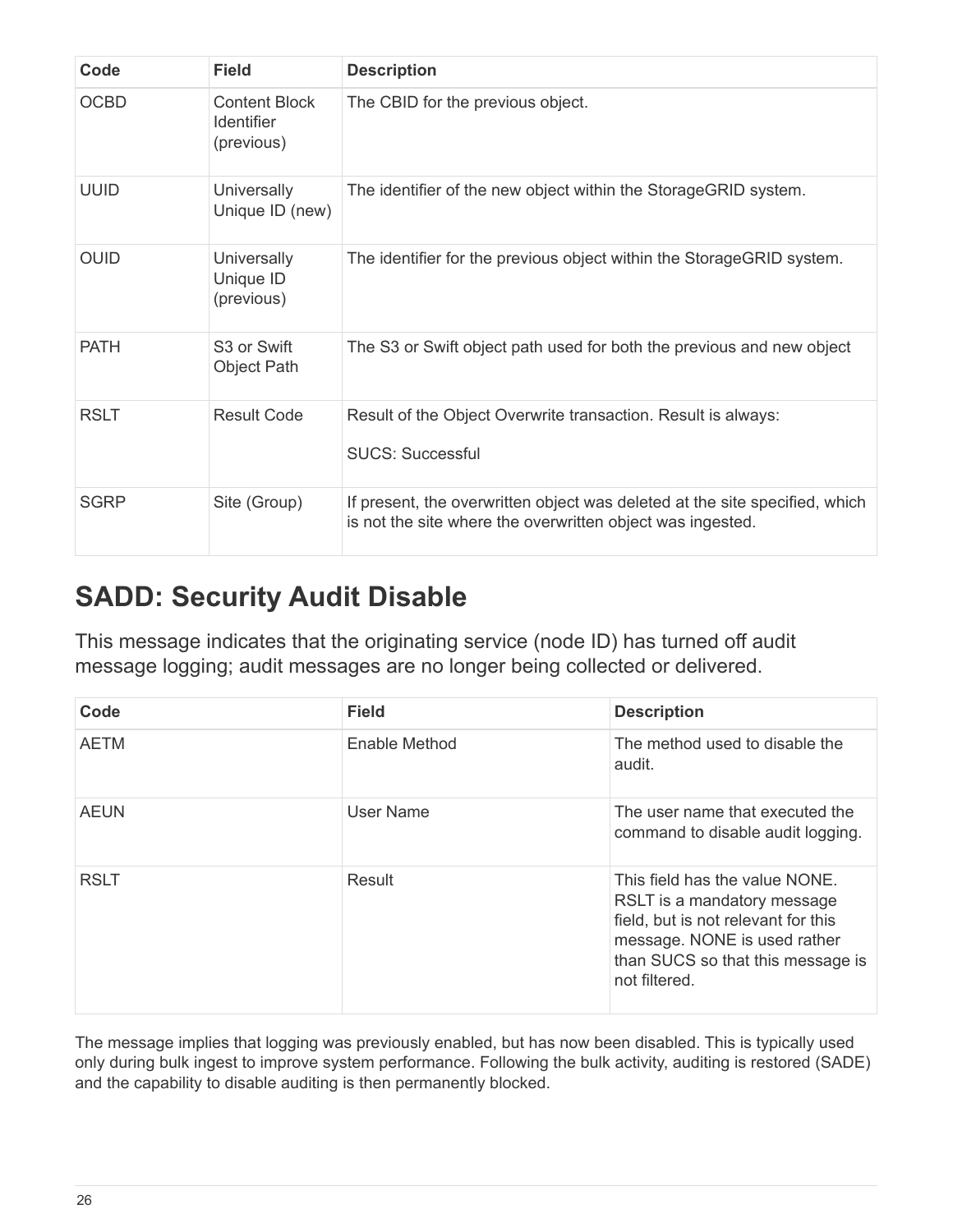# <span id="page-29-0"></span>**SADE: Security Audit Enable**

This message indicates that the originating service (node ID) has restored audit message logging; audit messages are again being collected and delivered.

| Code        | <b>Field</b>  | <b>Description</b>                                                                                                                                                                         |
|-------------|---------------|--------------------------------------------------------------------------------------------------------------------------------------------------------------------------------------------|
| <b>AETM</b> | Enable Method | The method used to enable the<br>audit.                                                                                                                                                    |
| <b>AEUN</b> | User Name     | The user name that executed the<br>command to enable audit logging.                                                                                                                        |
| <b>RSLT</b> | Result        | This field has the value NONE.<br>RSLT is a mandatory message<br>field, but is not relevant for this<br>message. NONE is used rather<br>than SUCS so that this message is<br>not filtered. |

The message implies that logging was previously disabled (SADD), but has now been restored. This is typically only used during bulk ingest to improve system performance. Following the bulk activity, auditing is restored and the capability to disable auditing is then permanently blocked.

# <span id="page-29-1"></span>**SCMT: Object Store Commit**

Grid content is not made available or recognized as stored until it has been committed (meaning it has been stored persistently). Persistently stored content has been completely written to disk, and has passed related integrity checks. This message is issued when a content block is committed to storage.

| Code        | <b>Field</b>                    | <b>Description</b>                                                                        |
|-------------|---------------------------------|-------------------------------------------------------------------------------------------|
| <b>CBID</b> | <b>Content Block Identifier</b> | The unique identifier of the content<br>block committed to permanent<br>storage.          |
| <b>RSLT</b> | <b>Result Code</b>              | Status at the time the object was<br>stored to disk:<br>SUCS: Object successfully stored. |

This message means a given content block has been completely stored and verified, and can now be requested. It can be used to track data flow within the system.

## <span id="page-29-2"></span>**SDEL: S3 DELETE**

When an S3 client issues a DELETE transaction, a request is made to remove the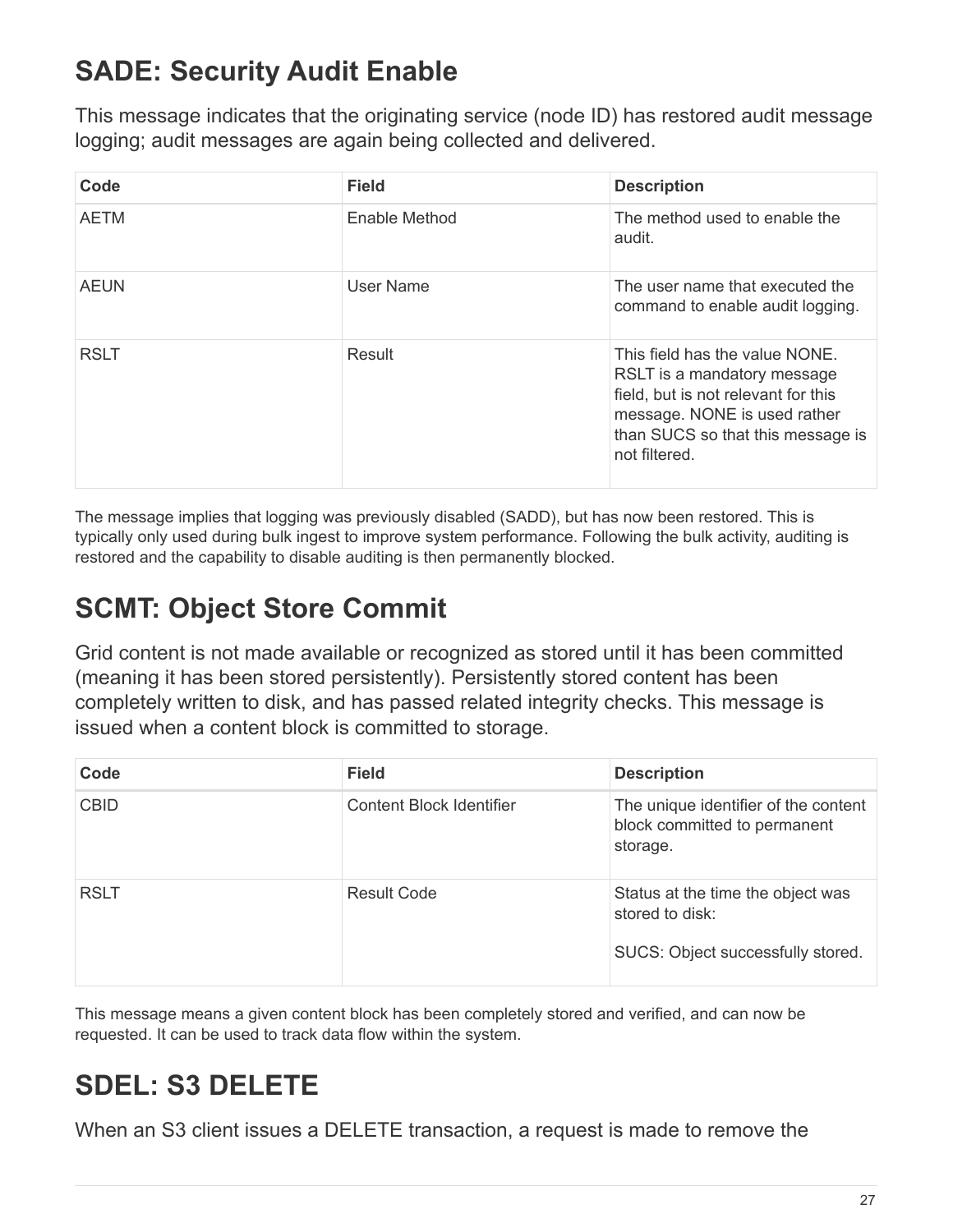specified object or bucket. This message is issued by the server if the transaction is successful.

| Code        | <b>Field</b>                                            | <b>Description</b>                                                                                                                                                                                                                                                                            |
|-------------|---------------------------------------------------------|-----------------------------------------------------------------------------------------------------------------------------------------------------------------------------------------------------------------------------------------------------------------------------------------------|
| <b>CBID</b> | <b>Content Block</b><br>Identifier                      | The unique identifier of the content block requested. If the CBID is<br>unknown, this field is set to 0. Operations on buckets do not include this<br>field.                                                                                                                                  |
| <b>CNCH</b> | Consistency<br><b>Control Header</b>                    | The value of the Consistency-Control HTTP request header, if present in<br>the request.                                                                                                                                                                                                       |
| <b>CNID</b> | Connection<br>Identifier                                | The unique system identifier for the TCP/IP connection.                                                                                                                                                                                                                                       |
| <b>CSIZ</b> | <b>Content Size</b>                                     | The size of the deleted object in bytes. Operations on buckets do not<br>include this field.                                                                                                                                                                                                  |
| <b>DMRK</b> | Delete Marker<br>Version ID                             | The version ID of the delete marker created when deleting an object<br>from a versioned bucket. Operations on buckets do not include this field.                                                                                                                                              |
| <b>HTRH</b> | <b>HTTP Request</b><br>Header                           | List of logged HTTP request header names and values as selected<br>during configuration.<br><b>Note:</b> X-Forwarded-For is automatically included if it is present in the<br>request and if the X-Forwarded-For value is different from the request<br>sender IP address (SAIP audit field). |
| <b>MTME</b> | <b>Last Modified</b><br>Time                            | The Unix timestamp, in microseconds, indicating when the object was<br>last modified.                                                                                                                                                                                                         |
| <b>RSLT</b> | <b>Result Code</b>                                      | Result of the DELETE transaction. Result is always:<br><b>SUCS: Successful</b>                                                                                                                                                                                                                |
| S3AI        | S <sub>3</sub> tenant<br>account ID<br>(request sender) | The tenant account ID of the user who sent the request. An empty value<br>indicates anonymous access.                                                                                                                                                                                         |
| S3AK        | S3 Access Key<br>ID (request<br>sender)                 | The hashed S3 access key ID for the user that sent the request. An<br>empty value indicates anonymous access.                                                                                                                                                                                 |
| S3BK        | S3 Bucket                                               | The S3 bucket name.                                                                                                                                                                                                                                                                           |
| S3KY        | S3 Key                                                  | The S3 key name, not including the bucket name. Operations on<br>buckets do not include this field.                                                                                                                                                                                           |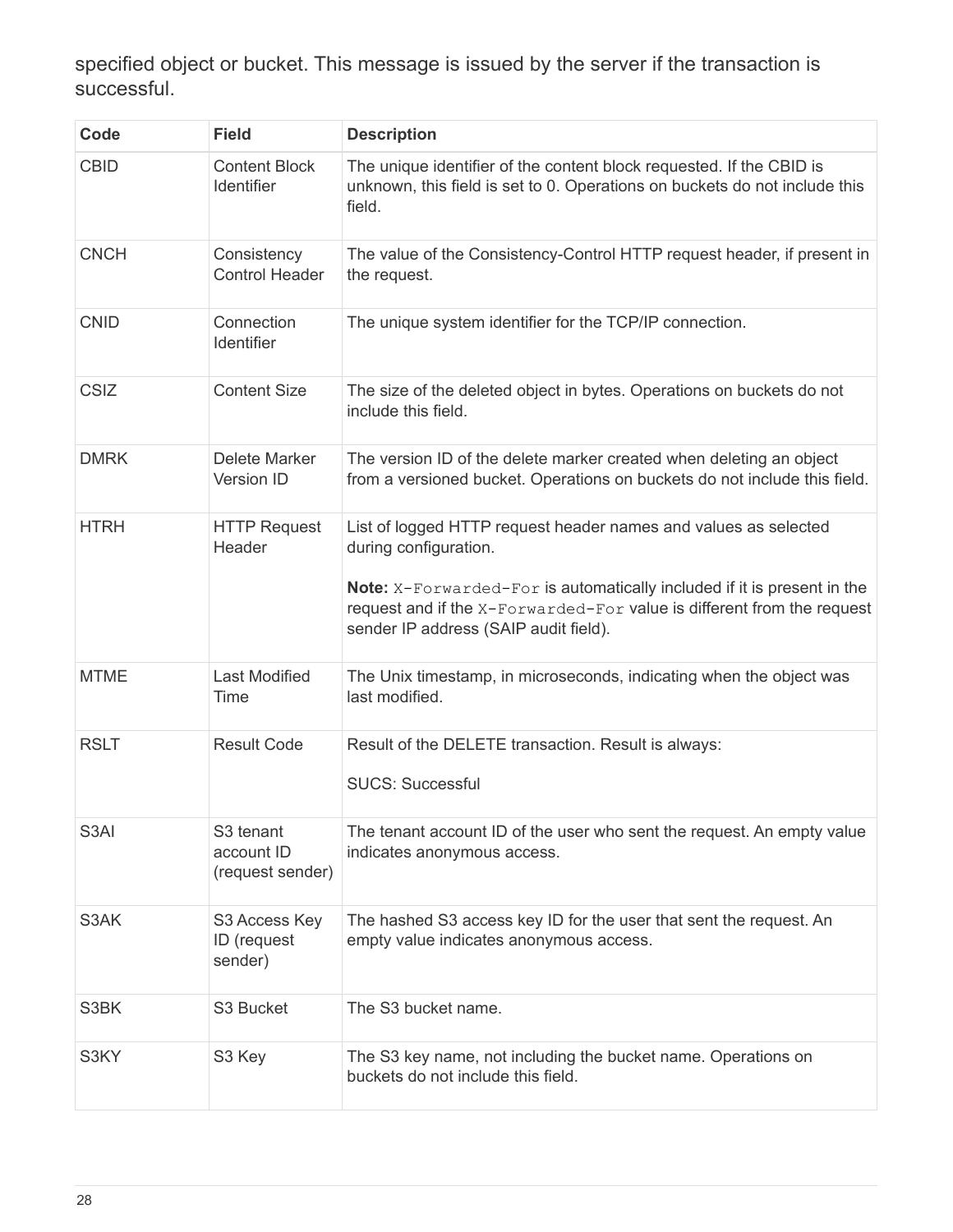| Code        | <b>Field</b>                                              | <b>Description</b>                                                                                                                                                                                                            |
|-------------|-----------------------------------------------------------|-------------------------------------------------------------------------------------------------------------------------------------------------------------------------------------------------------------------------------|
| S3SR        | S3 Subresource                                            | The bucket or object subresource being operated on, if applicable.                                                                                                                                                            |
| <b>SACC</b> | S <sub>3</sub> tenant<br>account name<br>(request sender) | The name of the tenant account for the user who sent the request.<br>Empty for anonymous requests.                                                                                                                            |
| <b>SAIP</b> | IP address<br>(request sender)                            | The IP address of the client application that made the request.                                                                                                                                                               |
| <b>SBAC</b> | S <sub>3</sub> tenant<br>account name<br>(bucket owner)   | The tenant account name for the bucket owner. Used to identify cross-<br>account or anonymous access.                                                                                                                         |
| <b>SBAI</b> | S3 tenant<br>account ID<br>(bucket owner)                 | The tenant account ID of the owner of the target bucket. Used to identify<br>cross-account or anonymous access.                                                                                                               |
| <b>SGRP</b> | Site (Group)                                              | If present, the object was deleted at the site specified, which is not the<br>site where the object was ingested.                                                                                                             |
| <b>SUSR</b> | S3 User URN<br>(request sender)                           | The tenant account ID and the user name of the user making the<br>request. The user can either be a local user or an LDAP user. For<br>example: urn:sgws:identity::03393893651506583485:root<br>Empty for anonymous requests. |
| <b>TIME</b> | Time                                                      | Total processing time for the request in microseconds.                                                                                                                                                                        |
| <b>TLIP</b> | <b>Trusted Load</b><br><b>Balancer IP</b><br>Address      | If the request was routed by a trusted Layer 7 load balancer, the IP<br>address of the load balancer.                                                                                                                         |
| <b>UUID</b> | Universally<br>Unique Identifier                          | The identifier of the object within the StorageGRID system.                                                                                                                                                                   |
| <b>VSID</b> | Version ID                                                | The version ID of the specific version of an object that was deleted.<br>Operations on buckets and objects in unversioned buckets do not<br>include this field.                                                               |

# <span id="page-31-0"></span>**SGET: S3 GET**

When an S3 client issues a GET transaction, a request is made to retrieve an object or list the objects in a bucket. This message is issued by the server if the transaction is successful.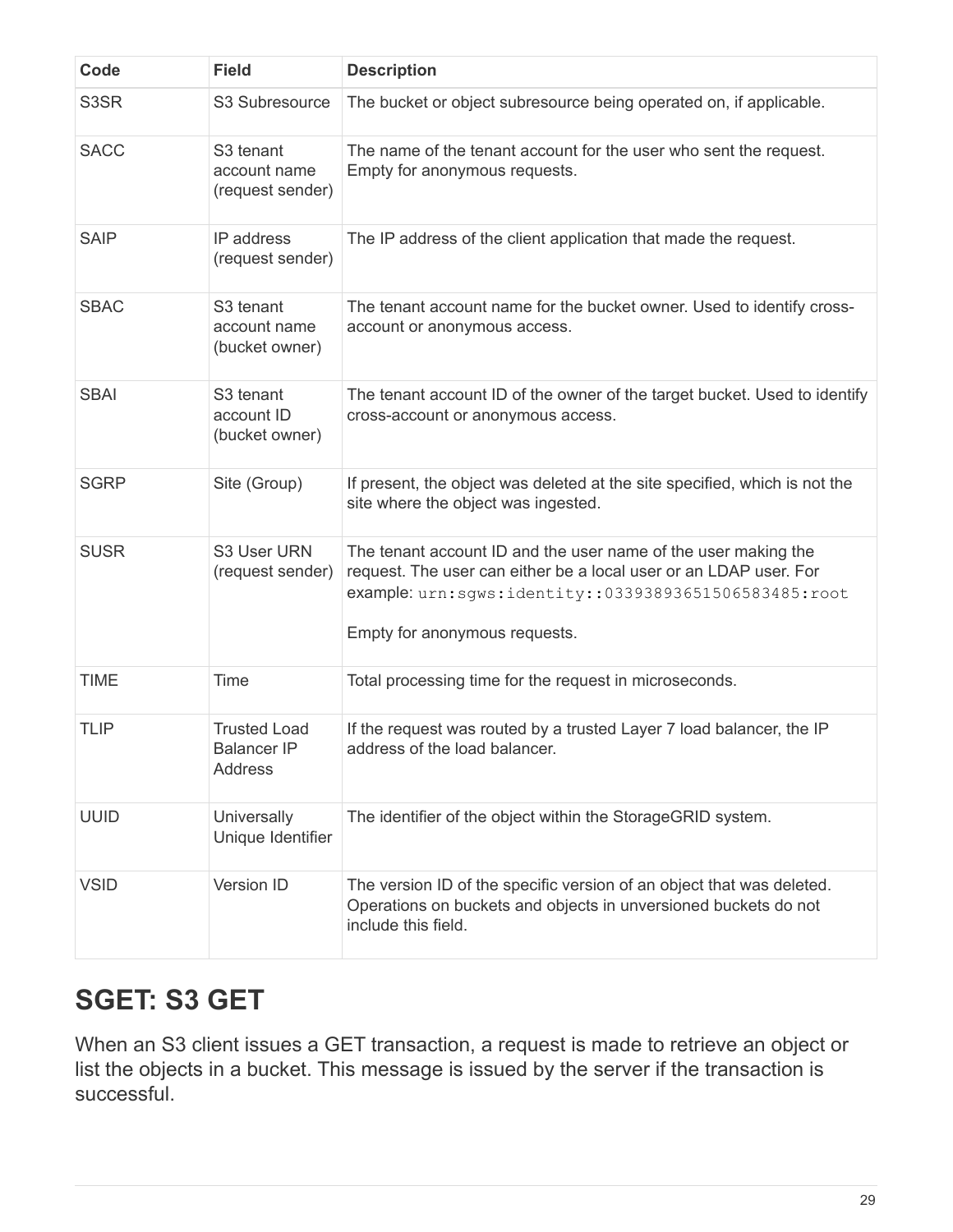| Code              | <b>Field</b>                             | <b>Description</b>                                                                                                                                                                                                                                                                                         |
|-------------------|------------------------------------------|------------------------------------------------------------------------------------------------------------------------------------------------------------------------------------------------------------------------------------------------------------------------------------------------------------|
| <b>CBID</b>       | <b>Content Block Identifier</b>          | The unique identifier of the content<br>block requested. If the CBID is<br>unknown, this field is set to 0.<br>Operations on buckets do not<br>include this field.                                                                                                                                         |
| <b>CNCH</b>       | <b>Consistency Control Header</b>        | The value of the Consistency-<br>Control HTTP request header, if<br>present in the request.                                                                                                                                                                                                                |
| <b>CNID</b>       | <b>Connection Identifier</b>             | The unique system identifier for the<br>TCP/IP connection.                                                                                                                                                                                                                                                 |
| <b>CSIZ</b>       | <b>Content Size</b>                      | The size of the retrieved object in<br>bytes. Operations on buckets do<br>not include this field.                                                                                                                                                                                                          |
| <b>HTRH</b>       | <b>HTTP Request Header</b>               | List of logged HTTP request<br>header names and values as<br>selected during configuration.<br><b>Note:</b> X-Forwarded-For is<br>automatically included if it is<br>present in the request and if the X-<br>Forwarded-For value is different<br>from the request sender IP address<br>(SAIP audit field). |
| <b>RANG</b>       | Range Read                               | For range read operations only.<br>Indicates the range of bytes that<br>was read by this request. The value<br>after the slash (/) shows the size of<br>the entire object.                                                                                                                                 |
| <b>RSLT</b>       | <b>Result Code</b>                       | Result of the GET transaction.<br>Result is always:<br><b>SUCS: Successful</b>                                                                                                                                                                                                                             |
| S <sub>3</sub> AI | S3 tenant account ID (request<br>sender) | The tenant account ID of the user<br>who sent the request. An empty<br>value indicates anonymous access.                                                                                                                                                                                                   |
| S3AK              | S3 Access Key ID (request sender)        | The hashed S3 access key ID for<br>the user that sent the request. An<br>empty value indicates anonymous<br>access.                                                                                                                                                                                        |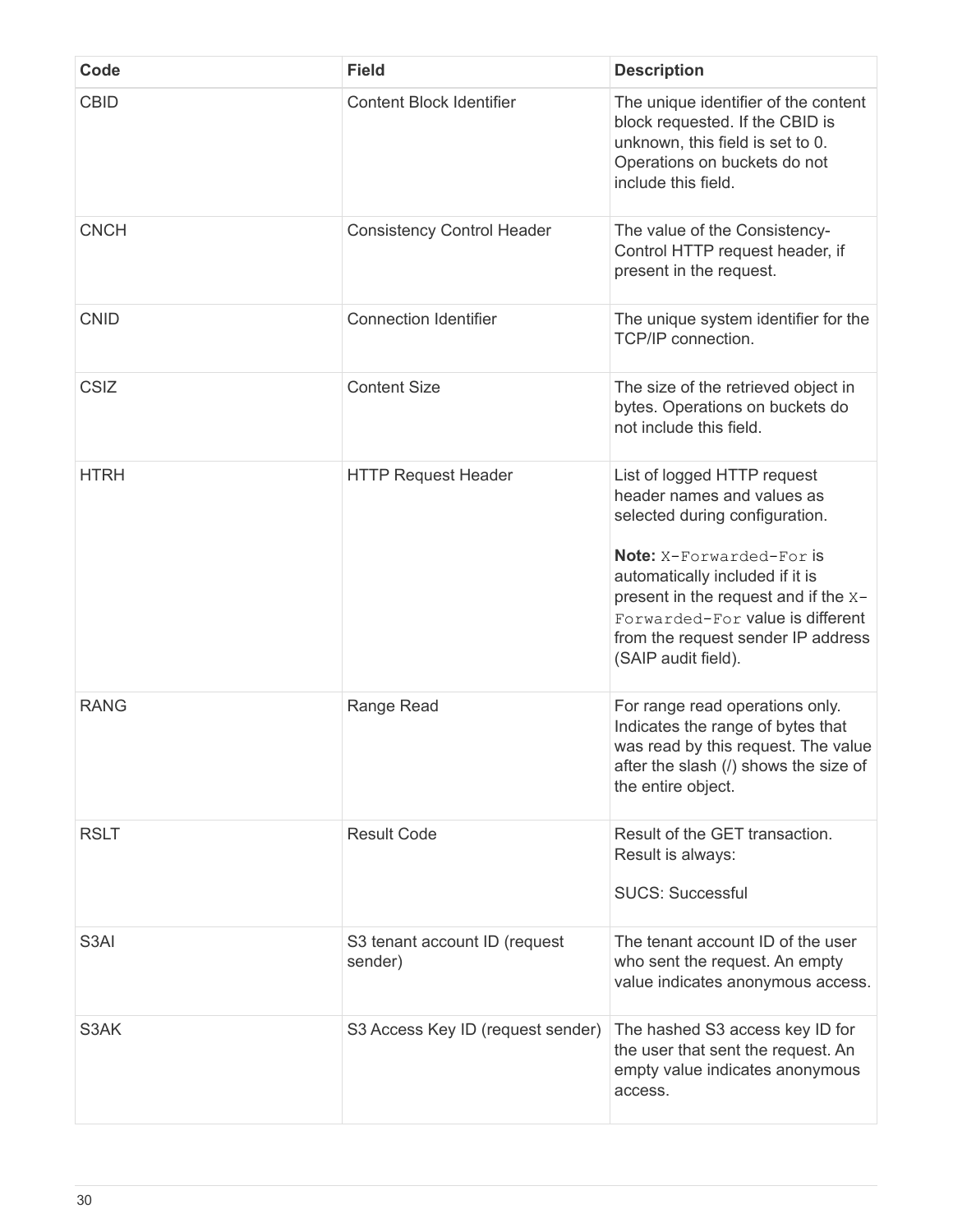| Code        | <b>Field</b>                               | <b>Description</b>                                                                                                                                                                                                                         |
|-------------|--------------------------------------------|--------------------------------------------------------------------------------------------------------------------------------------------------------------------------------------------------------------------------------------------|
| S3BK        | S <sub>3</sub> Bucket                      | The S3 bucket name.                                                                                                                                                                                                                        |
| S3KY        | S3 Key                                     | The S3 key name, not including the<br>bucket name. Operations on<br>buckets do not include this field.                                                                                                                                     |
| S3SR        | S3 Subresource                             | The bucket or object subresource<br>being operated on, if applicable.                                                                                                                                                                      |
| <b>SACC</b> | S3 tenant account name (request<br>sender) | The name of the tenant account for<br>the user who sent the request.<br>Empty for anonymous requests.                                                                                                                                      |
| <b>SAIP</b> | IP address (request sender)                | The IP address of the client<br>application that made the request.                                                                                                                                                                         |
| <b>SBAC</b> | S3 tenant account name (bucket<br>owner)   | The tenant account name for the<br>bucket owner. Used to identify<br>cross-account or anonymous<br>access.                                                                                                                                 |
| <b>SBAI</b> | S3 tenant account ID (bucket<br>owner)     | The tenant account ID of the owner<br>of the target bucket. Used to<br>identify cross-account or<br>anonymous access.                                                                                                                      |
| <b>SUSR</b> | S3 User URN (request sender)               | The tenant account ID and the user<br>name of the user making the<br>request. The user can either be a<br>local user or an LDAP user. For<br>example:<br>urn:sqws:identity::0339389<br>3651506583485:root<br>Empty for anonymous requests. |
| <b>TIME</b> | Time                                       | Total processing time for the<br>request in microseconds.                                                                                                                                                                                  |
| <b>TLIP</b> | <b>Trusted Load Balancer IP Address</b>    | If the request was routed by a<br>trusted Layer 7 load balancer, the<br>IP address of the load balancer.                                                                                                                                   |
| <b>UUID</b> | Universally Unique Identifier              | The identifier of the object within<br>the StorageGRID system.                                                                                                                                                                             |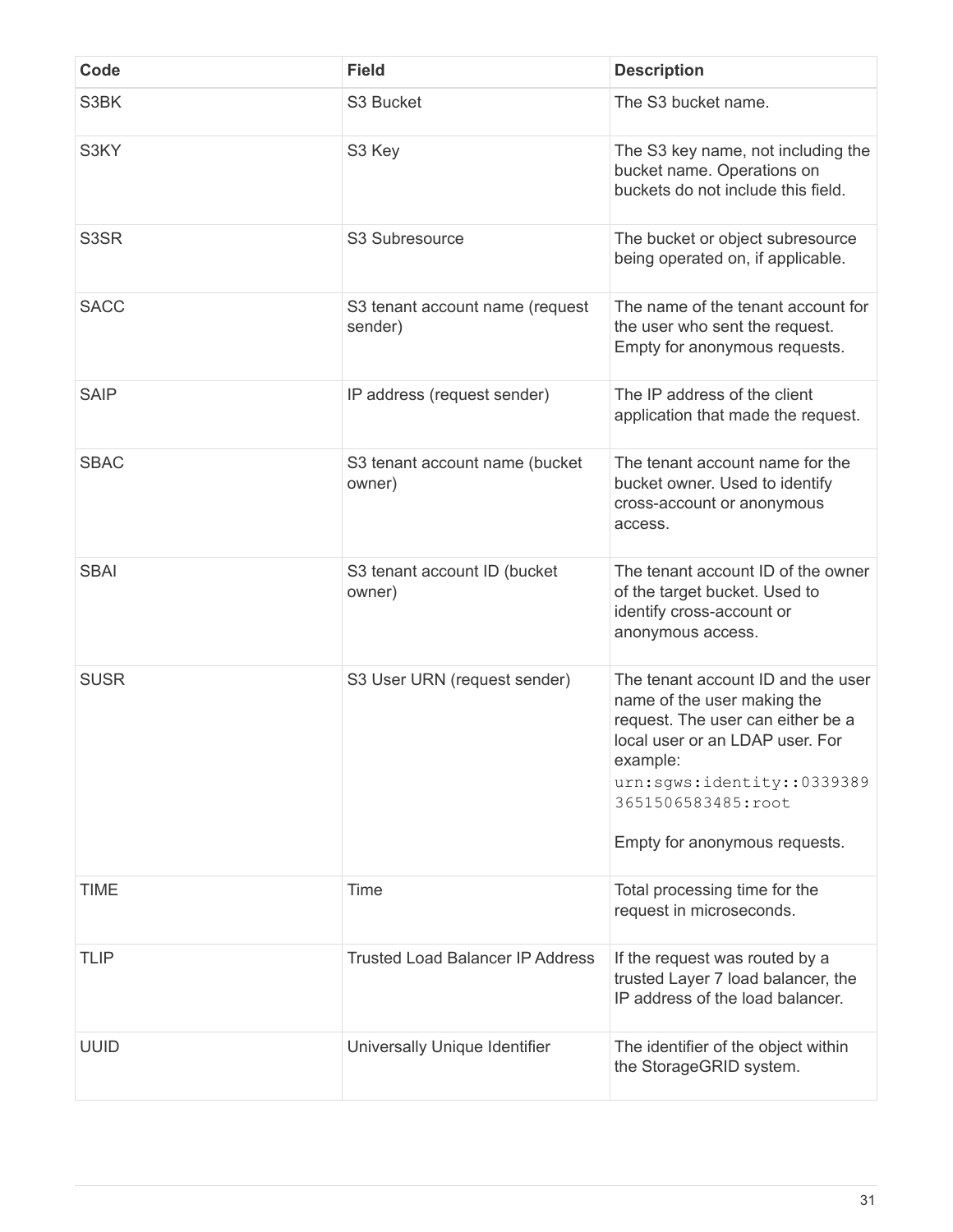| Code        | <b>Field</b> | <b>Description</b>                                                                                                                                                      |
|-------------|--------------|-------------------------------------------------------------------------------------------------------------------------------------------------------------------------|
| <b>VSID</b> | Version ID   | The version ID of the specific<br>version of an object that was<br>requested. Operations on buckets<br>and objects in unversioned buckets<br>do not include this field. |

# <span id="page-34-0"></span>**SHEA: S3 HEAD**

When an S3 client issues a HEAD transaction, a request is made to check for the existence of an object or bucket and retrieve the metadata about an object. This message is issued by the server if the transaction is successful.

| Code              | <b>Field</b>                             | <b>Description</b>                                                                                                                                                                                                                                                                                  |
|-------------------|------------------------------------------|-----------------------------------------------------------------------------------------------------------------------------------------------------------------------------------------------------------------------------------------------------------------------------------------------------|
| <b>CBID</b>       | <b>Content Block Identifier</b>          | The unique identifier of the content<br>block requested. If the CBID is<br>unknown, this field is set to 0.<br>Operations on buckets do not<br>include this field.                                                                                                                                  |
| <b>CNID</b>       | <b>Connection Identifier</b>             | The unique system identifier for the<br>TCP/IP connection.                                                                                                                                                                                                                                          |
| <b>CSIZ</b>       | <b>Content Size</b>                      | The size of the checked object in<br>bytes. Operations on buckets do<br>not include this field.                                                                                                                                                                                                     |
| <b>HTRH</b>       | <b>HTTP Request Header</b>               | List of logged HTTP request<br>header names and values as<br>selected during configuration.<br>Note: X-Forwarded-For is<br>automatically included if it is<br>present in the request and if the X-<br>Forwarded-For value is different<br>from the request sender IP address<br>(SAIP audit field). |
| <b>RSLT</b>       | <b>Result Code</b>                       | Result of the GET transaction.<br>Result is always:<br><b>SUCS: Successful</b>                                                                                                                                                                                                                      |
| S <sub>3</sub> AI | S3 tenant account ID (request<br>sender) | The tenant account ID of the user<br>who sent the request. An empty<br>value indicates anonymous access.                                                                                                                                                                                            |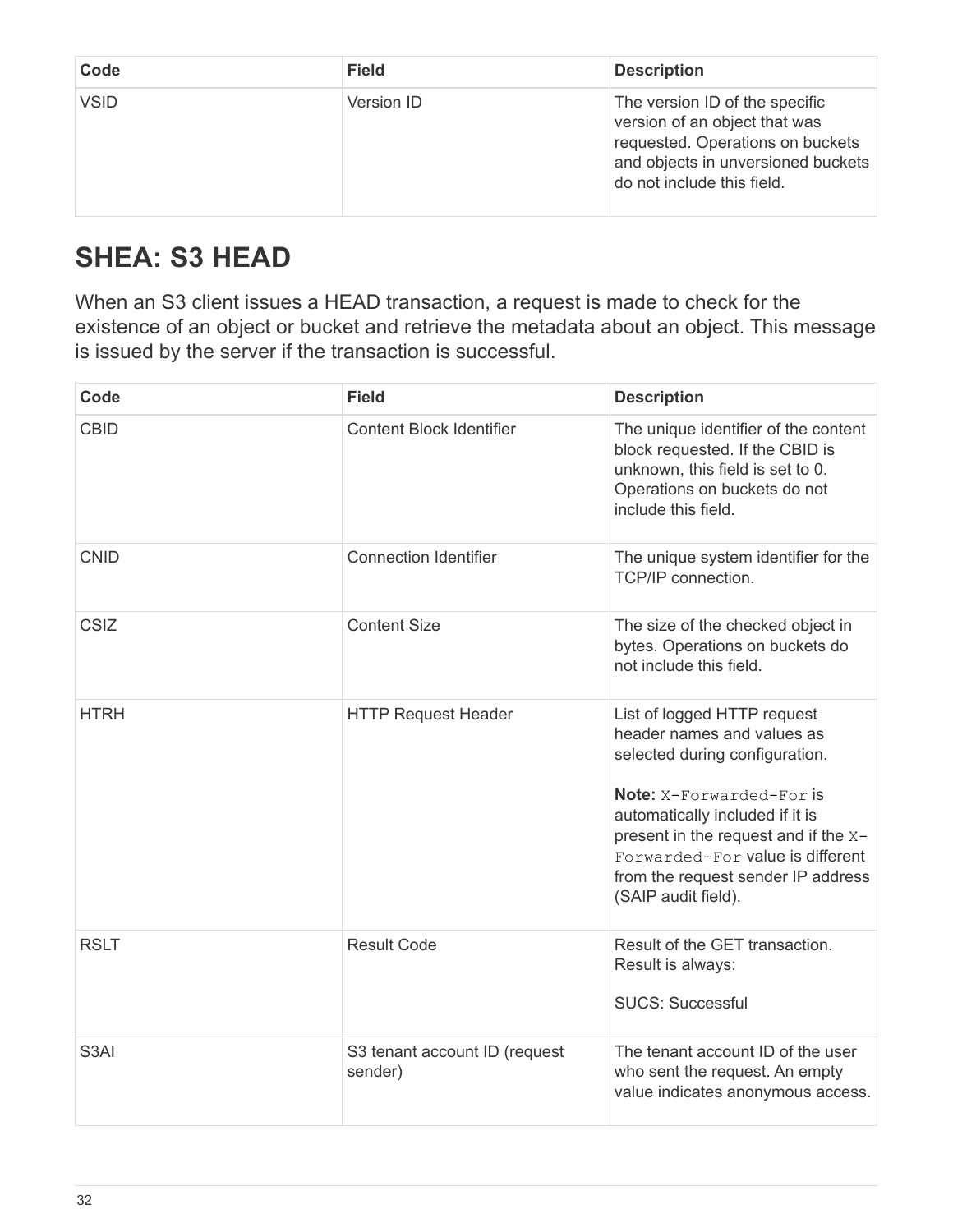| Code        | <b>Field</b>                               | <b>Description</b>                                                                                                                                                                                                                         |
|-------------|--------------------------------------------|--------------------------------------------------------------------------------------------------------------------------------------------------------------------------------------------------------------------------------------------|
| S3AK        | S3 Access Key ID (request sender)          | The hashed S3 access key ID for<br>the user that sent the request. An<br>empty value indicates anonymous<br>access.                                                                                                                        |
| S3BK        | S3 Bucket                                  | The S3 bucket name.                                                                                                                                                                                                                        |
| S3KY        | S3 Key                                     | The S3 key name, not including the<br>bucket name. Operations on<br>buckets do not include this field.                                                                                                                                     |
| <b>SACC</b> | S3 tenant account name (request<br>sender) | The name of the tenant account for<br>the user who sent the request.<br>Empty for anonymous requests.                                                                                                                                      |
| <b>SAIP</b> | IP address (request sender)                | The IP address of the client<br>application that made the request.                                                                                                                                                                         |
| <b>SBAC</b> | S3 tenant account name (bucket<br>owner)   | The tenant account name for the<br>bucket owner. Used to identify<br>cross-account or anonymous<br>access.                                                                                                                                 |
| <b>SBAI</b> | S3 tenant account ID (bucket<br>owner)     | The tenant account ID of the owner<br>of the target bucket. Used to<br>identify cross-account or<br>anonymous access.                                                                                                                      |
| <b>SUSR</b> | S3 User URN (request sender)               | The tenant account ID and the user<br>name of the user making the<br>request. The user can either be a<br>local user or an LDAP user. For<br>example:<br>urn:sgws:identity::0339389<br>3651506583485:root<br>Empty for anonymous requests. |
| <b>TIME</b> | Time                                       | Total processing time for the<br>request in microseconds.                                                                                                                                                                                  |
| <b>TLIP</b> | <b>Trusted Load Balancer IP Address</b>    | If the request was routed by a<br>trusted Layer 7 load balancer, the<br>IP address of the load balancer.                                                                                                                                   |
| <b>UUID</b> | Universally Unique Identifier              | The identifier of the object within<br>the StorageGRID system.                                                                                                                                                                             |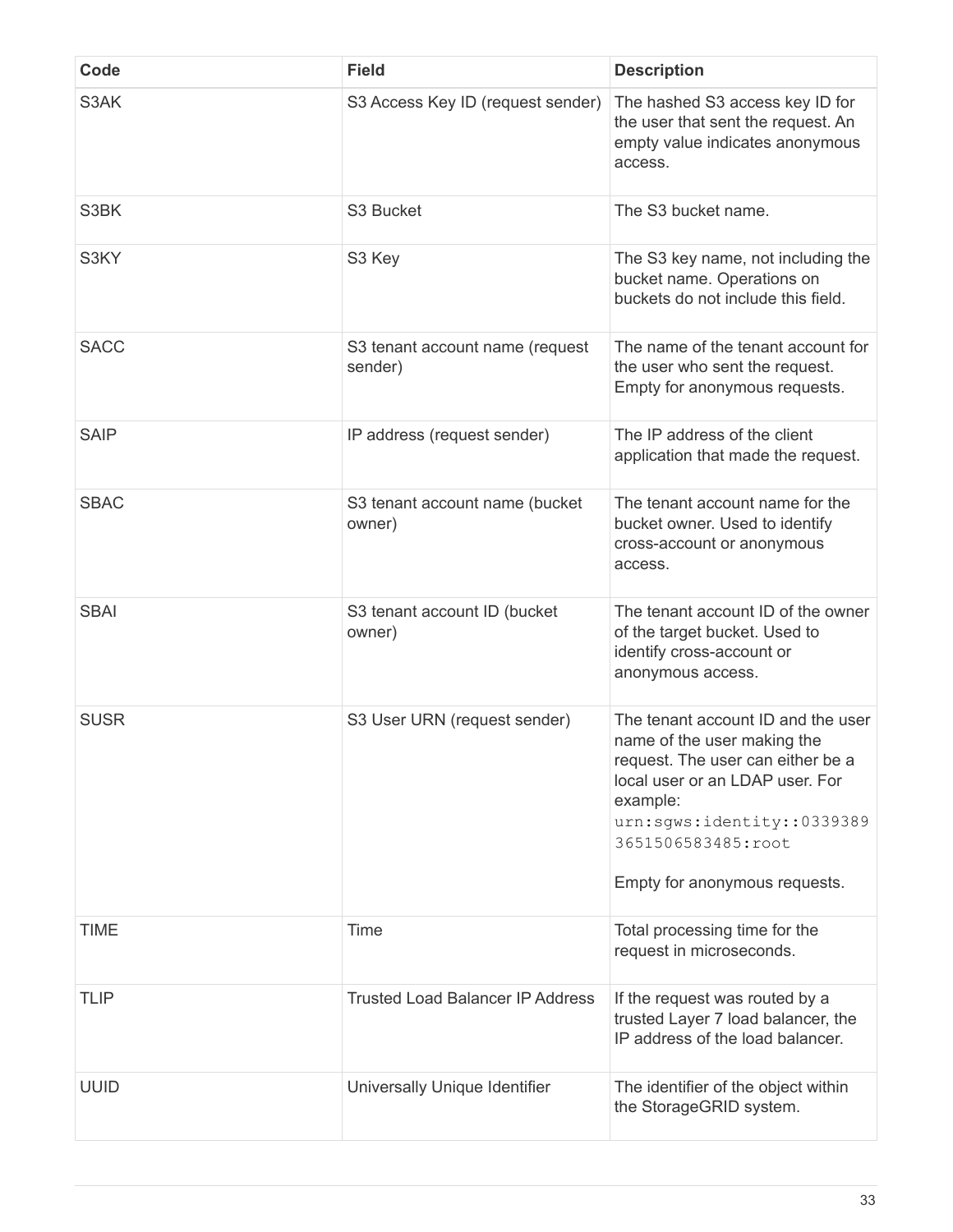| Code        | <b>Field</b> | <b>Description</b>                                                                                                                                                      |
|-------------|--------------|-------------------------------------------------------------------------------------------------------------------------------------------------------------------------|
| <b>VSID</b> | Version ID   | The version ID of the specific<br>version of an object that was<br>requested. Operations on buckets<br>and objects in unversioned buckets<br>do not include this field. |

### <span id="page-36-0"></span>**SPOS: S3 POST**

When an S3 client issues a POST Object request, this message is issued by the server if the transaction is successful.

| Code              | <b>Field</b>                             | <b>Description</b>                                                                                                                                                                                                                                                                                  |
|-------------------|------------------------------------------|-----------------------------------------------------------------------------------------------------------------------------------------------------------------------------------------------------------------------------------------------------------------------------------------------------|
| <b>CBID</b>       | <b>Content Block Identifier</b>          | The unique identifier of the content<br>block requested. If the CBID is<br>unknown, this field is set to 0.                                                                                                                                                                                         |
| <b>CNCH</b>       | <b>Consistency Control Header</b>        | The value of the Consistency-<br>Control HTTP request header, if<br>present in the request.                                                                                                                                                                                                         |
| <b>CNID</b>       | <b>Connection Identifier</b>             | The unique system identifier for the<br>TCP/IP connection.                                                                                                                                                                                                                                          |
| CSIZ              | <b>Content Size</b>                      | The size of the retrieved object in<br>bytes.                                                                                                                                                                                                                                                       |
| <b>HTRH</b>       | <b>HTTP Request Header</b>               | List of logged HTTP request<br>header names and values as<br>selected during configuration.<br>Note: X-Forwarded-For is<br>automatically included if it is<br>present in the request and if the x-<br>Forwarded-For value is different<br>from the request sender IP address<br>(SAIP audit field). |
| <b>RSLT</b>       | <b>Result Code</b>                       | Result of the POST Object restore<br>request. Result is always:<br><b>SUCS: Successful</b>                                                                                                                                                                                                          |
| S <sub>3</sub> AI | S3 tenant account ID (request<br>sender) | The tenant account ID of the user<br>who sent the request. An empty<br>value indicates anonymous access.                                                                                                                                                                                            |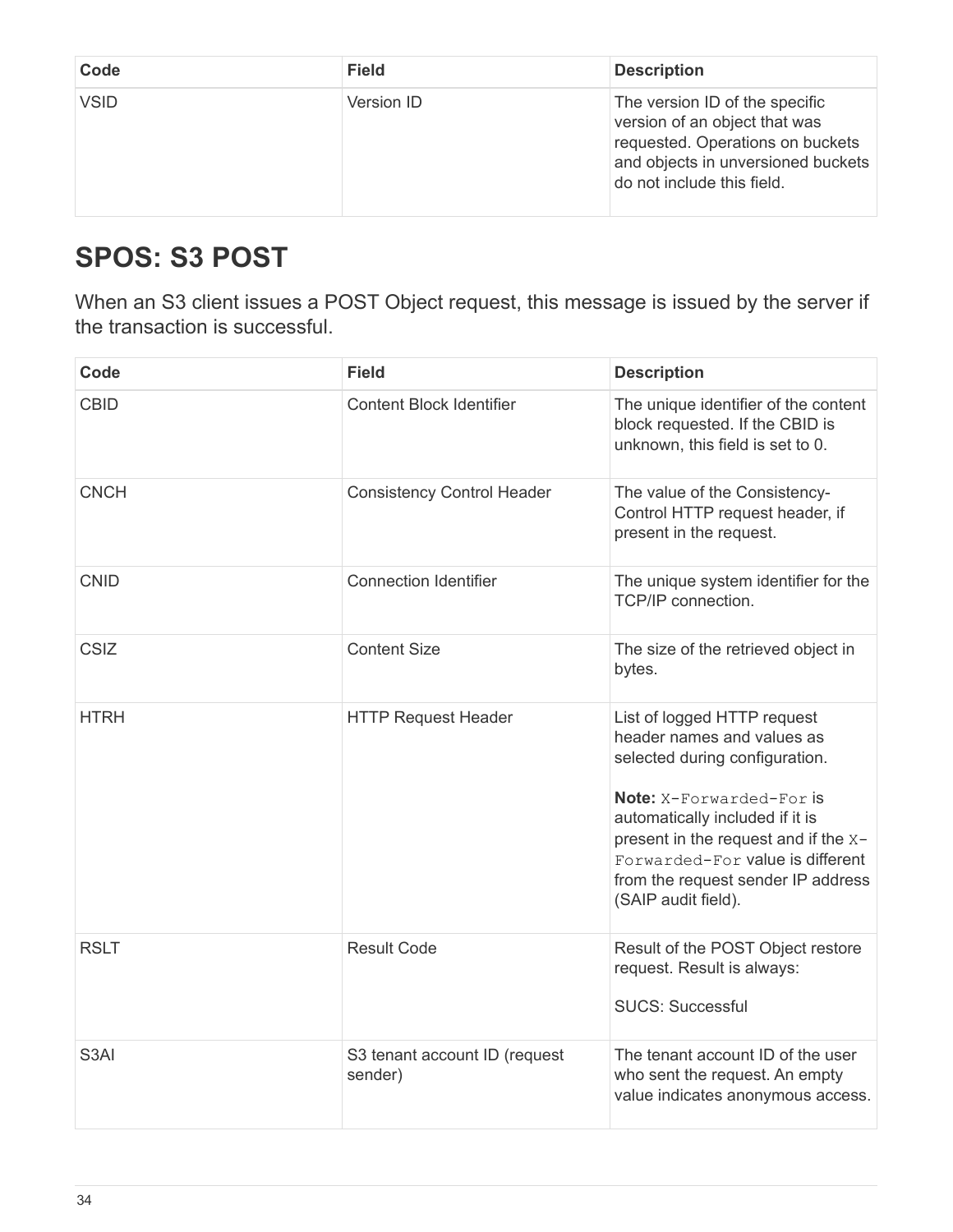| Code        | <b>Field</b>                               | <b>Description</b>                                                                                                                                                                                                                         |
|-------------|--------------------------------------------|--------------------------------------------------------------------------------------------------------------------------------------------------------------------------------------------------------------------------------------------|
| S3AK        | S3 Access Key ID (request sender)          | The hashed S3 access key ID for<br>the user that sent the request. An<br>empty value indicates anonymous<br>access.                                                                                                                        |
| S3BK        | S3 Bucket                                  | The S3 bucket name.                                                                                                                                                                                                                        |
| S3KY        | S3 Key                                     | The S3 key name, not including the<br>bucket name. Operations on<br>buckets do not include this field.                                                                                                                                     |
| S3SR        | S3 Subresource                             | The bucket or object subresource<br>being operated on, if applicable.<br>Set to "select" for an S3 Select<br>operation.                                                                                                                    |
| <b>SACC</b> | S3 tenant account name (request<br>sender) | The name of the tenant account for<br>the user who sent the request.<br>Empty for anonymous requests.                                                                                                                                      |
| <b>SAIP</b> | IP address (request sender)                | The IP address of the client<br>application that made the request.                                                                                                                                                                         |
| <b>SBAC</b> | S3 tenant account name (bucket<br>owner)   | The tenant account name for the<br>bucket owner. Used to identify<br>cross-account or anonymous<br>access.                                                                                                                                 |
| <b>SBAI</b> | S3 tenant account ID (bucket<br>owner)     | The tenant account ID of the owner<br>of the target bucket. Used to<br>identify cross-account or<br>anonymous access.                                                                                                                      |
| <b>SRCF</b> | Subresource Configuration                  | Restore information.                                                                                                                                                                                                                       |
| <b>SUSR</b> | S3 User URN (request sender)               | The tenant account ID and the user<br>name of the user making the<br>request. The user can either be a<br>local user or an LDAP user. For<br>example:<br>urn:sgws:identity::0339389<br>3651506583485:root<br>Empty for anonymous requests. |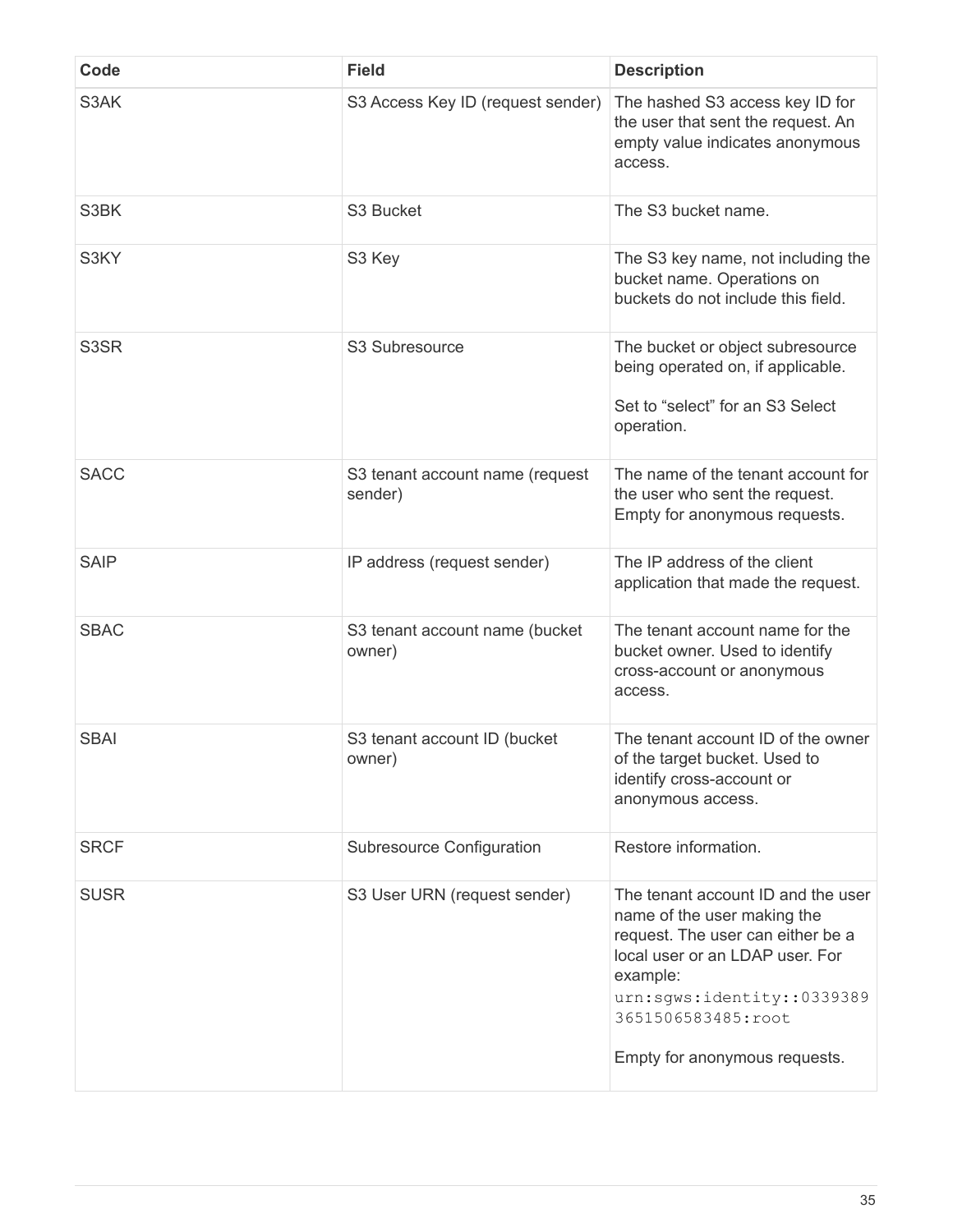| Code        | <b>Field</b>                     | <b>Description</b>                                                                                                                                                      |
|-------------|----------------------------------|-------------------------------------------------------------------------------------------------------------------------------------------------------------------------|
| TIME        | Time                             | Total processing time for the<br>request in microseconds.                                                                                                               |
| <b>TLIP</b> | Trusted Load Balancer IP Address | If the request was routed by a<br>trusted Layer 7 load balancer, the<br>IP address of the load balancer.                                                                |
| <b>UUID</b> | Universally Unique Identifier    | The identifier of the object within<br>the StorageGRID system.                                                                                                          |
| <b>VSID</b> | <b>Version ID</b>                | The version ID of the specific<br>version of an object that was<br>requested. Operations on buckets<br>and objects in unversioned buckets<br>do not include this field. |

#### <span id="page-38-0"></span>**SPUT: S3 PUT**

When an S3 client issues a PUT transaction, a request is made to create a new object or bucket. This message is issued by the server if the transaction is successful.

| Code        | <b>Field</b>                      | <b>Description</b>                                                                                                                                                 |
|-------------|-----------------------------------|--------------------------------------------------------------------------------------------------------------------------------------------------------------------|
| <b>CBID</b> | <b>Content Block Identifier</b>   | The unique identifier of the content<br>block requested. If the CBID is<br>unknown, this field is set to 0.<br>Operations on buckets do not<br>include this field. |
| <b>CMPS</b> | <b>Compliance Settings</b>        | The compliance settings used<br>when creating the bucket, if present<br>in the PUT Bucket request<br>(truncated to the first 1024<br>characters)                   |
| <b>CNCH</b> | <b>Consistency Control Header</b> | The value of the Consistency-<br>Control HTTP request header, if<br>present in the request.                                                                        |
| <b>CNID</b> | <b>Connection Identifier</b>      | The unique system identifier for the<br>TCP/IP connection.                                                                                                         |
| <b>CSIZ</b> | <b>Content Size</b>               | The size of the retrieved object in<br>bytes. Operations on buckets do<br>not include this field.                                                                  |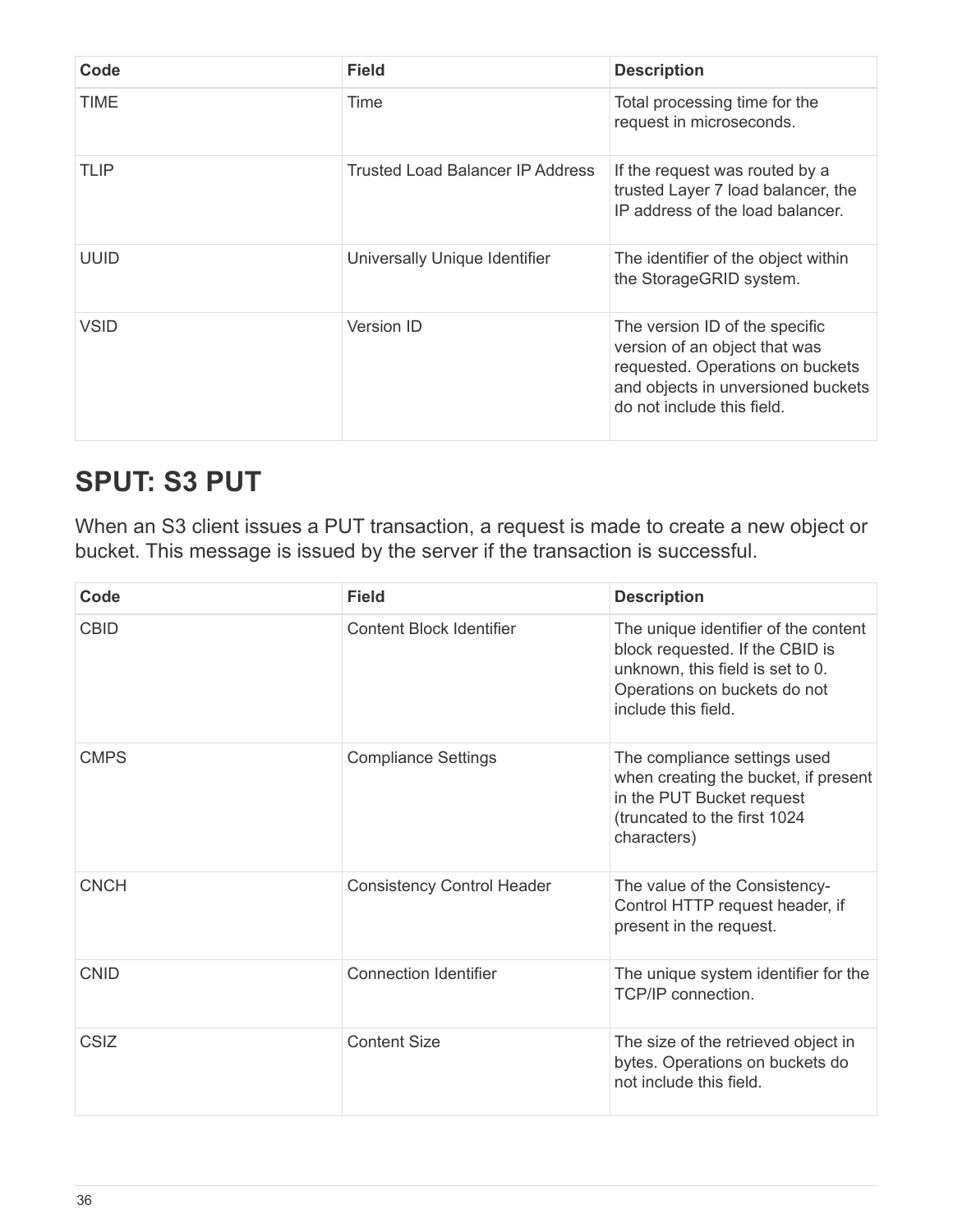| Code        | <b>Field</b>                             | <b>Description</b>                                                                                                                                                                                                                                                                                         |
|-------------|------------------------------------------|------------------------------------------------------------------------------------------------------------------------------------------------------------------------------------------------------------------------------------------------------------------------------------------------------------|
| <b>HTRH</b> | <b>HTTP Request Header</b>               | List of logged HTTP request<br>header names and values as<br>selected during configuration.<br><b>Note:</b> X-Forwarded-For is<br>automatically included if it is<br>present in the request and if the x-<br>Forwarded-For value is different<br>from the request sender IP address<br>(SAIP audit field). |
| <b>LKEN</b> | <b>Object Lock Enabled</b>               | Value of the request header $x-$<br>amz-bucket-object-lock-<br>enabled, if present in the PUT<br>Bucket request.                                                                                                                                                                                           |
| <b>LKLH</b> | Object Lock Legal Hold                   | Value of the request header x-<br>amz-object-lock-legal-<br>hold, if present in the PUT Object<br>request.                                                                                                                                                                                                 |
| <b>LKMD</b> | <b>Object Lock Retention Mode</b>        | Value of the request header $x-$<br>amz-object-lock-mode, if<br>present in the PUT Object request.                                                                                                                                                                                                         |
| <b>LKRU</b> | Object Lock Retain Until Date            | Value of the request header $x-$<br>amz-object-lock-retain-<br>until-date, if present in the PUT<br>Object request.                                                                                                                                                                                        |
| <b>MTME</b> | <b>Last Modified Time</b>                | The Unix timestamp, in<br>microseconds, indicating when the<br>object was last modified.                                                                                                                                                                                                                   |
| <b>RSLT</b> | <b>Result Code</b>                       | Result of the PUT transaction.<br>Result is always:<br><b>SUCS: Successful</b>                                                                                                                                                                                                                             |
| S3AI        | S3 tenant account ID (request<br>sender) | The tenant account ID of the user<br>who sent the request. An empty<br>value indicates anonymous access.                                                                                                                                                                                                   |
| S3AK        | S3 Access Key ID (request sender)        | The hashed S3 access key ID for<br>the user that sent the request. An<br>empty value indicates anonymous<br>access.                                                                                                                                                                                        |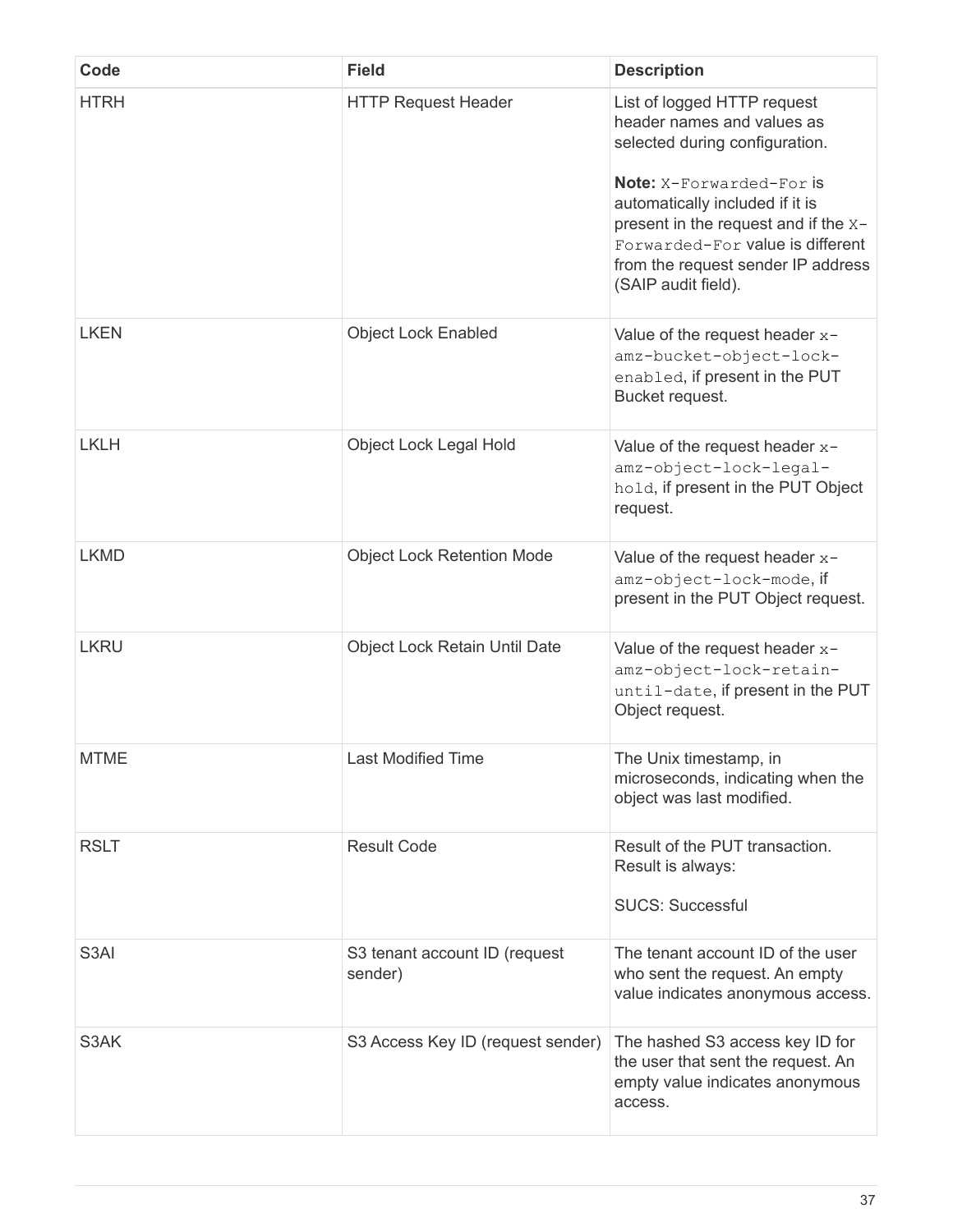| Code        | <b>Field</b>                               | <b>Description</b>                                                                                                                                                                                                                         |
|-------------|--------------------------------------------|--------------------------------------------------------------------------------------------------------------------------------------------------------------------------------------------------------------------------------------------|
| S3BK        | S3 Bucket                                  | The S3 bucket name.                                                                                                                                                                                                                        |
| S3KY        | S3KY                                       | The S3 key name, not including the<br>bucket name. Operations on<br>buckets do not include this field.                                                                                                                                     |
| S3SR        | S3 Subresource                             | The bucket or object subresource<br>being operated on, if applicable.                                                                                                                                                                      |
| <b>SACC</b> | S3 tenant account name (request<br>sender) | The name of the tenant account for<br>the user who sent the request.<br>Empty for anonymous requests.                                                                                                                                      |
| <b>SAIP</b> | IP address (request sender)                | The IP address of the client<br>application that made the request.                                                                                                                                                                         |
| <b>SBAC</b> | S3 tenant account name (bucket<br>owner)   | The tenant account name for the<br>bucket owner. Used to identify<br>cross-account or anonymous<br>access.                                                                                                                                 |
| <b>SBAI</b> | S3 tenant account ID (bucket<br>owner)     | The tenant account ID of the owner<br>of the target bucket. Used to<br>identify cross-account or<br>anonymous access.                                                                                                                      |
| <b>SRCF</b> | <b>Subresource Configuration</b>           | The new subresource configuration<br>(truncated to the first 1024<br>characters).                                                                                                                                                          |
| <b>SUSR</b> | S3 User URN (request sender)               | The tenant account ID and the user<br>name of the user making the<br>request. The user can either be a<br>local user or an LDAP user. For<br>example:<br>urn:sgws:identity::0339389<br>3651506583485:root<br>Empty for anonymous requests. |
| <b>TIME</b> | Time                                       | Total processing time for the<br>request in microseconds.                                                                                                                                                                                  |
| <b>TLIP</b> | <b>Trusted Load Balancer IP Address</b>    | If the request was routed by a<br>trusted Layer 7 load balancer, the<br>IP address of the load balancer.                                                                                                                                   |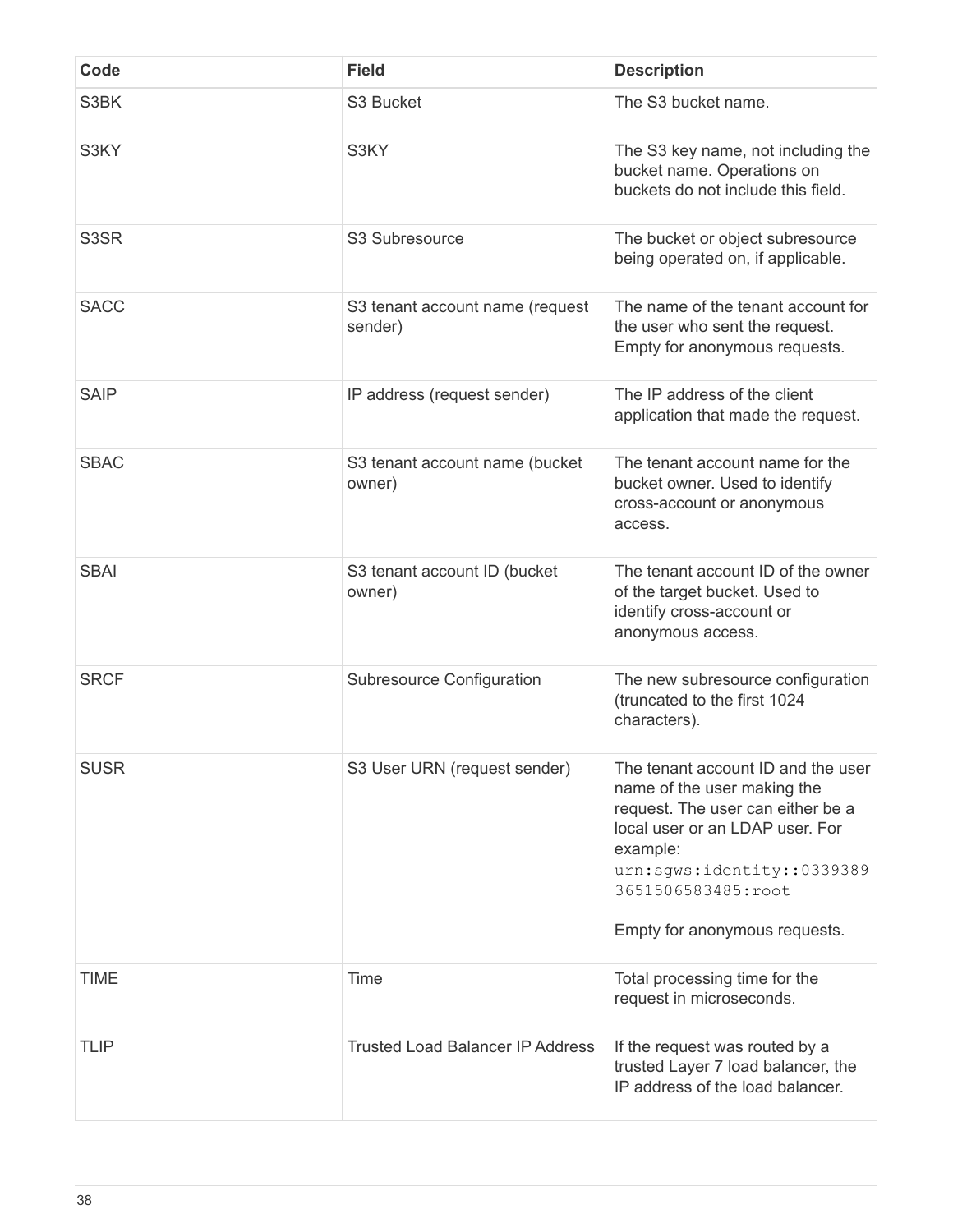| Code        | <b>Field</b>                  | <b>Description</b>                                                                                                                                            |
|-------------|-------------------------------|---------------------------------------------------------------------------------------------------------------------------------------------------------------|
| <b>ULID</b> | <b>Upload ID</b>              | Included only in SPUT messages<br>for Complete Multipart Upload<br>operations. Indicates that all parts<br>have been uploaded and<br>assembled.               |
| <b>UUID</b> | Universally Unique Identifier | The identifier of the object within<br>the StorageGRID system.                                                                                                |
| <b>VSID</b> | Version ID                    | The version ID of a new object<br>created in a versioned bucket.<br>Operations on buckets and objects<br>in unversioned buckets do not<br>include this field. |
| <b>VSST</b> | <b>Versioning State</b>       | The new versioning state of a<br>bucket. Two states are used:<br>"enabled" or "suspended."<br>Operations on objects do not<br>include this field              |

#### <span id="page-41-0"></span>**SREM: Object Store Remove**

This message is issued when content is removed from persistent storage and is no longer accessible through regular APIs.

| Code        | <b>Field</b>             | <b>Description</b>                                                                                                                                  |
|-------------|--------------------------|-----------------------------------------------------------------------------------------------------------------------------------------------------|
| <b>CBID</b> | Content Block Identifier | The unique identifier of the content<br>block deleted from permanent<br>storage.                                                                    |
| <b>RSLT</b> | Result Code              | Indicates the result of the content<br>removal operations. The only<br>defined value is:<br><b>SUCS: Content removed from</b><br>persistent storage |

This audit message means a given content block has been deleted from a node and can no longer be requested directly. The message can be used to track the flow of deleted content within the system.

## <span id="page-41-1"></span>**SUPD: S3 Metadata Updated**

This message is generated by the S3 API when an S3 client updates the metadata for an ingested object. The message is issued by the server if the metadata update is successful.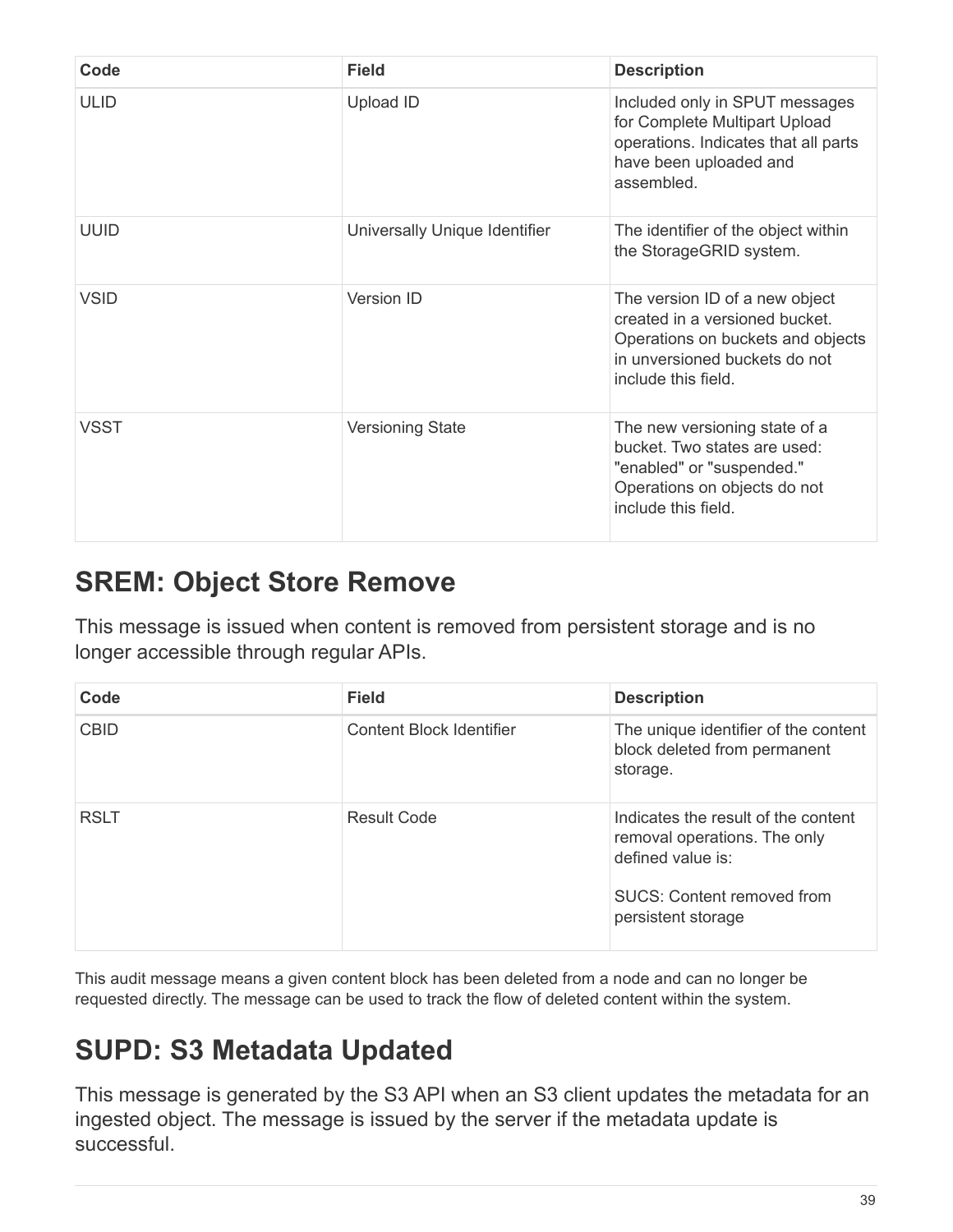| Code              | <b>Field</b>                             | <b>Description</b>                                                                                                                                                                                                                                                                                  |
|-------------------|------------------------------------------|-----------------------------------------------------------------------------------------------------------------------------------------------------------------------------------------------------------------------------------------------------------------------------------------------------|
| <b>CBID</b>       | <b>Content Block Identifier</b>          | The unique identifier of the content<br>block requested. If the CBID is<br>unknown, this field is set to 0.<br>Operations on buckets do not<br>include this field.                                                                                                                                  |
| <b>CNCH</b>       | <b>Consistency Control Header</b>        | The value of the Consistency-<br>Control HTTP request header, if<br>present in the request, when<br>updating a bucket's compliance<br>settings.                                                                                                                                                     |
| <b>CNID</b>       | <b>Connection Identifier</b>             | The unique system identifier for the<br>TCP/IP connection.                                                                                                                                                                                                                                          |
| CSIZ              | <b>Content Size</b>                      | The size of the retrieved object in<br>bytes. Operations on buckets do<br>not include this field.                                                                                                                                                                                                   |
| <b>HTRH</b>       | <b>HTTP Request Header</b>               | List of logged HTTP request<br>header names and values as<br>selected during configuration.<br>Note: X-Forwarded-For is<br>automatically included if it is<br>present in the request and if the X-<br>Forwarded-For value is different<br>from the request sender IP address<br>(SAIP audit field). |
| <b>RSLT</b>       | <b>Result Code</b>                       | Result of the GET transaction.<br>Result is always:<br><b>SUCS: successful</b>                                                                                                                                                                                                                      |
| S <sub>3</sub> AI | S3 tenant account ID (request<br>sender) | The tenant account ID of the user<br>who sent the request. An empty<br>value indicates anonymous access.                                                                                                                                                                                            |
| S3AK              | S3 Access Key ID (request sender)        | The hashed S3 access key ID for<br>the user that sent the request. An<br>empty value indicates anonymous<br>access.                                                                                                                                                                                 |
| S3BK              | S3 Bucket                                | The S3 bucket name.                                                                                                                                                                                                                                                                                 |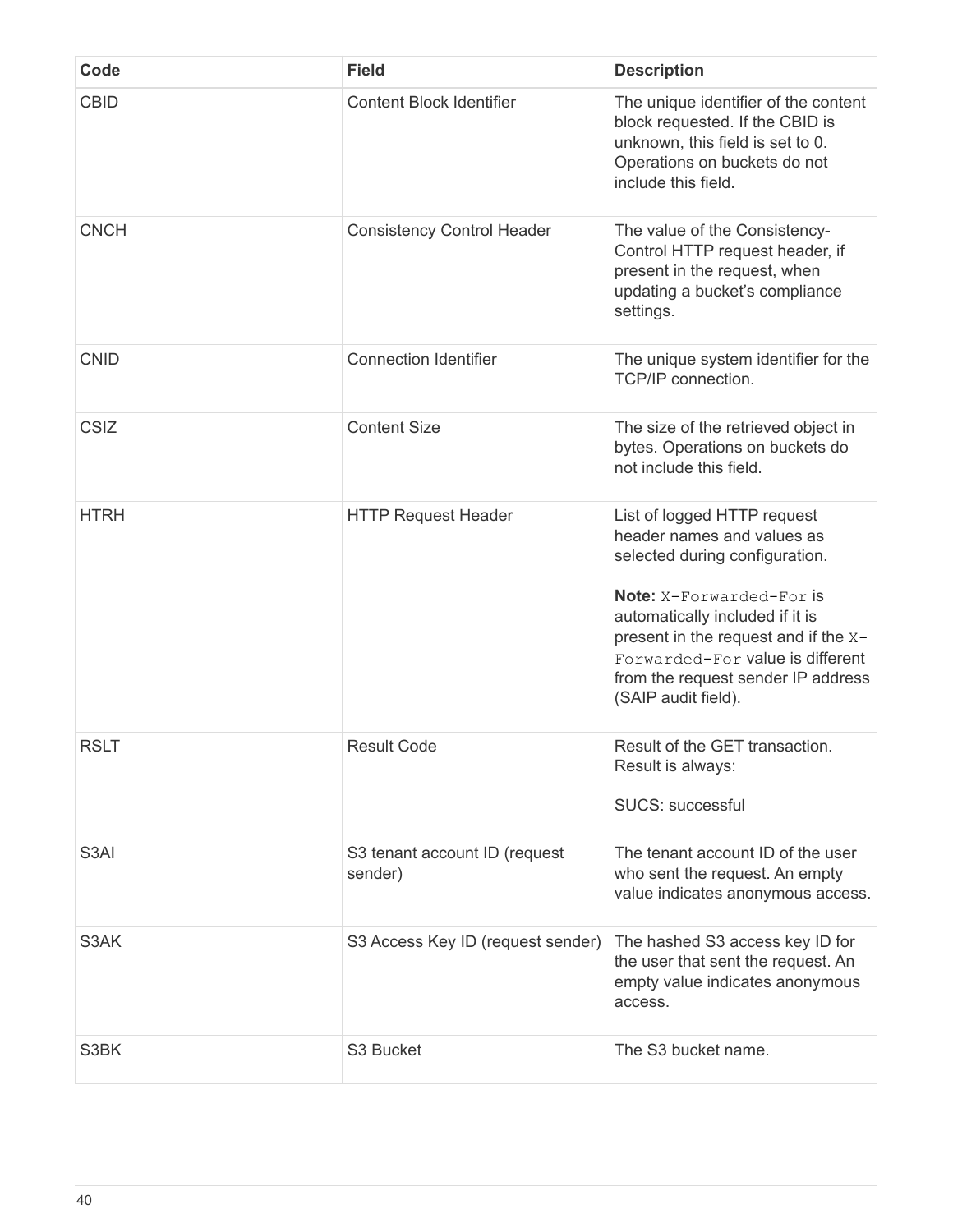| Code        | <b>Field</b>                               | <b>Description</b>                                                                                                                                                                                                                         |
|-------------|--------------------------------------------|--------------------------------------------------------------------------------------------------------------------------------------------------------------------------------------------------------------------------------------------|
| S3KY        | S3 Key                                     | The S3 key name, not including the<br>bucket name. Operations on<br>buckets do not include this field.                                                                                                                                     |
| <b>SACC</b> | S3 tenant account name (request<br>sender) | The name of the tenant account for<br>the user who sent the request.<br>Empty for anonymous requests.                                                                                                                                      |
| <b>SAIP</b> | IP address (request sender)                | The IP address of the client<br>application that made the request.                                                                                                                                                                         |
| <b>SBAC</b> | S3 tenant account name (bucket<br>owner)   | The tenant account name for the<br>bucket owner. Used to identify<br>cross-account or anonymous<br>access.                                                                                                                                 |
| <b>SBAI</b> | S3 tenant account ID (bucket<br>owner)     | The tenant account ID of the owner<br>of the target bucket. Used to<br>identify cross-account or<br>anonymous access.                                                                                                                      |
| <b>SUSR</b> | S3 User URN (request sender)               | The tenant account ID and the user<br>name of the user making the<br>request. The user can either be a<br>local user or an LDAP user. For<br>example:<br>urn:sgws:identity::0339389<br>3651506583485:root<br>Empty for anonymous requests. |
| <b>TIME</b> | Time                                       | Total processing time for the<br>request in microseconds.                                                                                                                                                                                  |
| <b>TLIP</b> | <b>Trusted Load Balancer IP Address</b>    | If the request was routed by a<br>trusted Layer 7 load balancer, the<br>IP address of the load balancer.                                                                                                                                   |
| <b>UUID</b> | Universally Unique Identifier              | The identifier of the object within<br>the StorageGRID system.                                                                                                                                                                             |
| <b>VSID</b> | <b>Version ID</b>                          | The version ID of the specific<br>version of an object whose<br>metadata was updated. Operations<br>on buckets and objects in<br>unversioned buckets do not include<br>this field.                                                         |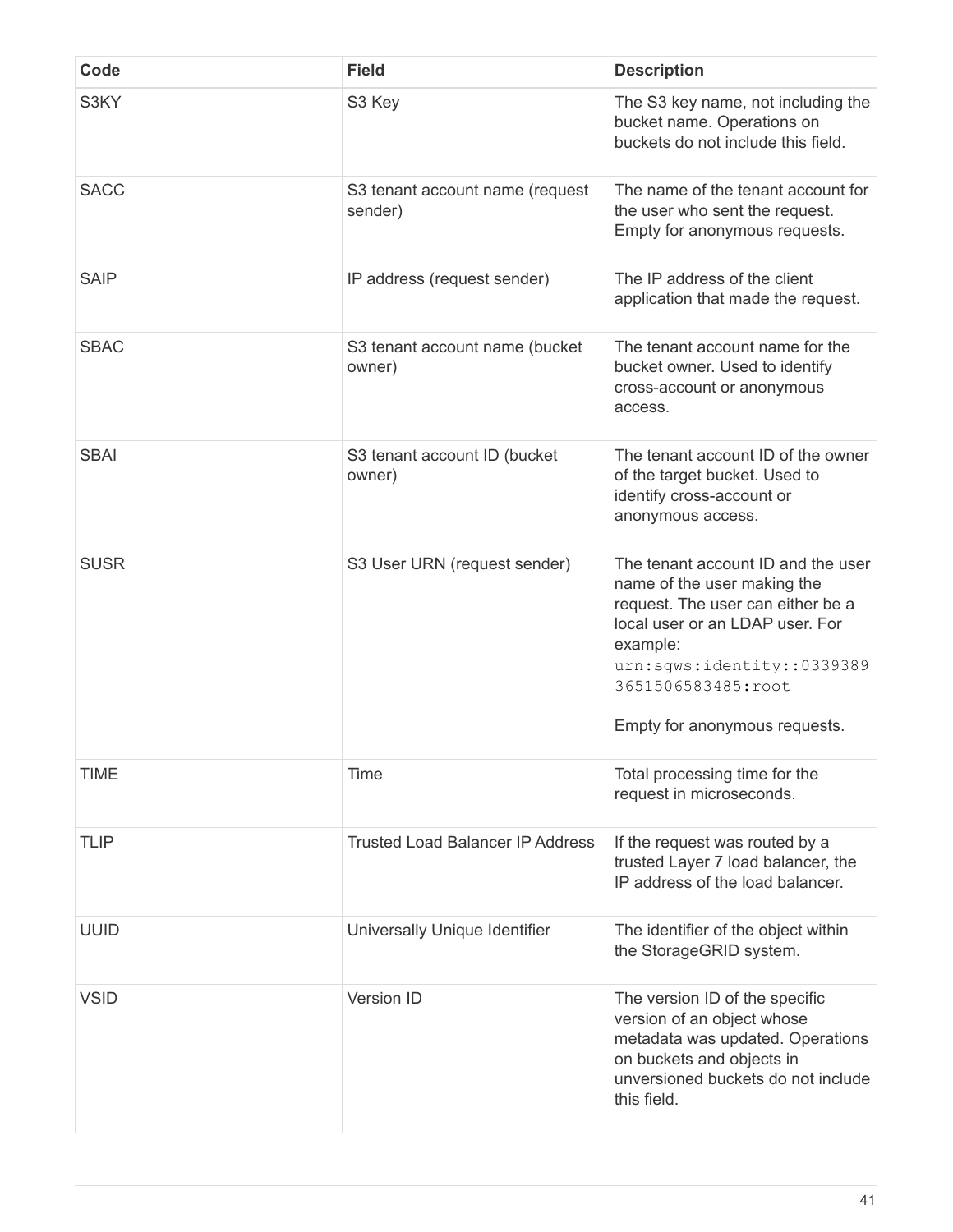# <span id="page-44-0"></span>**SVRF: Object Store Verify Fail**

This message is issued whenever a content block fails the verification process. Each time replicated object data is read from or written to disk, several verification and integrity checks are performed to ensure the data sent to the requesting user is identical to the data originally ingested into the system. If any of these checks fail, the system automatically quarantines the corrupt replicated object data to prevent it from being retrieved again.

| Code        | <b>Field</b>                    | <b>Description</b>                                                                                                                                                                                                                                                                                                                                                                             |
|-------------|---------------------------------|------------------------------------------------------------------------------------------------------------------------------------------------------------------------------------------------------------------------------------------------------------------------------------------------------------------------------------------------------------------------------------------------|
| <b>CBID</b> | <b>Content Block Identifier</b> | The unique identifier of the content<br>block which failed verification.                                                                                                                                                                                                                                                                                                                       |
| <b>RSLT</b> | <b>Result Code</b>              | Verification failure type:<br>CRCF: Cyclic redundancy check<br>(CRC) failed.<br>HMAC: Hash-based message<br>authentication code (HMAC) check<br>failed.<br>EHSH: Unexpected encrypted<br>content hash.<br>PHSH: Unexpected original content<br>hash.<br>SEQC: Incorrect data sequence on<br>disk.<br>PERR: Invalid structure of disk file.<br><b>DERR: Disk error.</b><br>FNAM: Bad file name. |

**Note:** This message should be monitored closely. Content verification failures can indicate attempts to tamper with content or impending hardware failures.

To determine what operation triggered the message, see the value of the AMID (Module ID) field. For example, an SVFY value indicates that the message was generated by the Storage Verifier module, that is, background verification, and STOR indicates that the message was triggered by content retrieval.

## <span id="page-44-1"></span>**SVRU: Object Store Verify Unknown**

The LDR service's Storage component continuously scans all copies of replicated object data in the object store. This message is issued when an unknown or unexpected copy of replicated object data is detected in the object store and moved to the quarantine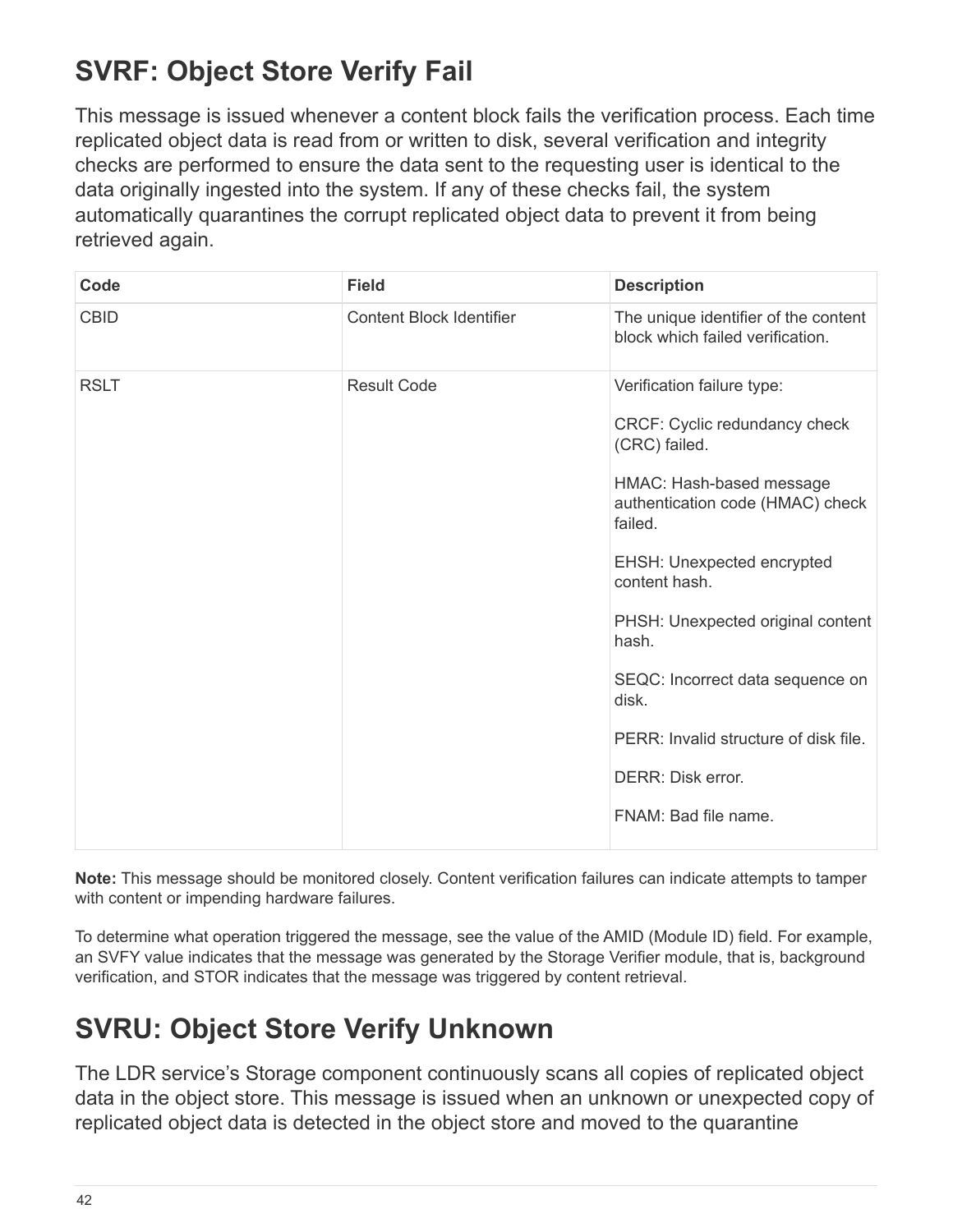directory.

| Code        | <b>Field</b> | <b>Description</b>                                                                                                                                                                               |
|-------------|--------------|--------------------------------------------------------------------------------------------------------------------------------------------------------------------------------------------------|
| <b>FPTH</b> | File Path    | The file path of the unexpected<br>object copy.                                                                                                                                                  |
| <b>RSLT</b> | Result       | This field has the value 'NONE'.<br>RSLT is a mandatory message<br>field, but is not relevant for this<br>message. 'NONE' is used rather<br>than 'SUCS' so that this message<br>is not filtered. |

**Note:** The SVRU: Object Store Verify Unknown audit message should be monitored closely. It means unexpected copies of object data were detected in the object store. This situation should be investigated immediately to determine how theses copies were created, because it can indicate attempts to tamper with content or impending hardware failures.

# <span id="page-45-0"></span>**SYSD: Node Stop**

When a service is stopped gracefully, this message is generated to indicate the shutdown was requested. Typically this message is sent only after a subsequent restart, because the audit message queue is not cleared prior to shutdown. Look for the SYST message, sent at the beginning of the shutdown sequence, if the service has not restarted.

| Code        | <b>Field</b>   | <b>Description</b>                                                   |
|-------------|----------------|----------------------------------------------------------------------|
| <b>RSLT</b> | Clean Shutdown | The nature of the shutdown:<br>SUCS: System was cleanly<br>shutdown. |

The message does not indicate if the host server is being stopped, only the reporting service. The RSLT of a SYSD cannot indicate a "dirty" shutdown, because the message is generated only by "clean" shutdowns.

# <span id="page-45-1"></span>**SYST: Node Stopping**

When a service is gracefully stopped, this message is generated to indicate the shutdown was requested and that the service has initiated its shutdown sequence. SYST can be used to determine if the shutdown was requested, before the service is restarted (unlike SYSD, which is typically sent after the service restarts.)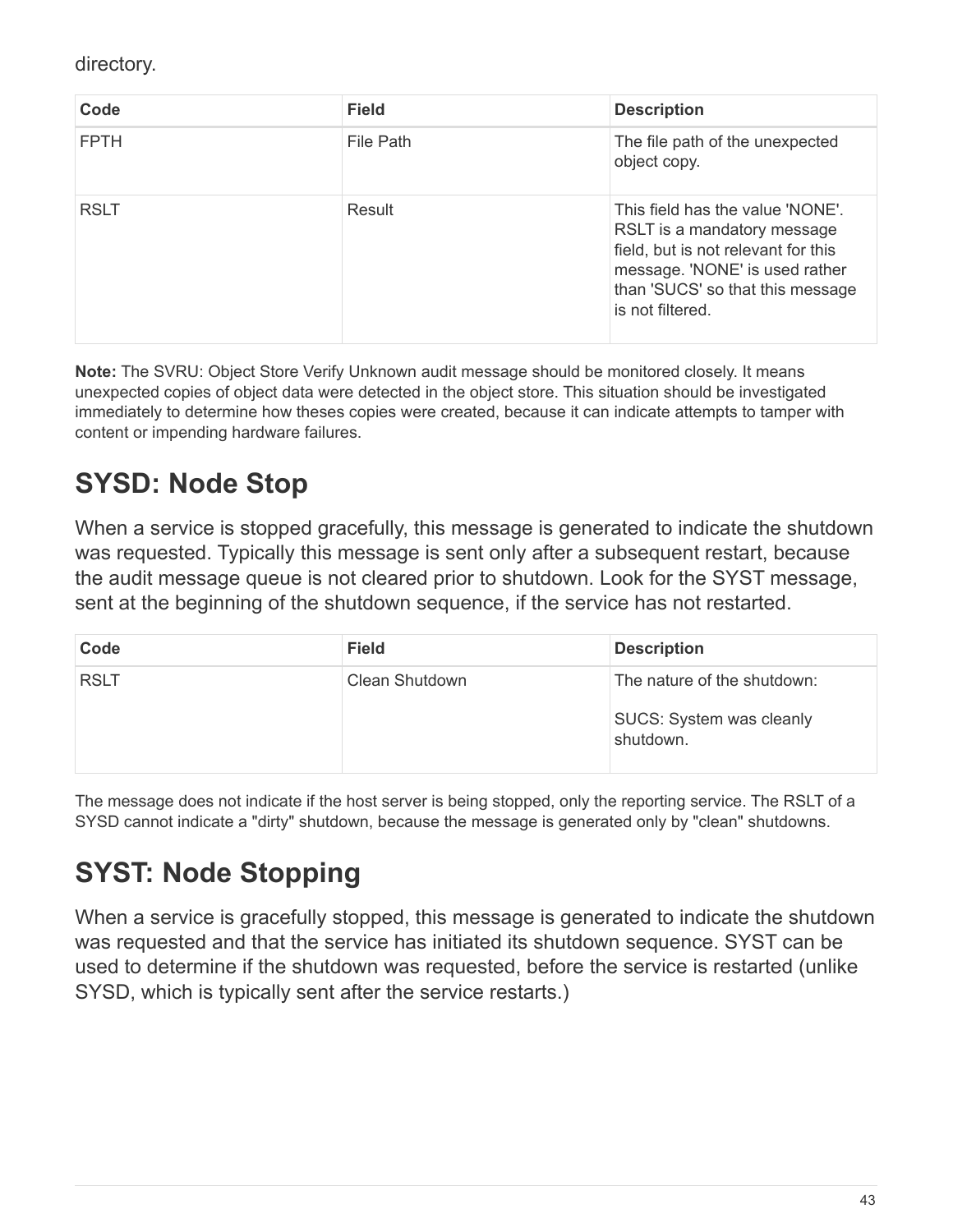| Code        | <b>Field</b>   | <b>Description</b>                                                          |
|-------------|----------------|-----------------------------------------------------------------------------|
| <b>RSLT</b> | Clean Shutdown | The nature of the shutdown:<br><b>SUCS: System was cleanly</b><br>shutdown. |

The message does not indicate if the host server is being stopped, only the reporting service. The RSLT code of a SYST message cannot indicate a "dirty" shutdown, because the message is generated only by "clean" shutdowns.

# <span id="page-46-0"></span>**SYSU: Node Start**

When a service is restarted, this message is generated to indicate if the previous shutdown was clean (commanded) or disorderly (unexpected).

| Code        | <b>Field</b>          | <b>Description</b>                                                                                |
|-------------|-----------------------|---------------------------------------------------------------------------------------------------|
| <b>RSLT</b> | <b>Clean Shutdown</b> | The nature of the shutdown:                                                                       |
|             |                       | SUCS: System was cleanly shut<br>down.                                                            |
|             |                       | DSDN: System was not cleanly<br>shut down.                                                        |
|             |                       | VRGN: System was started for the<br>first time after server installation (or<br>re-installation). |

The message does not indicate if the host server was started, only the reporting service. This message can be used to:

- Detect discontinuity in the audit trail.
- Determine if a service is failing during operation (as the distributed nature of the StorageGRID system can mask these failures). Server Manager restarts a failed service automatically.

# <span id="page-46-1"></span>**VLST: User Initiated Volume Lost**

This message is issued whenever the /proc/CMSI/Volume Lost command is run.

| Code        | <b>Field</b>            | <b>Description</b>                                                                  |
|-------------|-------------------------|-------------------------------------------------------------------------------------|
| <b>VOLL</b> | Volume Identifier Lower | The lower end of the affected<br>volume range or a single volume.                   |
| <b>VOLU</b> | Volume Identifier Upper | The upper end of the affected<br>volume range. Equal to VOLL if a<br>single volume. |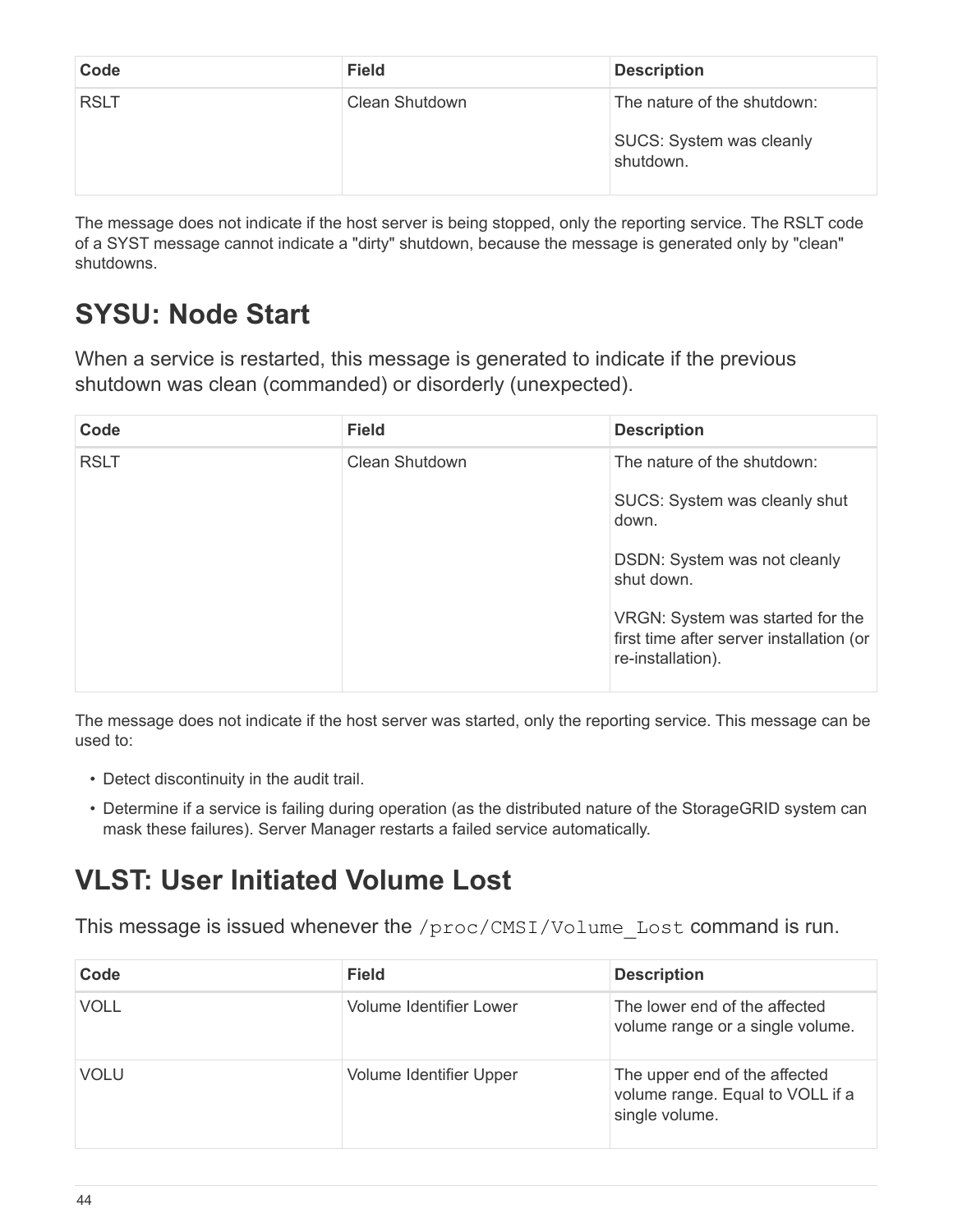| Code        | <b>Field</b>         | <b>Description</b>                                                                                                                                                          |
|-------------|----------------------|-----------------------------------------------------------------------------------------------------------------------------------------------------------------------------|
| <b>NOID</b> | Source Node ID       | The node ID on which the locations<br>were lost.                                                                                                                            |
| <b>LTYP</b> | <b>Location Type</b> | 'CLDI' (Online) or 'CLNL'<br>(Nearline). If not specified, defaults<br>to 'CLDI'.                                                                                           |
| <b>RSLT</b> | Result               | Always 'NONE'. RSLT is a<br>mandatory message field, but is not<br>relevant for this message. 'NONE'<br>is used rather than 'SUCS' so that<br>this message is not filtered. |

# <span id="page-47-0"></span>**WDEL: Swift DELETE**

When a Swift client issues a DELETE transaction, a request is made to remove the specified object or container. This message is issued by the server if the transaction is successful.

| Code        | <b>Field</b>                              | <b>Description</b>                                                                                                                                                                                                                                                                            |
|-------------|-------------------------------------------|-----------------------------------------------------------------------------------------------------------------------------------------------------------------------------------------------------------------------------------------------------------------------------------------------|
| <b>CBID</b> | <b>Content Block</b><br><b>Identifier</b> | The unique identifier of the content block requested. If the CBID is<br>unknown, this field is set to 0. Operations on containers do not include<br>this field.                                                                                                                               |
| <b>CSIZ</b> | <b>Content Size</b>                       | The size of the deleted object in bytes. Operations on containers do not<br>include this field.                                                                                                                                                                                               |
| <b>HTRH</b> | <b>HTTP Request</b><br>Header             | List of logged HTTP request header names and values as selected<br>during configuration.<br><b>Note:</b> X-Forwarded-For is automatically included if it is present in the<br>request and if the X-Forwarded-For value is different from the request<br>sender IP address (SAIP audit field). |
| <b>MTME</b> | Last Modified<br>Time                     | The Unix timestamp, in microseconds, indicating when the object was<br>last modified.                                                                                                                                                                                                         |
| <b>RSLT</b> | <b>Result Code</b>                        | Result of the DELETE transaction. Result is always:<br><b>SUCS: Successful</b>                                                                                                                                                                                                                |
| <b>SAIP</b> | IP address of<br>requesting client        | The IP address of the client application that made the request.                                                                                                                                                                                                                               |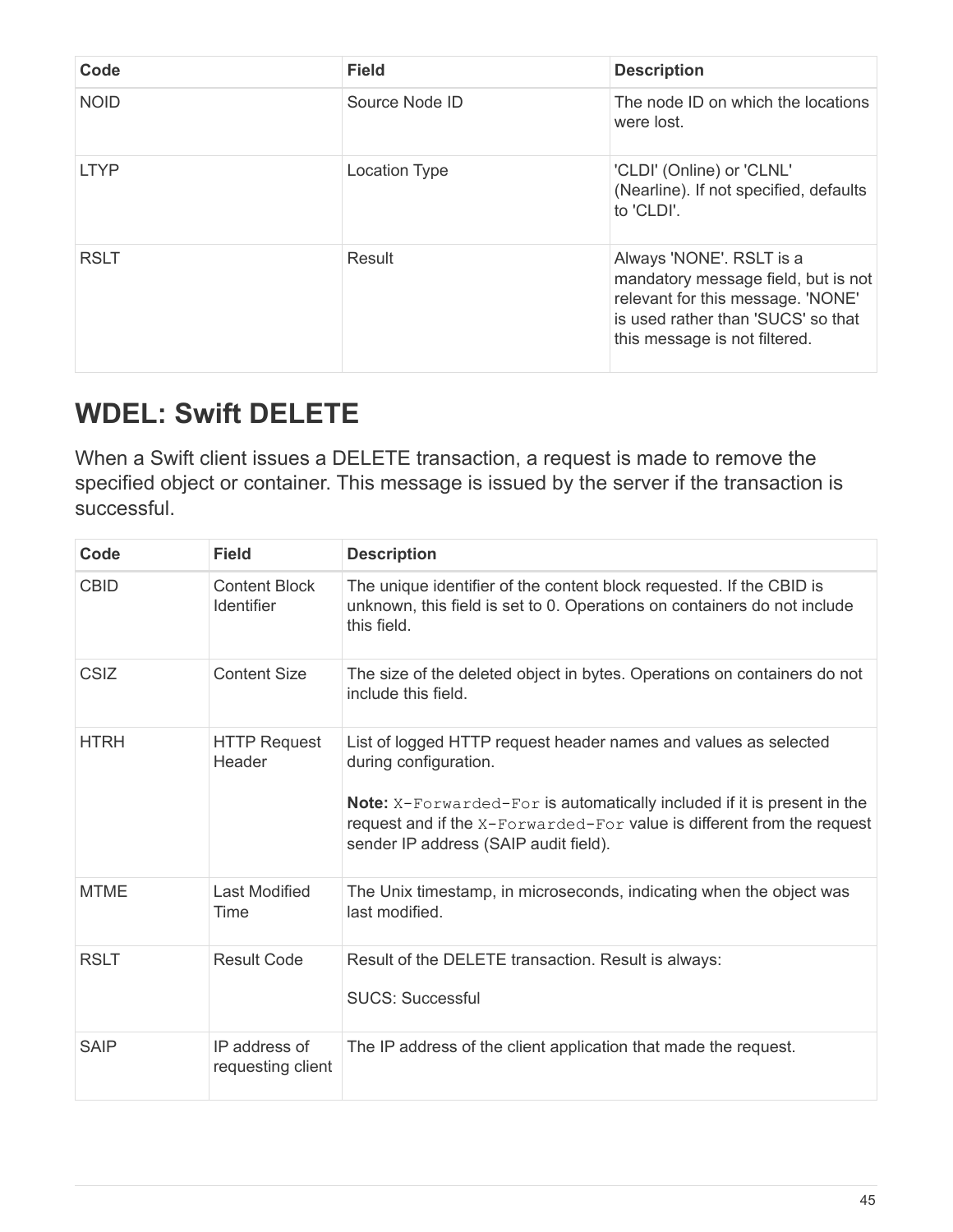| Code        | <b>Field</b>                                         | <b>Description</b>                                                                                                |
|-------------|------------------------------------------------------|-------------------------------------------------------------------------------------------------------------------|
| <b>SGRP</b> | Site (Group)                                         | If present, the object was deleted at the site specified, which is not the<br>site where the object was ingested. |
| <b>TIME</b> | Time                                                 | Total processing time for the request in microseconds.                                                            |
| <b>TLIP</b> | Trusted Load<br><b>Balancer IP</b><br><b>Address</b> | If the request was routed by a trusted Layer 7 load balancer, the IP<br>address of the load balancer.             |
| <b>UUID</b> | Universally<br>Unique Identifier                     | The identifier of the object within the StorageGRID system.                                                       |
| <b>WACC</b> | <b>Swift Account ID</b>                              | The unique account ID as specified by the StorageGRID system.                                                     |
| <b>WCON</b> | <b>Swift Container</b>                               | The Swift container name.                                                                                         |
| <b>WOBJ</b> | Swift Object                                         | The Swift object identifier. Operations on containers do not include this<br>field.                               |
| <b>WUSR</b> | <b>Swift Account</b><br>User                         | The Swift account username that uniquely identifies the client performing<br>the transaction.                     |

#### <span id="page-48-0"></span>**WGET: Swift GET**

When a Swift client issues a GET transaction, a request is made to retrieve an object, list the objects in a container, or list the containers in an account. This message is issued by the server if the transaction is successful.

| Code        | <b>Field</b>             | <b>Description</b>                                                                                                                                                                 |
|-------------|--------------------------|------------------------------------------------------------------------------------------------------------------------------------------------------------------------------------|
| <b>CBID</b> | Content Block Identifier | The unique identifier of the content<br>block requested. If the CBID is<br>unknown, this field is set to 0.<br>Operations on accounts and<br>containers do not include this field. |
| CSIZ        | <b>Content Size</b>      | The size of the retrieved object in<br>bytes. Operations on accounts and<br>containers do not include this field.                                                                  |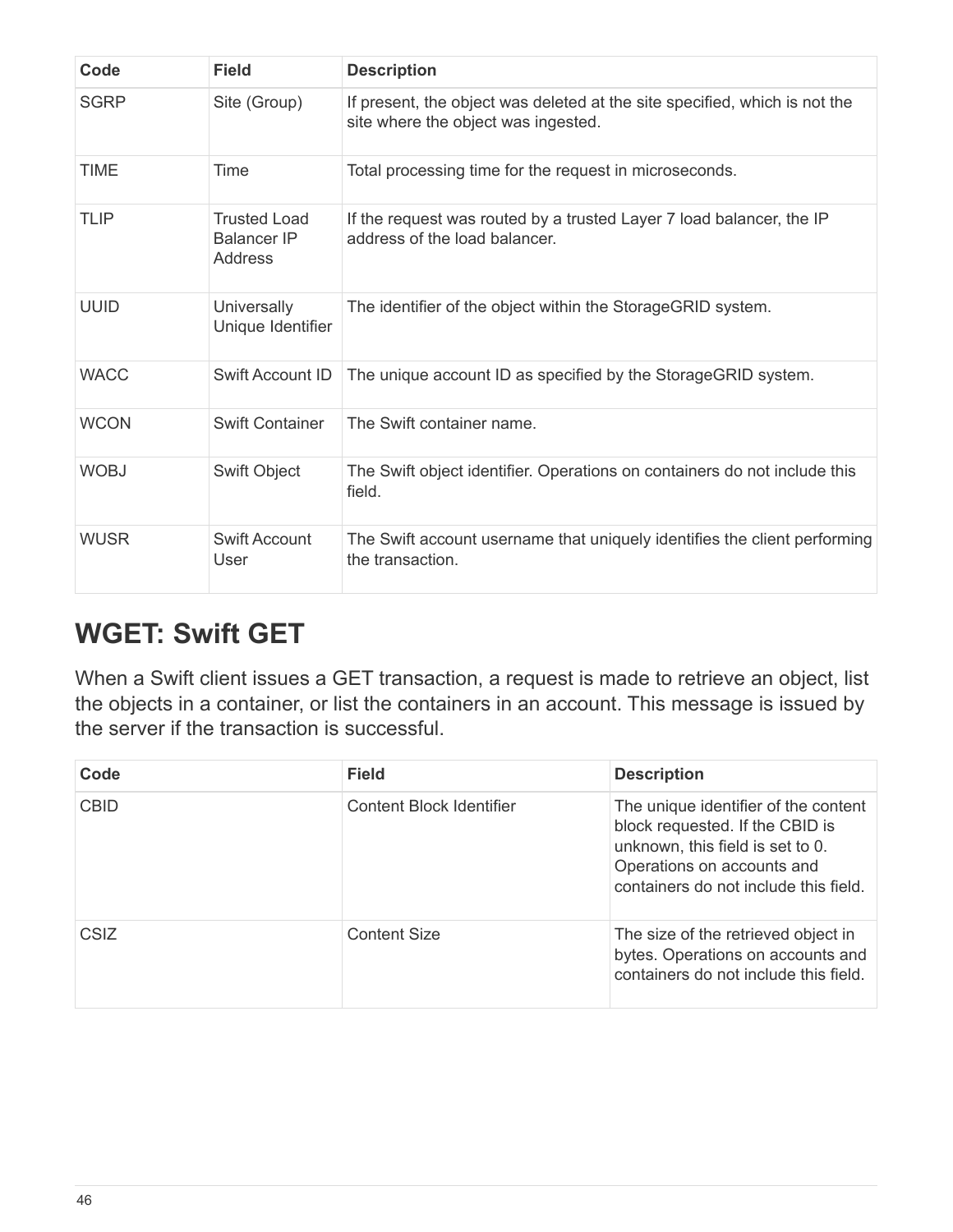| Code        | <b>Field</b>                            | <b>Description</b>                                                                                                                                                                                                                                                                                         |
|-------------|-----------------------------------------|------------------------------------------------------------------------------------------------------------------------------------------------------------------------------------------------------------------------------------------------------------------------------------------------------------|
| <b>HTRH</b> | <b>HTTP Request Header</b>              | List of logged HTTP request<br>header names and values as<br>selected during configuration.<br><b>Note:</b> X-Forwarded-For is<br>automatically included if it is<br>present in the request and if the X-<br>Forwarded-For value is different<br>from the request sender IP address<br>(SAIP audit field). |
| <b>RSLT</b> | <b>Result Code</b>                      | Result of the GET transaction.<br>Result is always<br><b>SUCS: successful</b>                                                                                                                                                                                                                              |
| <b>SAIP</b> | IP address of requesting client         | The IP address of the client<br>application that made the request.                                                                                                                                                                                                                                         |
| <b>TIME</b> | Time                                    | Total processing time for the<br>request in microseconds.                                                                                                                                                                                                                                                  |
| <b>TLIP</b> | <b>Trusted Load Balancer IP Address</b> | If the request was routed by a<br>trusted Layer 7 load balancer, the<br>IP address of the load balancer.                                                                                                                                                                                                   |
| <b>UUID</b> | Universally Unique Identifier           | The identifier of the object within<br>the StorageGRID system.                                                                                                                                                                                                                                             |
| <b>WACC</b> | Swift Account ID                        | The unique account ID as specified<br>by the StorageGRID system.                                                                                                                                                                                                                                           |
| <b>WCON</b> | <b>Swift Container</b>                  | The Swift container name.<br>Operations on accounts do not<br>include this field.                                                                                                                                                                                                                          |
| <b>WOBJ</b> | <b>Swift Object</b>                     | The Swift object identifier.<br>Operations on accounts and<br>containers do not include this field.                                                                                                                                                                                                        |
| <b>WUSR</b> | <b>Swift Account User</b>               | The Swift account username that<br>uniquely identifies the client<br>performing the transaction.                                                                                                                                                                                                           |

#### <span id="page-49-0"></span>**WHEA: Swift HEAD**

When a Swift client issues a HEAD transaction, a request is made to check for the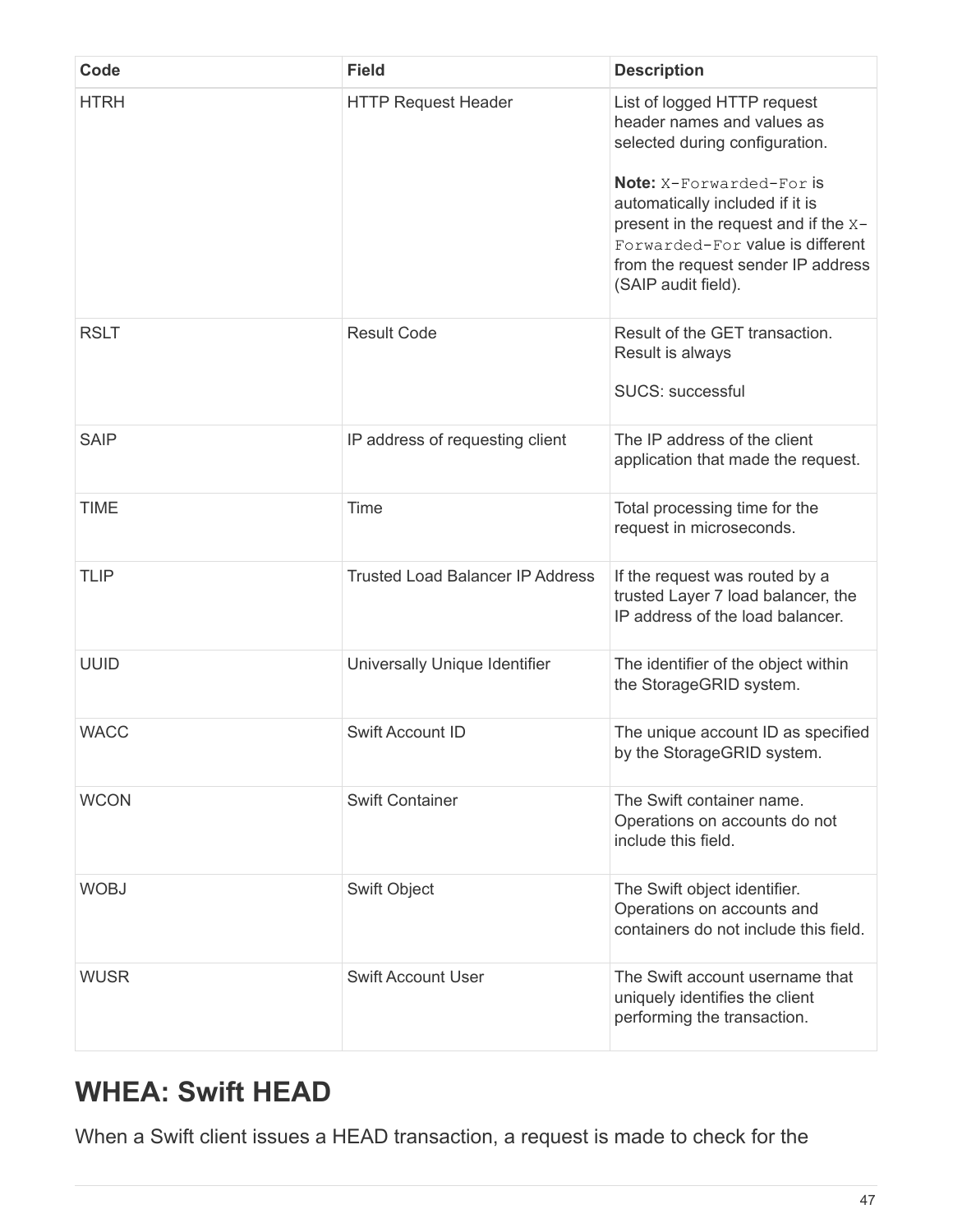existence of an account, container, or object, and retrieve any relevant metadata. This message is issued by the server if the transaction is successful.

| Code        | <b>Field</b>                            | <b>Description</b>                                                                                                                                                                                                                                                                                         |
|-------------|-----------------------------------------|------------------------------------------------------------------------------------------------------------------------------------------------------------------------------------------------------------------------------------------------------------------------------------------------------------|
| <b>CBID</b> | <b>Content Block Identifier</b>         | The unique identifier of the content<br>block requested. If the CBID is<br>unknown, this field is set to 0.<br>Operations on accounts and<br>containers do not include this field.                                                                                                                         |
| <b>CSIZ</b> | <b>Content Size</b>                     | The size of the retrieved object in<br>bytes. Operations on accounts and<br>containers do not include this field.                                                                                                                                                                                          |
| <b>HTRH</b> | <b>HTTP Request Header</b>              | List of logged HTTP request<br>header names and values as<br>selected during configuration.<br><b>Note:</b> X-Forwarded-For is<br>automatically included if it is<br>present in the request and if the X-<br>Forwarded-For value is different<br>from the request sender IP address<br>(SAIP audit field). |
| <b>RSLT</b> | <b>Result Code</b>                      | Result of the HEAD transaction.<br>Result is always:<br><b>SUCS: successful</b>                                                                                                                                                                                                                            |
| <b>SAIP</b> | IP address of requesting client         | The IP address of the client<br>application that made the request.                                                                                                                                                                                                                                         |
| <b>TIME</b> | Time                                    | Total processing time for the<br>request in microseconds.                                                                                                                                                                                                                                                  |
| <b>TLIP</b> | <b>Trusted Load Balancer IP Address</b> | If the request was routed by a<br>trusted Layer 7 load balancer, the<br>IP address of the load balancer.                                                                                                                                                                                                   |
| <b>UUID</b> | Universally Unique Identifier           | The identifier of the object within<br>the StorageGRID system.                                                                                                                                                                                                                                             |
| <b>WACC</b> | <b>Swift Account ID</b>                 | The unique account ID as specified<br>by the StorageGRID system.                                                                                                                                                                                                                                           |
| <b>WCON</b> | <b>Swift Container</b>                  | The Swift container name.<br>Operations on accounts do not<br>include this field.                                                                                                                                                                                                                          |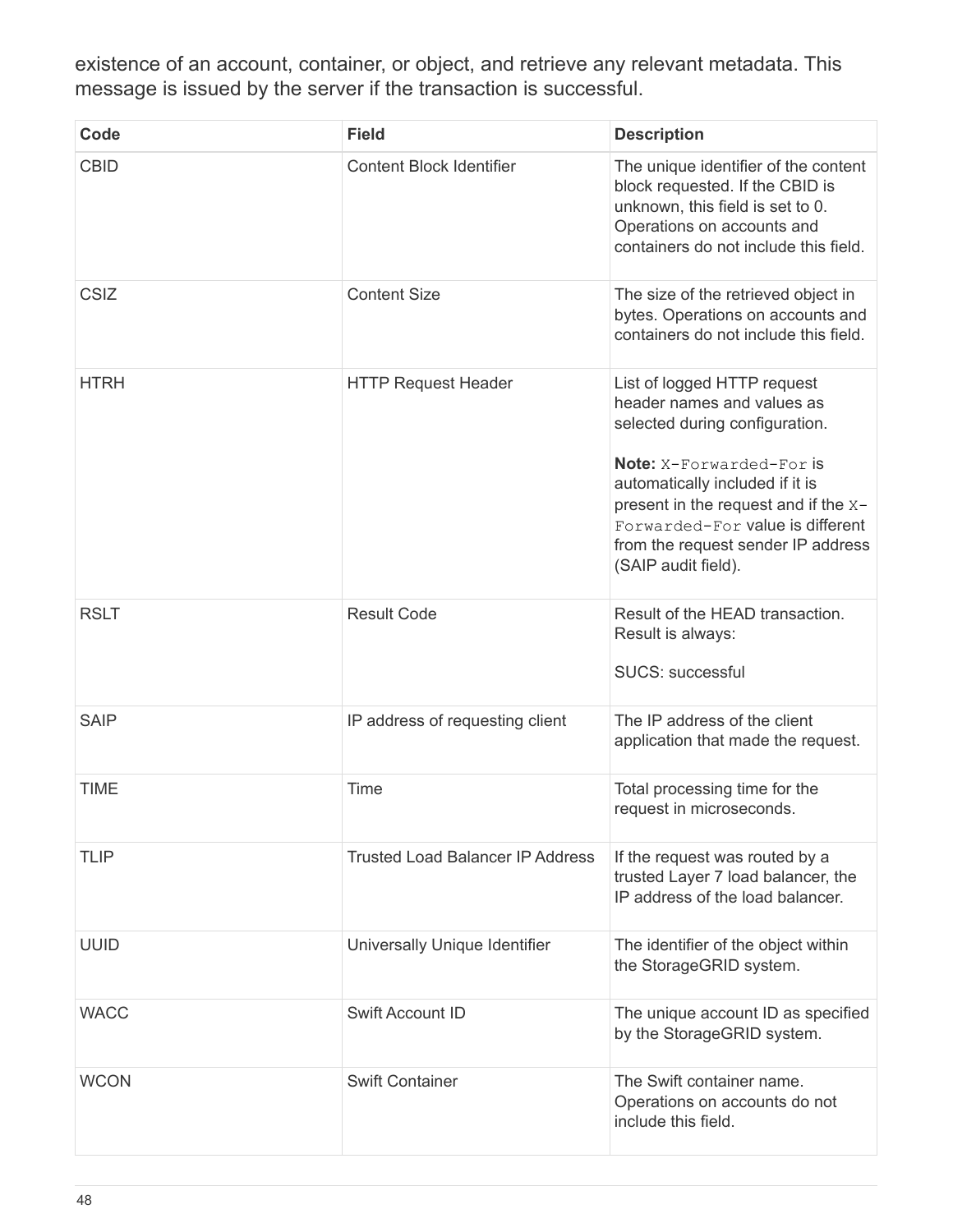| Code        | <b>Field</b>        | <b>Description</b>                                                                                  |
|-------------|---------------------|-----------------------------------------------------------------------------------------------------|
| <b>WOBJ</b> | <b>Swift Object</b> | The Swift object identifier.<br>Operations on accounts and<br>containers do not include this field. |
| <b>WUSR</b> | Swift Account User  | The Swift account username that<br>uniquely identifies the client<br>performing the transaction.    |

# <span id="page-51-0"></span>**WPUT: Swift PUT**

When a Swift client issues a PUT transaction, a request is made to create a new object or container. This message is issued by the server if the transaction is successful.

| Code        | <b>Field</b>                    | <b>Description</b>                                                                                                                                                                                                                                                                                         |
|-------------|---------------------------------|------------------------------------------------------------------------------------------------------------------------------------------------------------------------------------------------------------------------------------------------------------------------------------------------------------|
| <b>CBID</b> | <b>Content Block Identifier</b> | The unique identifier of the content<br>block requested. If the CBID is<br>unknown, this field is set to 0.<br>Operations on containers do not<br>include this field.                                                                                                                                      |
| CSIZ        | <b>Content Size</b>             | The size of the retrieved object in<br>bytes. Operations on containers do<br>not include this field.                                                                                                                                                                                                       |
| <b>HTRH</b> | <b>HTTP Request Header</b>      | List of logged HTTP request<br>header names and values as<br>selected during configuration.<br><b>Note:</b> X-Forwarded-For is<br>automatically included if it is<br>present in the request and if the x-<br>Forwarded-For value is different<br>from the request sender IP address<br>(SAIP audit field). |
| <b>MTME</b> | <b>Last Modified Time</b>       | The Unix timestamp, in<br>microseconds, indicating when the<br>object was last modified.                                                                                                                                                                                                                   |
| <b>RSLT</b> | <b>Result Code</b>              | Result of the PUT transaction.<br>Result is always:<br><b>SUCS: successful</b>                                                                                                                                                                                                                             |
| <b>SAIP</b> | IP address of requesting client | The IP address of the client<br>application that made the request.                                                                                                                                                                                                                                         |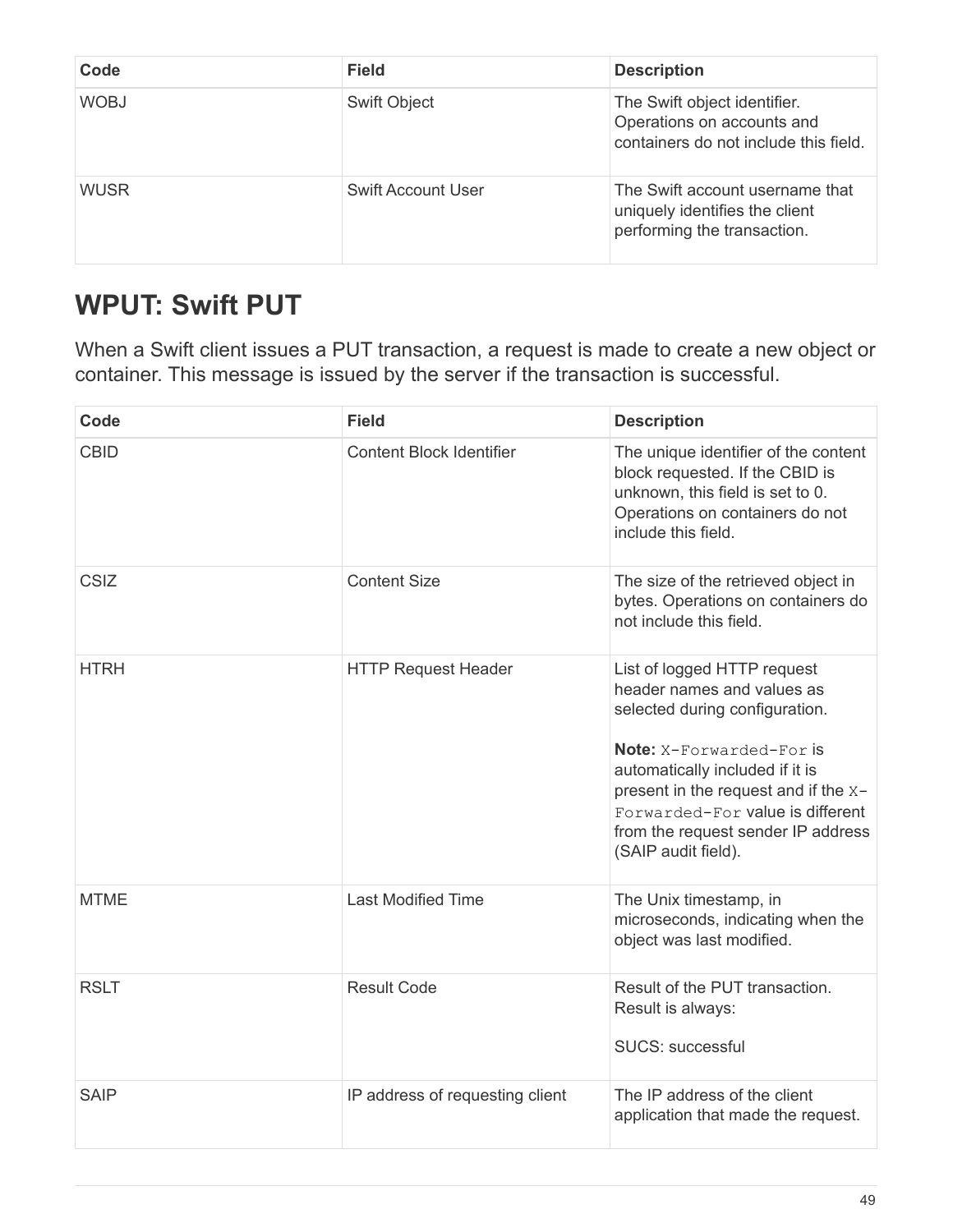| Code        | <b>Field</b>                            | <b>Description</b>                                                                                       |
|-------------|-----------------------------------------|----------------------------------------------------------------------------------------------------------|
| <b>TIME</b> | Time                                    | Total processing time for the<br>request in microseconds.                                                |
| TLIP        | <b>Trusted Load Balancer IP Address</b> | If the request was routed by a<br>trusted Layer 7 load balancer, the<br>IP address of the load balancer. |
| <b>UUID</b> | Universally Unique Identifier           | The identifier of the object within<br>the StorageGRID system.                                           |
| <b>WACC</b> | <b>Swift Account ID</b>                 | The unique account ID as specified<br>by the StorageGRID system.                                         |
| <b>WCON</b> | <b>Swift Container</b>                  | The Swift container name.                                                                                |
| <b>WOBJ</b> | Swift Object                            | The Swift object identifier.<br>Operations on containers do not<br>include this field.                   |
| <b>WUSR</b> | <b>Swift Account User</b>               | The Swift account username that<br>uniquely identifies the client<br>performing the transaction.         |